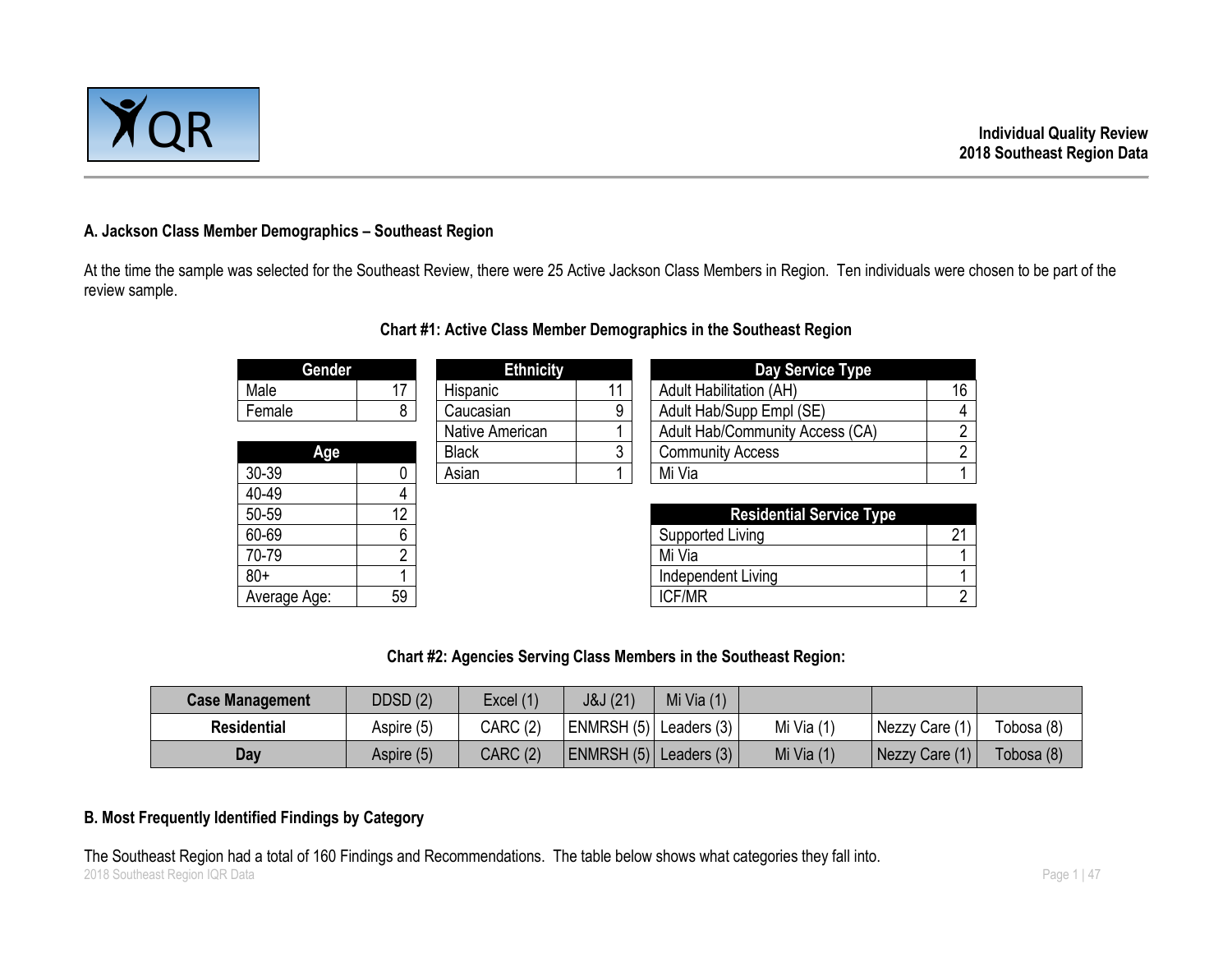

## **C. Most Frequently Identified Findings by Category**

IQR Findings include the identification of good and exemplary as well as deficient practice. Findings are developed by the reviewer, reviewed by a Case Judge, the Community Monitor, Regional Office and State DDSD and DHI Staff, the individual and his/her Team before they become final. The expectation is that the identified issue will be resolved not only for the individual but, if applicable, for everyone in that agency, and resolved in a way that is sustainable so that the identified issue remains "fixed".

Of the 160 Findings and Recommendations in the Southeast Region Review, there were 33 Recommendations that were identified as repeated within the last ten years. The category where the repeats are most frequent is in the area of Planning and Services, followed by Health/Assessments and Case Management/Guardianship.

| <b>Chart #4: Repeat Findings by Area and Residential Provider</b> |            |                 |                  |             |            |                       |            |              |
|-------------------------------------------------------------------|------------|-----------------|------------------|-------------|------------|-----------------------|------------|--------------|
| <b>Area</b>                                                       | Aspire (1) | <b>CARC (1)</b> | <b>ENMRSH(2)</b> | Leaders (1) | Mi Via (1) | <b>Nezzy Care (1)</b> | Tobosa (3) | <b>Total</b> |
| Adaptive Equipment / Augmentative Communication                   |            |                 |                  |             |            |                       |            |              |
| <b>Behavior</b>                                                   |            |                 |                  |             |            |                       |            |              |
| Case Manager/ Guardian                                            |            |                 |                  |             |            |                       |            |              |
| Expectations of Growth/Quality of Life                            |            |                 |                  |             |            |                       |            |              |
| Health/Assessments                                                |            |                 |                  |             |            |                       |            |              |
| Meaningful Day                                                    |            |                 |                  |             |            |                       |            |              |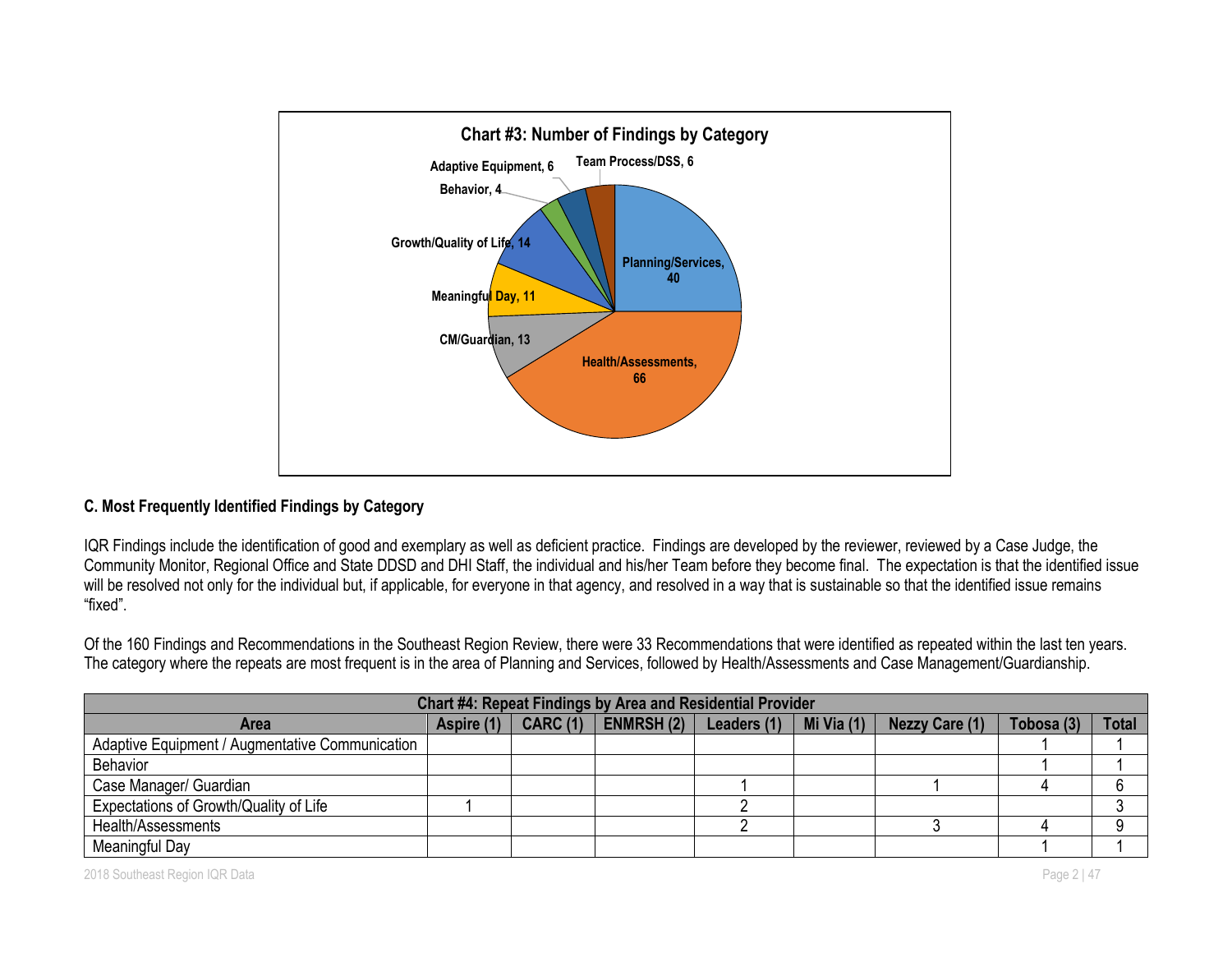| <b>Chart #4: Repeat Findings by Area and Residential Provider</b> |            |                 |                   |             |            |                |            |              |
|-------------------------------------------------------------------|------------|-----------------|-------------------|-------------|------------|----------------|------------|--------------|
| Area                                                              | Aspire (1) | <b>CARC (1)</b> | <b>ENMRSH (2)</b> | Leaders (1) | Mi Via (1) | Nezzy Care (1) | Tobosa (3) | <b>Total</b> |
| <b>Planning and Services</b>                                      |            |                 |                   |             |            |                |            |              |
| <b>Team Process/DSS</b>                                           |            |                 |                   |             |            |                |            |              |
| <b>TOTAL</b>                                                      |            |                 |                   |             |            |                |            | っっ<br>ಀಀ     |

| Chart #5: Repeat Findings by Area and Case Management Agency |                 |           |        |              |  |  |  |  |
|--------------------------------------------------------------|-----------------|-----------|--------|--------------|--|--|--|--|
| Area                                                         | <b>DDSD (1)</b> | Excel (1) | J&J(7) | <b>Total</b> |  |  |  |  |
| Adaptive Equipment / Augmentative Communication              |                 |           |        |              |  |  |  |  |
| <b>Behavior</b>                                              |                 |           |        |              |  |  |  |  |
| Case Manager/ Guardian                                       |                 |           |        |              |  |  |  |  |
| Expectations of Growth/Quality of Life                       |                 |           |        |              |  |  |  |  |
| Health/Assessments                                           |                 |           |        |              |  |  |  |  |
| Meaningful Day                                               |                 |           |        |              |  |  |  |  |
| <b>Planning and Services</b>                                 |                 |           |        |              |  |  |  |  |
| <b>Team Process/DSS</b>                                      |                 |           |        |              |  |  |  |  |
| <b>TOTAL</b>                                                 |                 |           | 29     |              |  |  |  |  |

## **D. Immediate and Special Findings**

There were ten (10) Class Members reviewed in the Southeast Region as part of the 2018 IQR. Seven individuals (70% of the total sample) were found to have immediate and/or special findings. Five individuals (50% of the sample) were found to have Immediate Needs. One of these five also had Special Findings. Two additional individuals (20% of the sample) were found to have Special Needs (there were a total of three individuals with Special Needs). There were a total of seven Immediate findings and five Special findings. Details of the issues of these findings are available in the table below.

Class Members identified as **"***needing immediate attention***"** are persons for whom urgent health, safety, environment and/or abuse/neglect/exploitation issues were identified which the team is not successfully and actively in the process of addressing in a timely fashion.

Class Members identified as **"***needing special attention***"** are individuals for whom issues have been identified that, if not addressed, are likely to become an urgent health and safety concern.

**Chart #6: Immediate/Special Identified Individual Issues – 2018 IQR Southeast**

## **DETAILS REGARDING THE SPECIFIC FINDINGS HAVE BEEN REMOVED FOR POSTING ON THE COMMUNITY MONITOR WEBSITE**

| Г.М                            | kes | Jav | Immd |  |
|--------------------------------|-----|-----|------|--|
| <b>Health Oversight Issues</b> |     |     |      |  |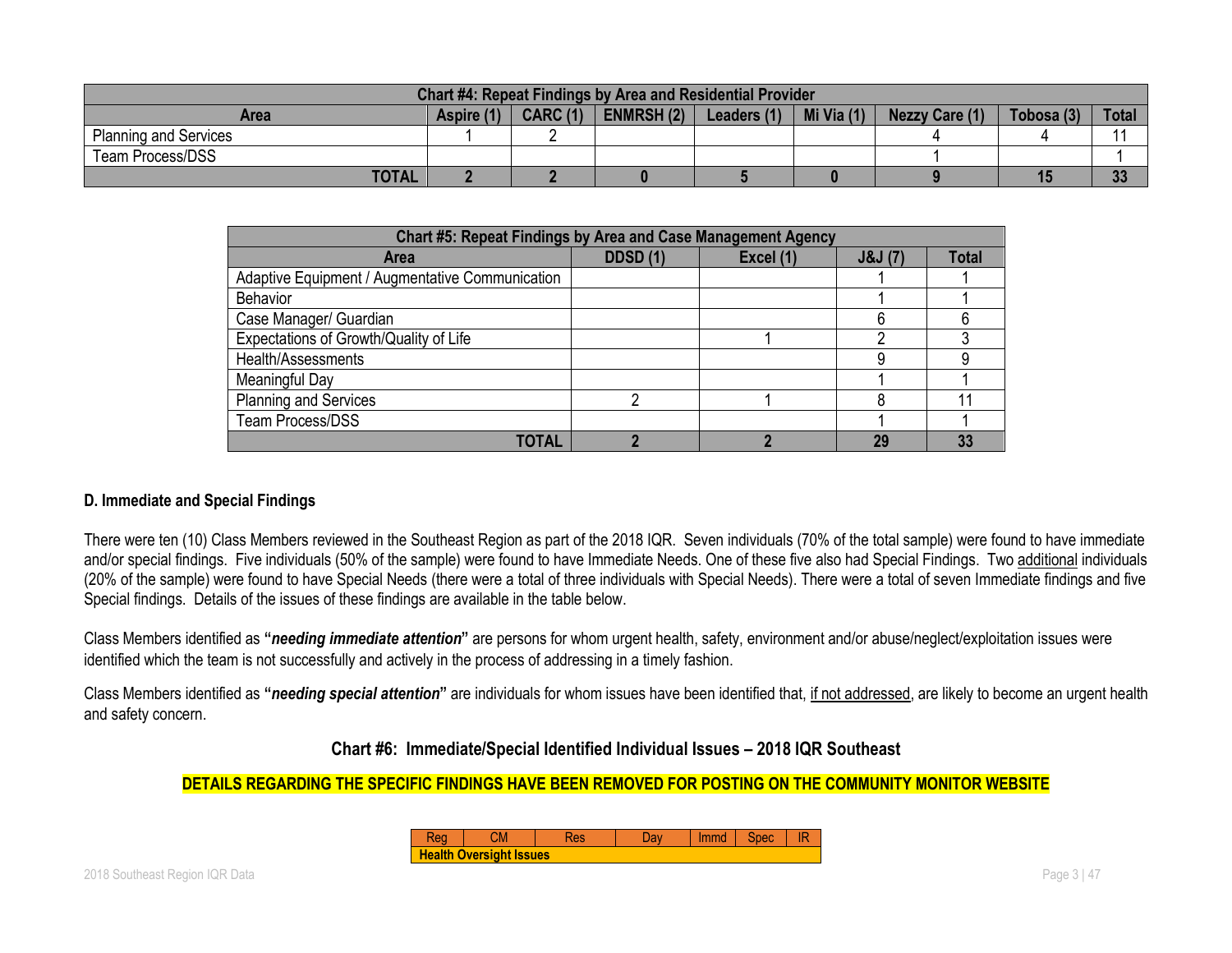| Reg       | CM                             | <b>Res</b>                                   | Day     | <b>Immd</b>             | <b>Spec</b>             | IR |
|-----------|--------------------------------|----------------------------------------------|---------|-------------------------|-------------------------|----|
|           |                                |                                              |         |                         |                         |    |
| SE        | J&J                            | Tobosa                                       | Tobosa  |                         | Χ                       |    |
|           |                                |                                              |         |                         |                         |    |
|           |                                |                                              |         |                         |                         |    |
|           |                                |                                              |         |                         |                         |    |
| <b>SE</b> | J&J                            | Tobosa                                       | Tobosa  | $\overline{\mathsf{x}}$ |                         |    |
|           |                                |                                              |         |                         |                         |    |
|           |                                |                                              |         |                         |                         |    |
|           |                                |                                              |         |                         |                         |    |
| <b>SE</b> | J&J                            | Leaders                                      | Leaders |                         | $\overline{\mathsf{x}}$ |    |
|           |                                |                                              |         |                         |                         |    |
|           |                                |                                              |         |                         |                         |    |
|           |                                |                                              |         |                         |                         |    |
|           |                                |                                              |         |                         |                         |    |
|           | <b>Medication/Side Effects</b> |                                              |         |                         |                         |    |
| <b>SE</b> | J&J                            | Tobosa                                       | Tobosa  |                         | Χ                       |    |
|           |                                |                                              |         |                         |                         |    |
|           |                                |                                              |         |                         |                         |    |
|           |                                |                                              |         |                         |                         |    |
| <b>SE</b> | J&J                            | Tobosa                                       | Tobosa  | $\overline{\mathsf{x}}$ |                         |    |
|           |                                |                                              |         |                         |                         |    |
|           |                                |                                              |         |                         |                         |    |
|           |                                |                                              |         |                         |                         |    |
|           |                                | Not following orders/recommendations         |         |                         |                         |    |
|           |                                |                                              |         |                         |                         |    |
| <b>SE</b> | Peak                           | Aspire                                       | Aspire  |                         | Χ                       |    |
|           |                                |                                              |         |                         |                         |    |
|           |                                |                                              |         |                         |                         |    |
|           |                                |                                              |         |                         |                         |    |
|           |                                | <b>Symptoms/Issues not being followed up</b> |         |                         |                         |    |
| <b>SE</b> | Mi Via                         | Mi Via                                       | Mi Via  | Χ                       |                         |    |
|           |                                |                                              |         |                         |                         |    |
|           |                                |                                              |         |                         |                         |    |
|           |                                |                                              |         |                         |                         |    |
|           | <b>Aspiration/CARMP Issues</b> |                                              |         |                         |                         |    |
| <b>SE</b> | J&J                            | Leaders                                      | Leaders | Χ                       |                         |    |
|           |                                |                                              |         |                         |                         |    |
|           |                                |                                              |         |                         |                         |    |
|           |                                |                                              |         |                         |                         |    |
| <b>SE</b> | J&J                            | Tobosa                                       | Tobosa  | $\overline{\mathsf{x}}$ |                         |    |
|           |                                |                                              |         |                         |                         |    |
|           |                                |                                              |         |                         |                         |    |
|           |                                |                                              |         |                         |                         |    |
| <b>SE</b> | J&J                            | Tobosa                                       | Tobosa  | $\overline{\mathsf{x}}$ |                         |    |
|           |                                |                                              |         |                         |                         |    |
|           |                                |                                              |         |                         |                         |    |
|           |                                |                                              |         |                         |                         |    |
|           |                                |                                              |         |                         |                         |    |
| <b>SE</b> | J&J                            | Tobosa                                       | Tobosa  |                         | Χ                       |    |
|           |                                |                                              |         |                         |                         |    |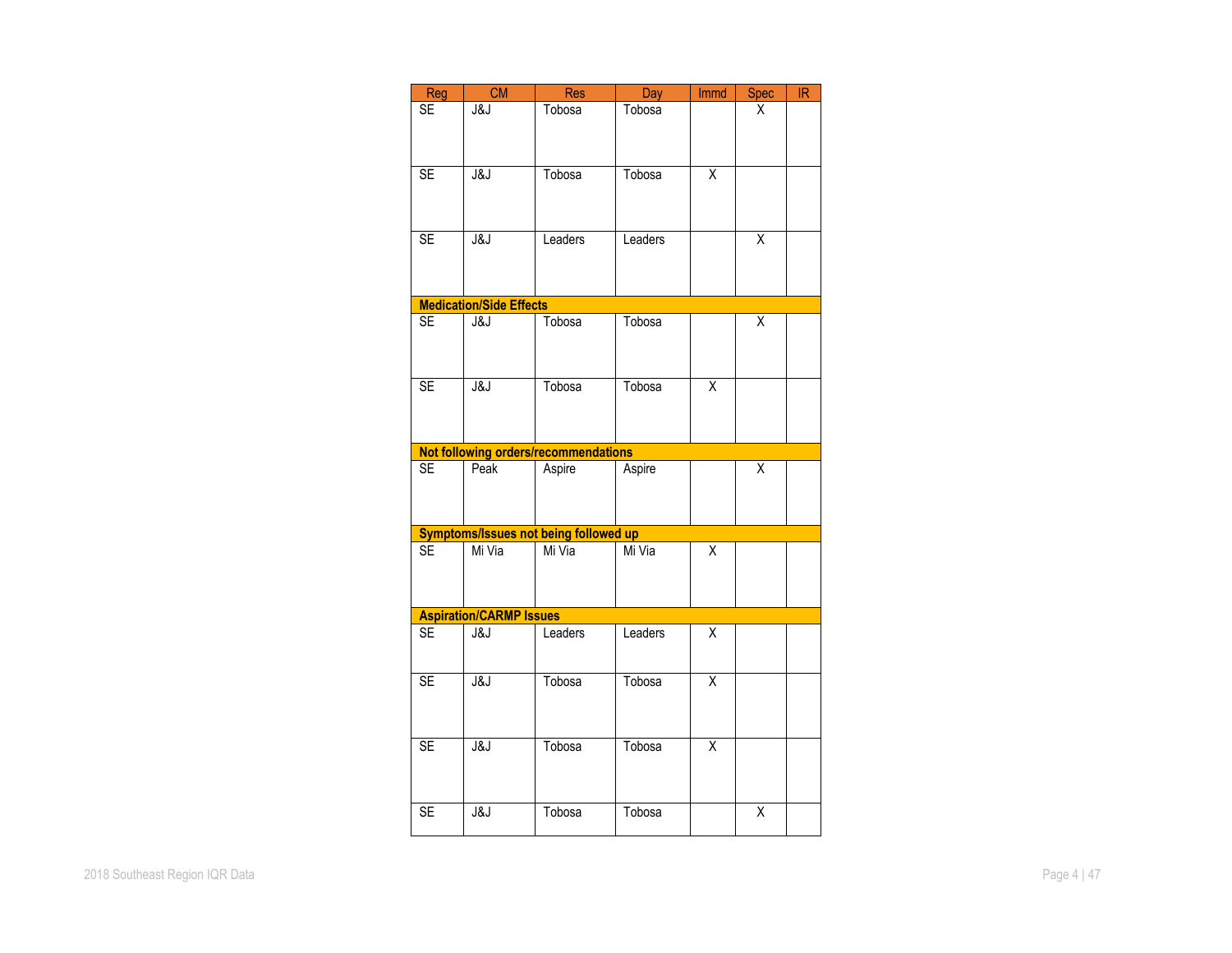| Reg       |     | Res        | Dav           | <b>Immd</b> | <b>Spec</b> |  |
|-----------|-----|------------|---------------|-------------|-------------|--|
|           |     |            |               |             |             |  |
| <b>SE</b> | კ&Ј | Nezzy Care | Nezzy<br>Care |             |             |  |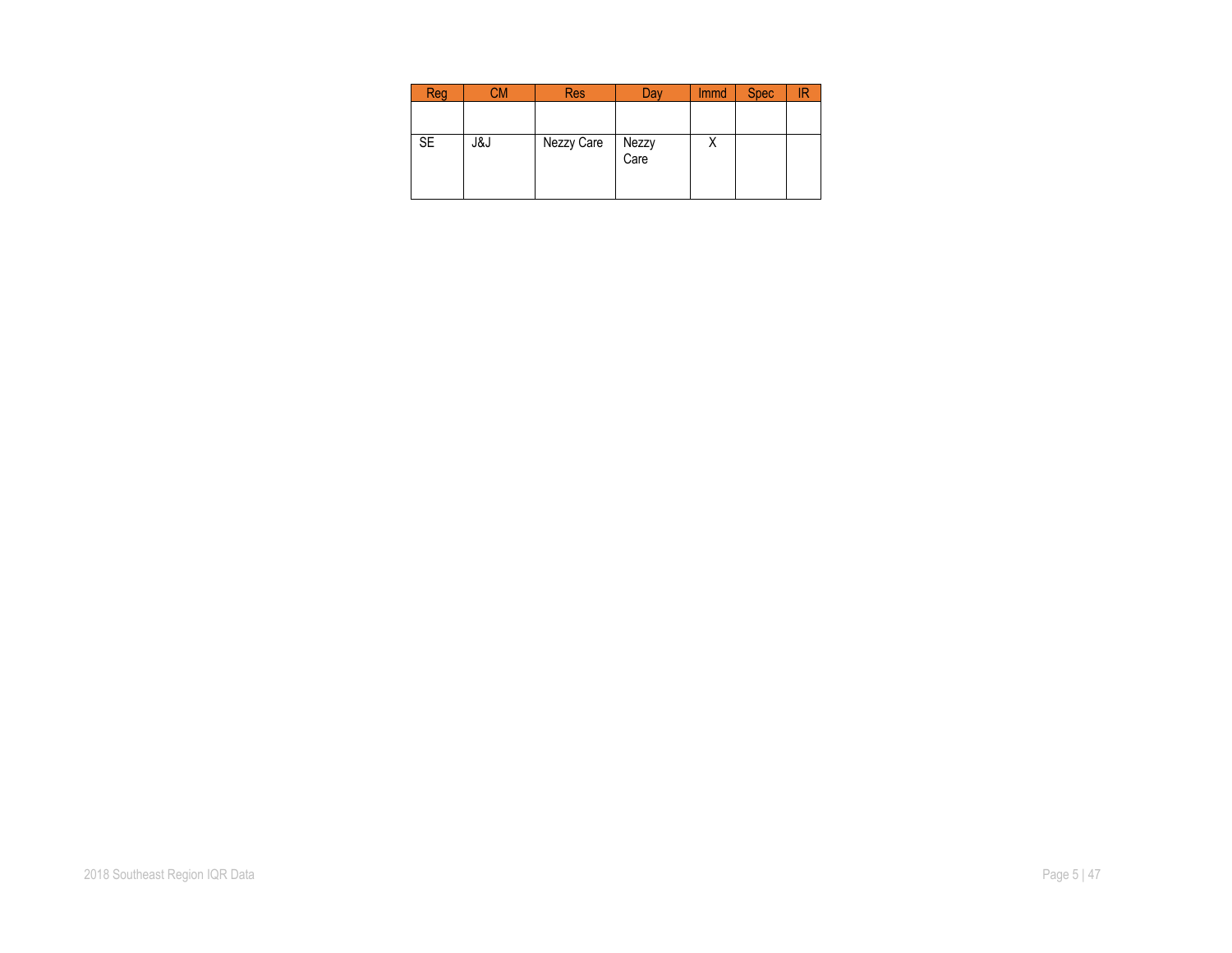## **E. Health, Assessments and Overall Wellness**

There is a series of scored questions in the IQR protocol that specifically relate to the medical attention received by the class members. The charts which follow detail the findings based on related questions which are summarized first.

Question #55: Are all of the individual's needed medical treatments timely received? Question #56: Does the individual receive routine/scheduled medical treatment? Question #57: Does the individual receive medication as prescribed?



Ensuring individuals have the medical treatment they require includes scheduling and obtaining needed assessments, and using the information from those assessments to influence treatment and inform future planning. The IQR also evaluates the assessments needed by the individual and obtained by the teams as summarized below.

Question #63: Did the team consider what assessment the person needs and would be relevant to the Team's planning efforts?

Question #64: Has the individual received all age and gender appropriate health screenings, in accordance with national best practice and/or as recommended by his/her PCP or other health care professionals?

Question #65: Did the team arrange for and obtain the needed, relevant assessments?

Question #66: Are the assessments adequate for planning?

Question #67: Were the recommendation from assessments used in planning?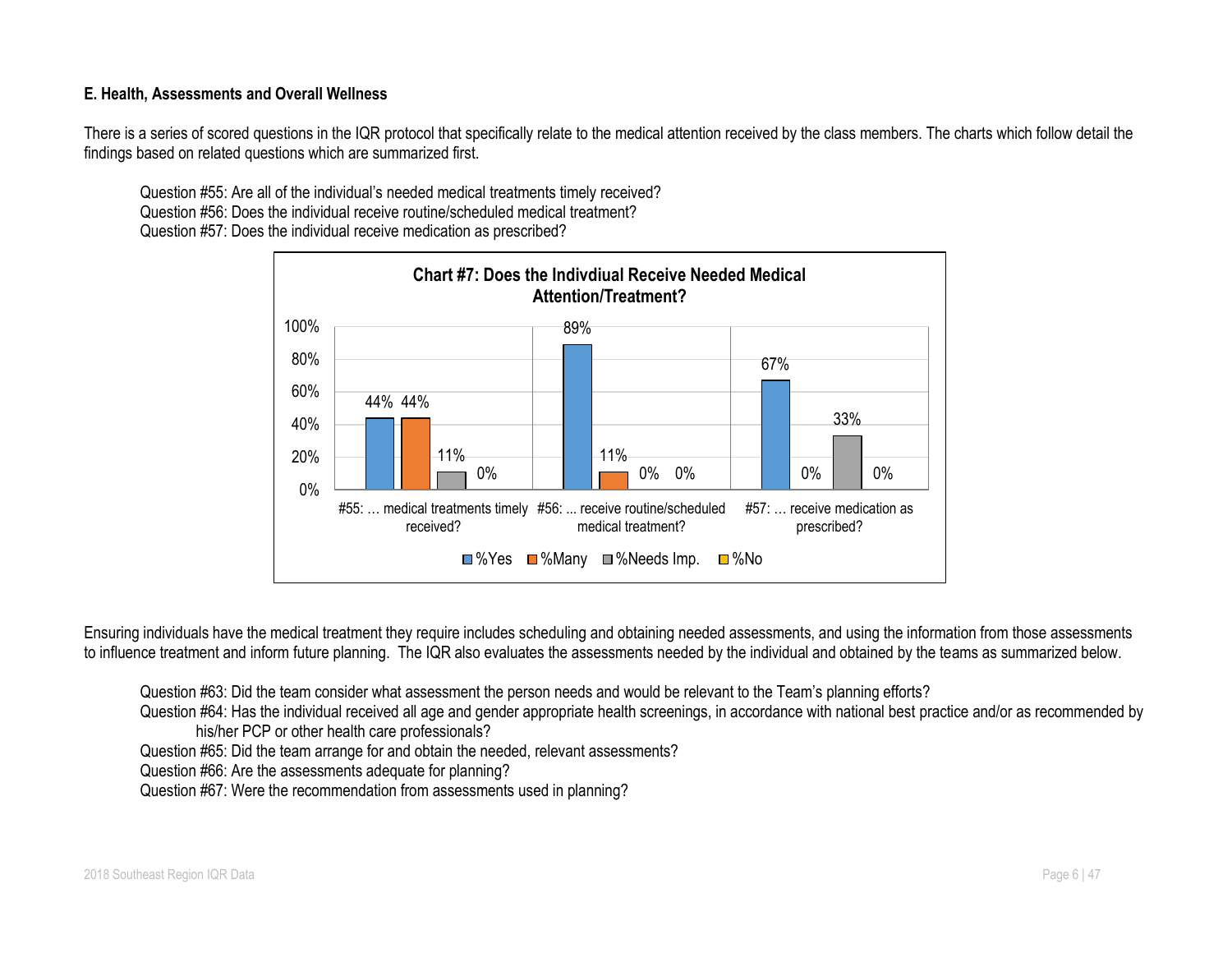

Beyond the protocol questions, a letter of Findings and Recommendations is issued for each class member. This letter is developed by the reviewer, reviewed by the Case Judge, Community Monitor, Regional and State DDSD and DHI staff, the individual and his/her team prior to becoming final. The table below summarizes some of the issues which were identified. It is important to note that the indications are number of issues found; not the number of findings. For example, if one individual was found to have a Medication Administration Record (MAR) which called for the administration of a medication for which a doctors order was not found AND was also found to have been given a medication twice a day when the doctor's order called for one time a day, that might be ONE finding regarding medication but TWO different issues.

## **Chart #9: Type of Issues identified by Residential Agency**

| Residential Agency (# in sample):                 |            |                 |                  |             |            |                       |             |              |
|---------------------------------------------------|------------|-----------------|------------------|-------------|------------|-----------------------|-------------|--------------|
| <b>Area</b>                                       | Aspire (1) | <b>CARC (1)</b> | <b>ENMRSH(2)</b> | Leaders (1) | Mi Via (1) | <b>Nezzy Care (1)</b> | Tobosa (3)  | <b>Total</b> |
| Specialty Consult not completed                   |            |                 |                  |             |            |                       |             |              |
| Audiology/ABR: Not Current/Missing/Inaccurate     |            |                 |                  |             |            |                       |             | 3            |
| Vision: Not Current/Missing/Inaccurate            |            |                 |                  |             |            |                       |             |              |
| Nutrition: Not Current/Missing/Inaccurate         |            |                 |                  |             |            |                       |             |              |
| Dental: Assessment missing/needed                 |            |                 |                  |             |            |                       |             | າ            |
| Bone Density/Dexa: Not Current/Missing/Inaccurate |            |                 |                  |             |            |                       |             | າ            |
| Annual Physical not accurate/complete             |            |                 |                  |             |            |                       |             |              |
| CT/MRI scan needed                                |            |                 |                  |             |            |                       |             |              |
| MERPs/HCPs Not found/not specific/incorrect       |            |                 |                  |             |            |                       | 12          | 21           |
| Meds purpose not listed                           |            |                 |                  |             |            |                       |             | ני           |
| MAR/Medication/Dr. Order do not match             |            |                 |                  |             |            |                       | 22          | 30           |
| 2018 Southeast Region IQR Data                    |            |                 |                  |             |            |                       | Page 7   47 |              |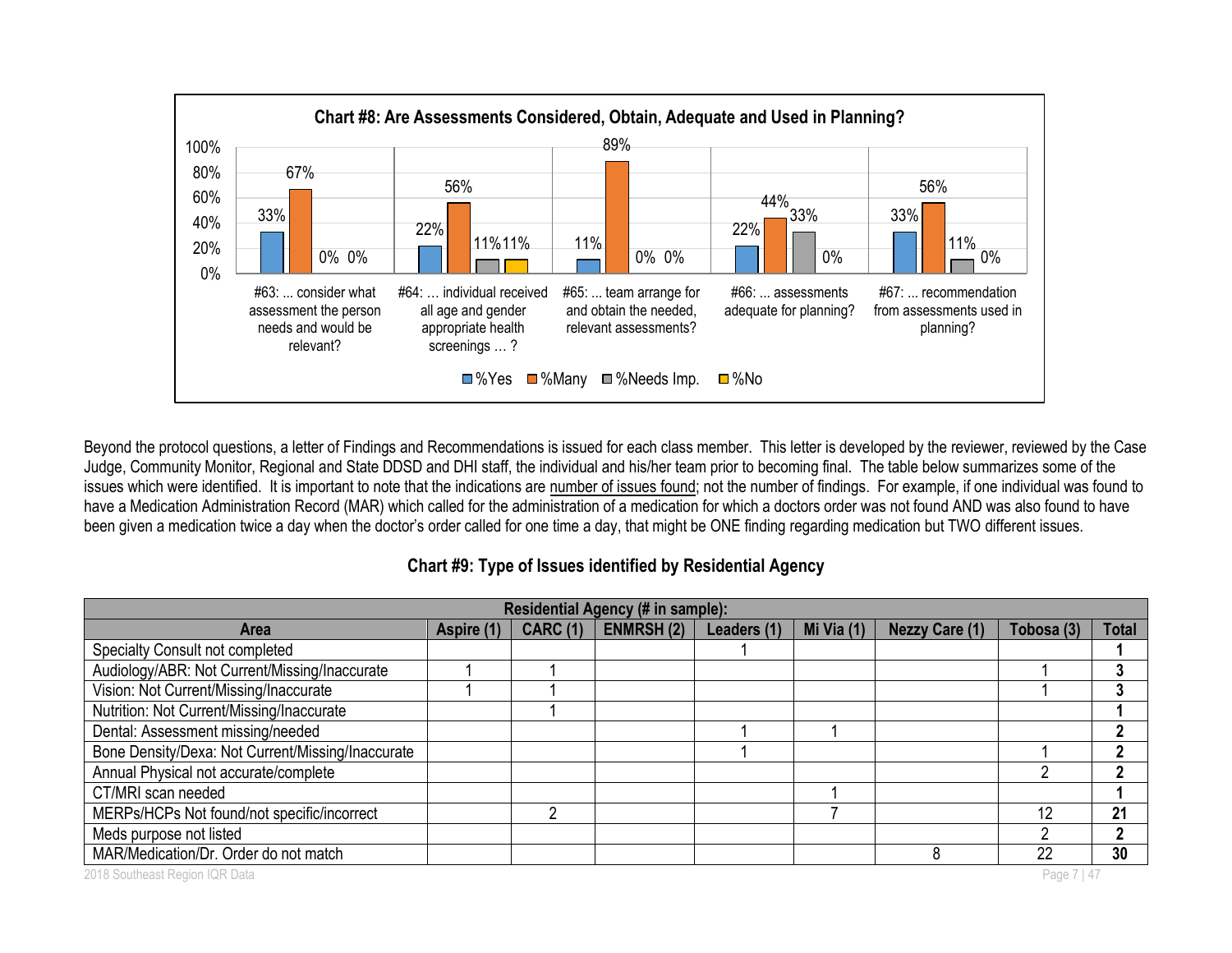|                                                   | Residential Agency (# in sample): |                 |                  |             |            |                       |            |       |
|---------------------------------------------------|-----------------------------------|-----------------|------------------|-------------|------------|-----------------------|------------|-------|
| <b>Area</b>                                       | Aspire (1)                        | <b>CARC (1)</b> | <b>ENMRSH(2)</b> | Leaders (1) | Mi Via (1) | <b>Nezzy Care (1)</b> | Tobosa (3) | Total |
| Med delivery instructions unclear                 |                                   |                 |                  |             |            |                       |            |       |
| Medication on MAR not found in home               |                                   |                 |                  |             |            |                       |            | 3     |
| Medication orders duplicated                      |                                   |                 |                  |             |            |                       |            |       |
| Expired meds found in med box/home                |                                   |                 |                  |             |            |                       |            | ŋ     |
| eChat incorrect/incomplete                        |                                   |                 |                  |             |            |                       |            | 11    |
| HepC vaccine not done (healthfinder.gov)          |                                   |                 |                  |             |            |                       |            | 4     |
| Shingles vaccine not done (healthfinder.gov)      |                                   |                 |                  |             |            |                       |            | 2     |
| Pneumonia vaccine not done (healthfinder.gov)     |                                   |                 |                  |             |            |                       |            | 2     |
| Colon cancer screen not done (healthfinder.gov)   |                                   |                 |                  |             |            |                       |            | ŋ     |
| TDap not completed as recommended (healthfinder)  |                                   |                 |                  |             |            |                       |            | າ     |
| HIV Testing not completed (healthfinder.gov)      |                                   |                 |                  |             |            |                       |            | າ     |
| Flu vaccine not done (healthfinder.gov)           |                                   |                 |                  |             |            |                       |            |       |
| CARMP inaccurate/incomplete/not current           |                                   |                 | ◠                |             |            |                       |            |       |
| Inconsistency between HCP/CARMP/MERP/eChat        |                                   |                 |                  |             |            |                       |            | 13    |
| Failed to follow CARMP                            |                                   |                 |                  |             |            |                       |            | 2     |
| Labs missing (PSA, pre-Physical, pre-Neuro appt.) |                                   |                 |                  |             |            |                       |            |       |
| Totals                                            |                                   |                 | 12               |             | 16         |                       | 65         | 123   |

For health care coordination, oversight and monitoring, I/DD services rely heavily on nurses, primary care physicians and referrals to needed specialists. Nurses and the supports they can provide are essential for the protection and healthy living of class members. Relevant scored protocol questions related directly to nursing include:

Question #54: Was the eChat updated timely?

Question #58: Does my nurse provide oversight of health issues (i.e. weight records, vitals, lab reports, PRN medication use, seizure records) in order to ensure accuracy, identify and respond to new issues?

Question #59: Are nursing services provided as needed by the individual?

Question #60: Is the CARMP accurate?

Question #61: Is the CARMP consistently implemented as intended?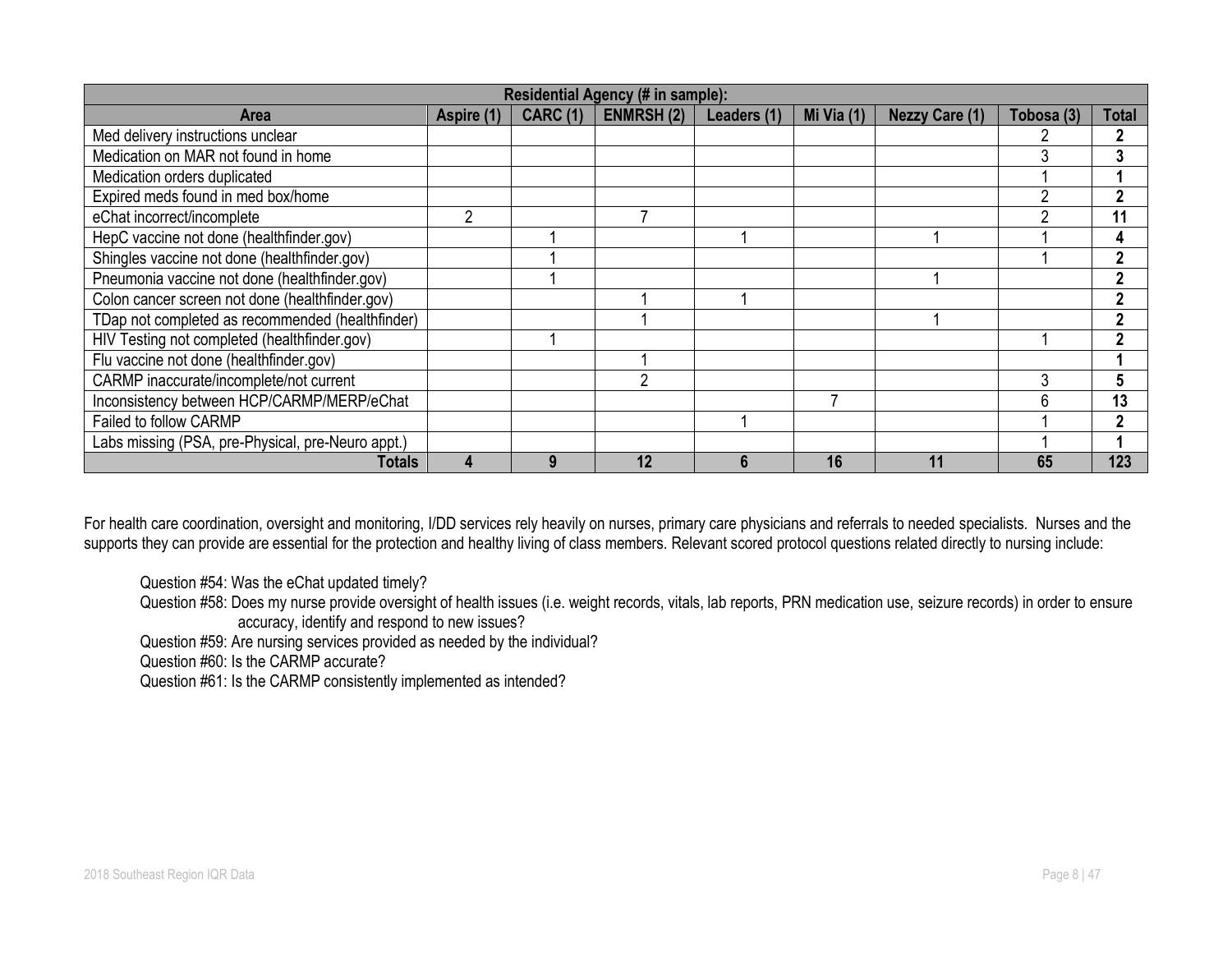

Oversight provided by nurses is a critical safeguard for Jackson Class Members, direct support professionals and their supervisors. The table below provides specific details, by Residential provider, of nursing related issues identified during the 2018 IQR. Again, this represents the number of issues found; not the number of findings.

## **Chart #11: Type of Nursing Related Issues Identified by Residential Provider**

| Residential Agency (# in sample):                |            |                 |                   |             |            |                       |            |              |
|--------------------------------------------------|------------|-----------------|-------------------|-------------|------------|-----------------------|------------|--------------|
| Area                                             | Aspire (1) | <b>CARC (1)</b> | <b>ENMRSH (2)</b> | Leaders (1) | Mi Via (1) | <b>Nezzy Care (1)</b> | Tobosa (3) | <b>Total</b> |
| Nursing Quarterly report not timely completed    |            |                 |                   |             |            |                       |            |              |
| Nursing not providing info to team/PCP as needed |            |                 |                   |             |            |                       |            |              |
| Nurse report not accurate/missing information    |            |                 |                   |             |            |                       |            |              |
| Nurse not Monitoring as required                 |            |                 |                   |             |            |                       |            |              |
| Nurse needs to increase communication            |            |                 |                   |             |            |                       |            |              |
| <b>Totals</b>                                    |            |                 |                   |             |            |                       |            | 25           |

In addition to the issues and questions noted above, the individual's nurse is responsible, with the assistance of the rest of the Team, to assure that the documents presented and created for planning, such as the ISP, are accurate and thorough and contain the needed plans and information required. The protocol questions related to ensuring this is done include: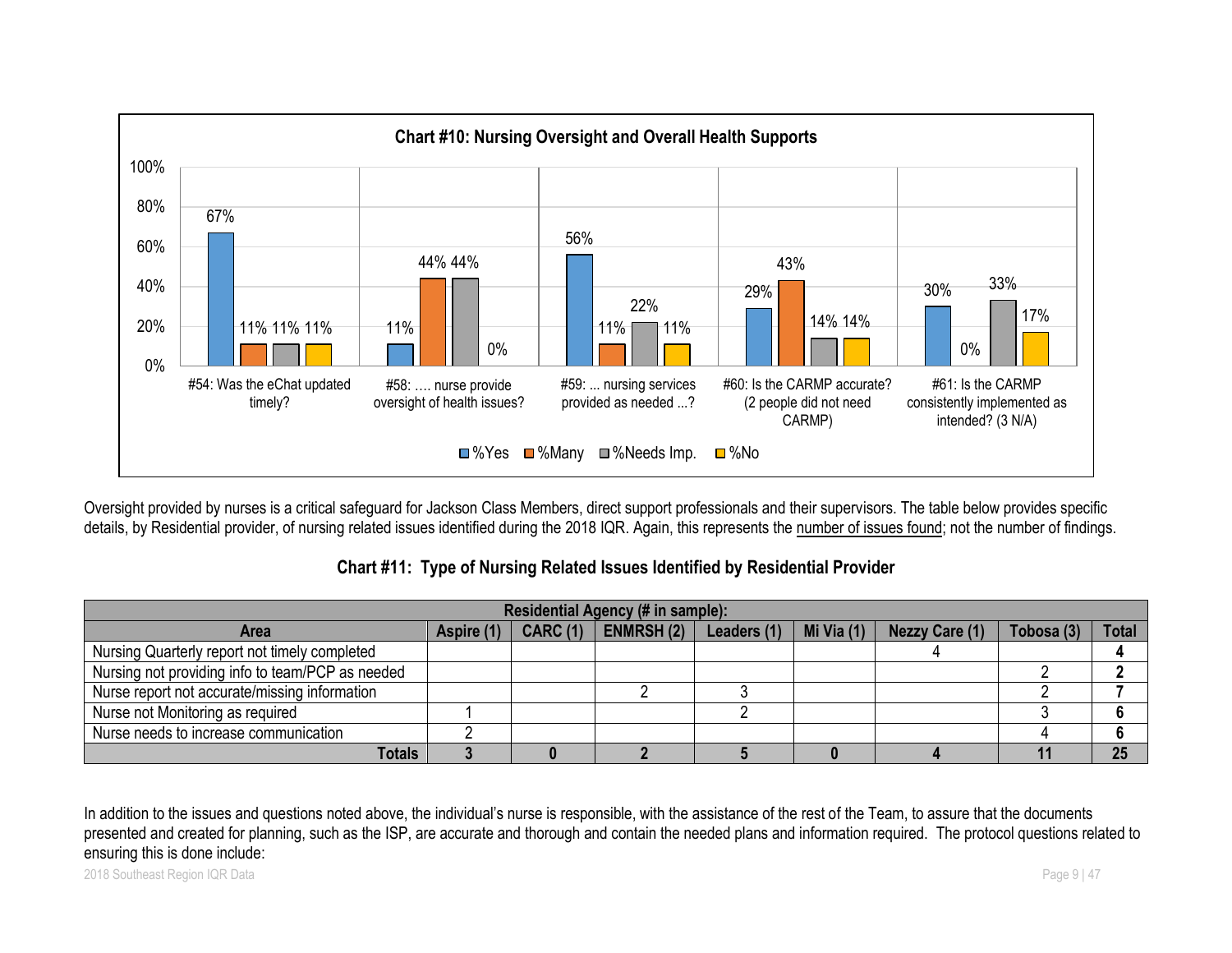Question #87: If needed, does the ISP contain a specific MERP? Question #88: Does the ISP contain information regarding primary health (medical) care? Question #88a: Does the ISP face sheet contain contact information listed in the ISP? Question #88b: Is the Health Care Coordinator's name and contact information listed in the ISP?



There are many components to ensuring the health and safety of individuals with I/DD. These components vary and are unique to each individual. While the scored protocol questions cannot encompass each and every issue, it does allow for a general score that measures the adequacy of response to the individual's overall health needs. That question is **#62: Are the person's health supports/needs being adequately addressed?**

As noted in the chart below, for the 9 people scored in the Southeast review, no individual had their health supports/needs adequately addressed. There were eight people who had many of their needs addressed (89%), and one is receiving supports that need improvement (11%).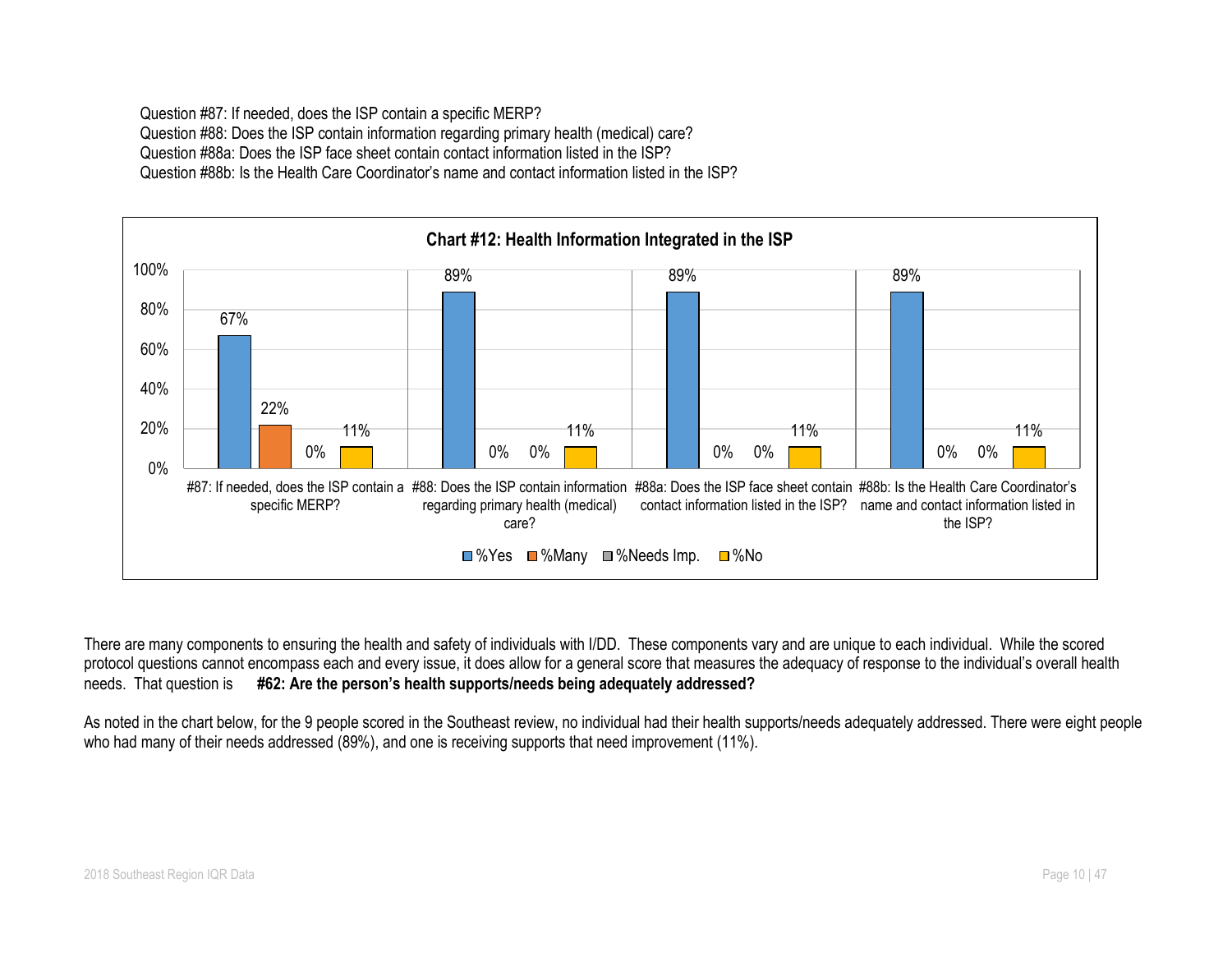

As noted, beyond the scored protocol questions, the Findings Letters issued for each class member in a review provides person-specific detail about the issues which impact the answer to protocol question #62. This includes the adequacy and incorporation of needed care plans (CARMP, MERP, HCPs) into the Team's planning process, and other areas to ensure the health and safety of the individual being reviewed. Again, it is important to note that the indications are number of issues found; not the number of findings in the Findings letters. For example, if one individual had a finding that noted four different inconsistencies in that person's MERP, that would be counted as a "4", for the number of issues, not just a "1" for the individual to whom the findings apply.

|  |  | Chart #14: Issues Found Which Affect the Adequacy of Health Care Provision, by Provider |
|--|--|-----------------------------------------------------------------------------------------|
|--|--|-----------------------------------------------------------------------------------------|

| Residential Agency (# in sample):                        |            |                 |                  |             |            |                       |            |       |
|----------------------------------------------------------|------------|-----------------|------------------|-------------|------------|-----------------------|------------|-------|
| <b>Area</b>                                              | Aspire (1) | <b>CARC (1)</b> | <b>ENMRSH(2)</b> | Leaders (1) | Mi Via (1) | <b>Nezzy Care (1)</b> | Tobosa (3) | Total |
| Weight not tracked/inconsistent                          |            |                 |                  |             |            |                       |            |       |
| Bowel/bladder/fluid tracking not consistent              |            |                 |                  |             |            |                       |            | 11    |
| Sodium Tracking not inconsistent/inaccurate              |            |                 |                  |             |            |                       |            |       |
| Vitals tracking not consistent/incomplete                |            |                 |                  |             |            |                       |            |       |
| Seizure tracking not consistent                          |            |                 |                  |             |            |                       |            |       |
| <b>PT Evaluation Needed</b>                              |            |                 |                  |             |            |                       |            |       |
| <b>PT Evaluation does not identify baseline/progress</b> |            |                 |                  |             |            |                       |            |       |
| PT Report (Annual/Semi) inaccurate/inadequate            |            |                 |                  |             |            |                       |            |       |
| PT Report (Annual/Semi) missing/not provided             |            |                 |                  |             |            |                       |            |       |
| <b>OT Evaluation Needed</b>                              |            |                 |                  |             |            |                       |            |       |
| OT Report (Annual/Semi) missing/not provided             |            |                 |                  |             |            |                       |            |       |
| SLP Report (Annual/Semi) inaccurate/inadequate           |            |                 |                  |             |            |                       |            |       |

2018 Southeast Region IQR Data **Page 11 | 47** November 2018 Southeast Region IQR Data Page 11 | 47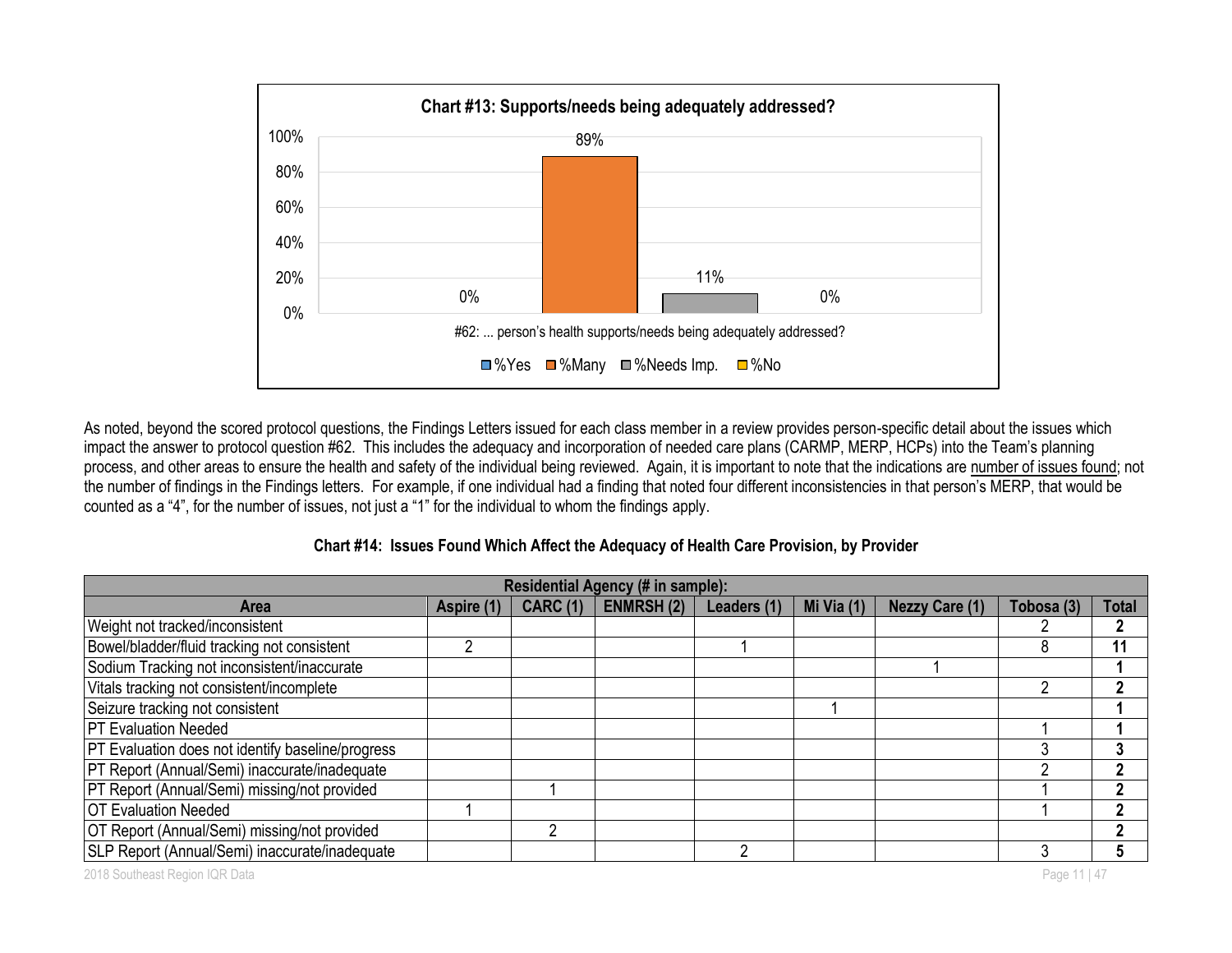| Residential Agency (# in sample):                         |                                                                                                                                         |  |  |  |  |  |    |    |  |  |
|-----------------------------------------------------------|-----------------------------------------------------------------------------------------------------------------------------------------|--|--|--|--|--|----|----|--|--|
| Area                                                      | <b>Total</b><br>Mi Via $(1)$<br><b>ENMRSH(2)</b><br><b>CARC (1)</b><br>Tobosa (3)<br><b>Nezzy Care (1)</b><br>Leaders (1)<br>Aspire (1) |  |  |  |  |  |    |    |  |  |
| SLP Eval not provided for review/missing                  |                                                                                                                                         |  |  |  |  |  |    |    |  |  |
| <b>SLP Evaluation does not identify baseline/progress</b> |                                                                                                                                         |  |  |  |  |  |    |    |  |  |
| Behavior Eval does not identify baseline/progress         |                                                                                                                                         |  |  |  |  |  |    |    |  |  |
| Behavior Report inaccurate/inadequate                     |                                                                                                                                         |  |  |  |  |  |    |    |  |  |
| Behavior Eval not provided for review/missing             |                                                                                                                                         |  |  |  |  |  |    |    |  |  |
| Total # of Issues                                         |                                                                                                                                         |  |  |  |  |  | 31 | 49 |  |  |

## **F. Adequacy of Planning, Adequacy of Services, Individual Service Plan**

Before a plan can be implemented, it must first be created. The ISPs that provide details regarding the individuals' visions and outcomes are supposed to be developed by an Interdisciplinary Team that includes the Individual and those who know and provide supports to that person. This includes the Case Manager, Guardian, the Direct Support Staff, Therapists, Nurse, and any additional persons who are needed to ensure the implementation of the Plan. The 2018 IQR protocol specifically probes many of the aspects of the planning process, including detail of who participates in plan creation. The chart below details the answers to related questions in the 2018 review.

Question #70: Was the ISP developed by an appropriately constituted IDT?

Question #71: For any team members not physically present at the IDT meeting, is there evidence of their participation in the development of the ISP?

Question #35: Did the [day/employment] direct service staff have input into the person's ISP?

Question #43: Did the [residential] staff have input into the person's ISP?

Question #100: Was the person provided the assistance and support needed to participate meaningfully in the planning process?

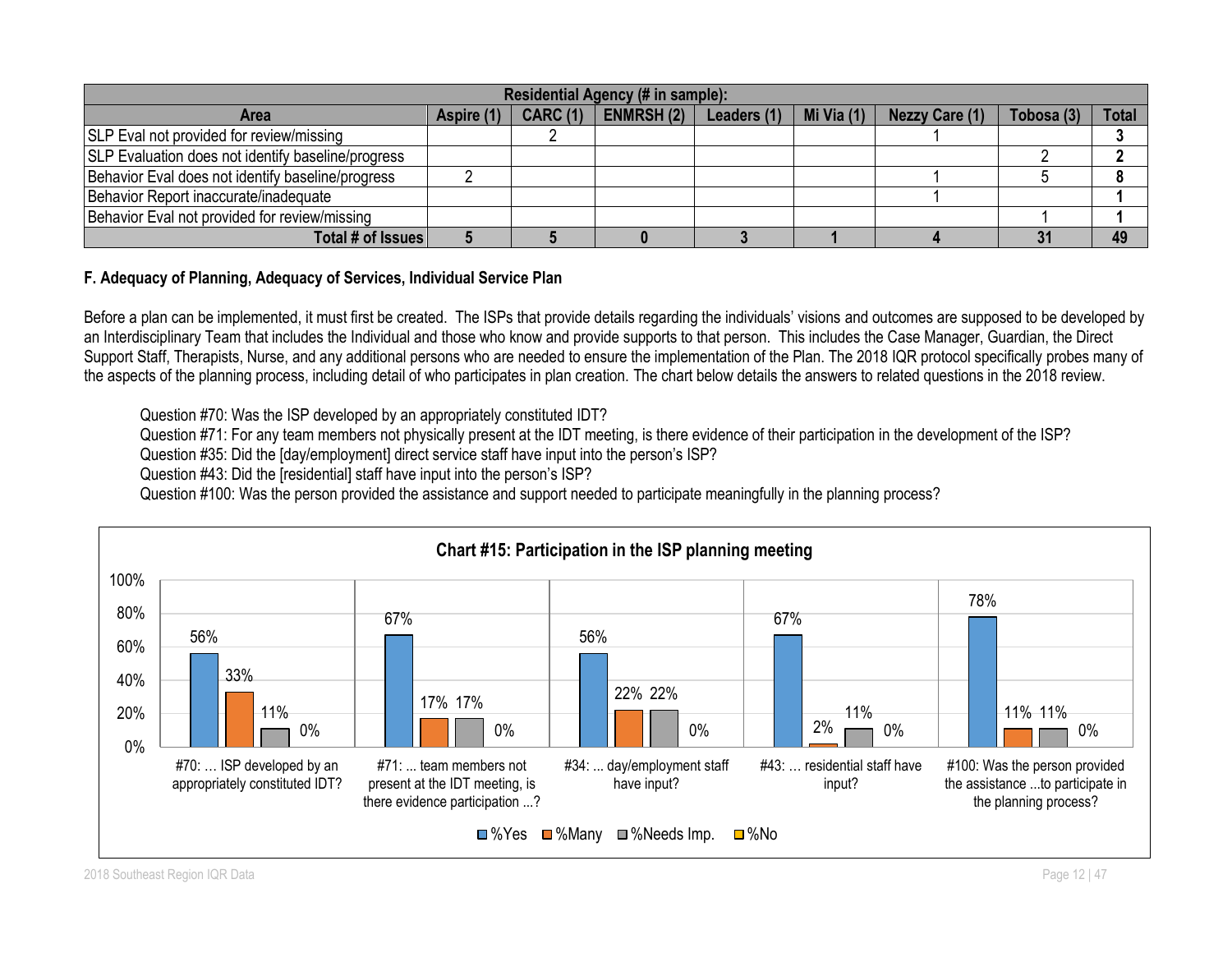|                 | <b>Residential Agency (# in sample):</b> |                    |                  |              |                       |                   |  |  |
|-----------------|------------------------------------------|--------------------|------------------|--------------|-----------------------|-------------------|--|--|
| <b>Question</b> | Aspire (1)                               | <b>CARC (1)</b>    | <b>ENMRSH(2)</b> | Leaders (1)  | <b>Nezzy Care (1)</b> | Tobosa (3)        |  |  |
| Q#70            | 100% Yes (1)                             | 100% Yes (1)       | 100% Yes (2)     | 100% Yes (1) | 100% Yes (1)          | 67% Yes (2)       |  |  |
|                 |                                          |                    |                  |              |                       | 33% Needs Imp (1) |  |  |
| Q#71            |                                          | 0% Yes             | 100% Yes (2)     | 100% Yes (1) | 0% Yes                | 67% Yes (2)       |  |  |
|                 | (1 N/A)                                  | 100% Needs Imp (1) |                  |              | 100% Many (1)         | 33% Many (1)      |  |  |
| Q# 34           | 100% Yes (1)                             | 0% Yes             | 100% Yes (2)     | 100% Yes (1) | 0% Yes                | 33% Yes (1)       |  |  |
|                 |                                          | 100% Needs Imp (1) |                  |              | 100% Many (1)         | 33% Many (1)      |  |  |
|                 |                                          |                    |                  |              |                       | 33% Needs Imp (1) |  |  |
| Q#43            | 100% Yes (1)                             | 100% Yes (1)       |                  | 100% Yes (1) | 0% Yes                | 50% Yes (1)       |  |  |
|                 |                                          |                    | (3 N/A)          |              | 100% Many (1)         | 50% Needs Imp (1) |  |  |
|                 |                                          |                    |                  |              |                       | (1 N/A)           |  |  |
| Q# 100          | 0% Yes                                   | 100% Yes (1)       | 100% Yes (2)     | 100% Yes (1) | 0% Yes                | 0% Yes            |  |  |
|                 | 100% Many (1)                            |                    |                  |              | 100% Many (1)         | 67% Many (2)      |  |  |
|                 |                                          |                    |                  |              |                       | 33% Needs Imp (1) |  |  |

## **Chart #16: ISP Development Participation, by Provider**

## **Chart #17: ISP Development Participation, by Case Management Agency**

|                 |                    | Case Management Agency (# in sample): |                    |
|-----------------|--------------------|---------------------------------------|--------------------|
| <b>Question</b> | <b>DDSD</b> (1)    | Excel (1)                             | <b>J&amp;J</b> (7) |
| Q#70            | 100% Yes (1)       | 100% Yes (1)                          | 43% Yes (3)        |
|                 |                    |                                       | 43% Many (3)       |
|                 |                    |                                       | 14% Needs Imp (1)  |
| Q#71            | 100% Yes (1)       |                                       | 60% Yes (3)        |
|                 |                    | (1 N/A)                               | 20% Many (1)       |
|                 |                    |                                       | 20% Needs Imp (1)  |
|                 |                    |                                       | (2 N/A)            |
| Q# 34           | 0% Yes             | 100% Yes (1)                          | 57% Yes (4)        |
|                 | 100% Needs Imp (1) |                                       | 29% Many (2)       |
|                 |                    |                                       | 14% Needs Imp (1)  |
| Q#43            | 0% Yes             | 100% Yes (1)                          | 71% Yes (5)        |
|                 | 100% Needs Imp (1) |                                       | 29% Many (2)       |
| Q#100           | 100% Yes (1)       | 0% Yes                                | 86% Yes (6)        |
|                 |                    | 100% Many (1)                         | 14% Needs Imp (1)  |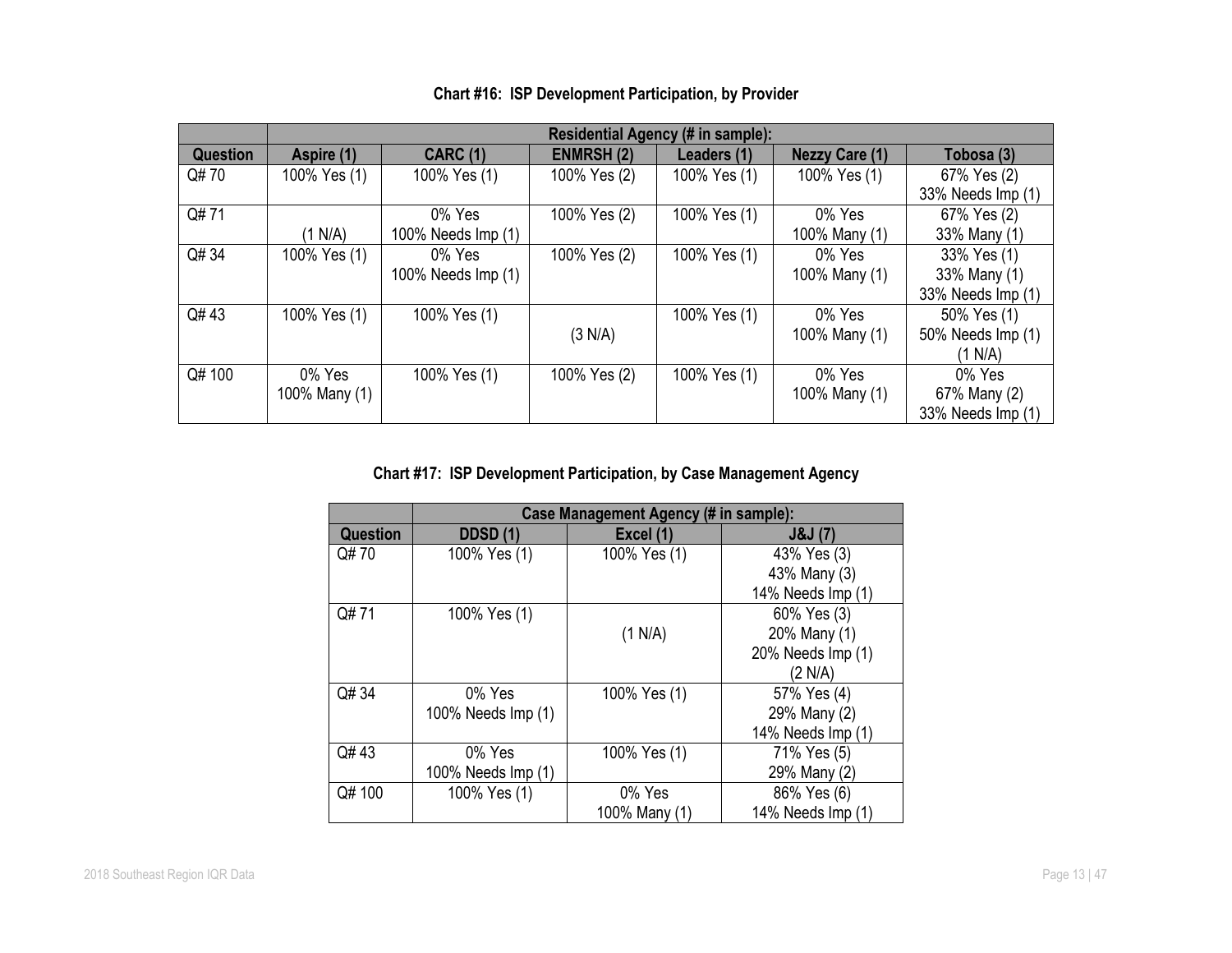One foundational component of an individual's ISP is the Long Term Vision, which summarizes what the individual wants to accomplish in the near future (3 to 5 years) in each life area. To that end, Outcomes are to be developed by the Team in a way that results in an accomplishable path to the visions. The 2018 IQR protocol specifically probes the content of identified visions as well as the content and clarity of related outcomes. The chart below details the findings related to identified questions for class members ISPs in the 2018 review.

Question #73: Overall, does the long term vision show expectations for growth and skill building?

Question #169: Does the person have an ISP that contains a complete Vision Section that is based on a long term view?

Question #74: Overall, does the ISP give adequate guidance to achieving the person's long term vision?

Question #82: Overall, are the ISP outcomes related to achieving the person's long term vision?

Question #83: Overall, do the ISP outcomes address the person's major needs?

Question #81: Overall, do the outcomes in the ISP include criteria by which the team can determine when the outcomes have been achieved?



## **Chart #19: Vision and Outcome Scores, by Residential Agency**

|                 | Residential Agency (# in sample): |                    |                  |                    |                       |                   |  |  |
|-----------------|-----------------------------------|--------------------|------------------|--------------------|-----------------------|-------------------|--|--|
| <b>Question</b> | Aspire (1)                        | <b>CARC (1)</b>    | <b>ENMRSH(2)</b> | Leaders (1)        | <b>Nezzy Care (1)</b> | Tobosa (3)        |  |  |
| Q#73            | 0% Yes                            | 0% Yes             | 100% Yes (2)     | 0% Yes             | 0% Yes                | 33% Yes (1)       |  |  |
|                 | 100% Many (1)                     | 100% No (1)        |                  | 100% Needs Imp (1) | 100% Many (1)         | 67% Needs Imp (2) |  |  |
| Q# 169          | 0% Yes                            | 0% Yes             | 100% Yes (2)     | 100% Yes (1)       | 100% Yes (1)          | 67% Yes (2)       |  |  |
|                 | 100% Many (1)                     | 100% Needs Imp (1) |                  |                    |                       | 33% Needs Imp (1) |  |  |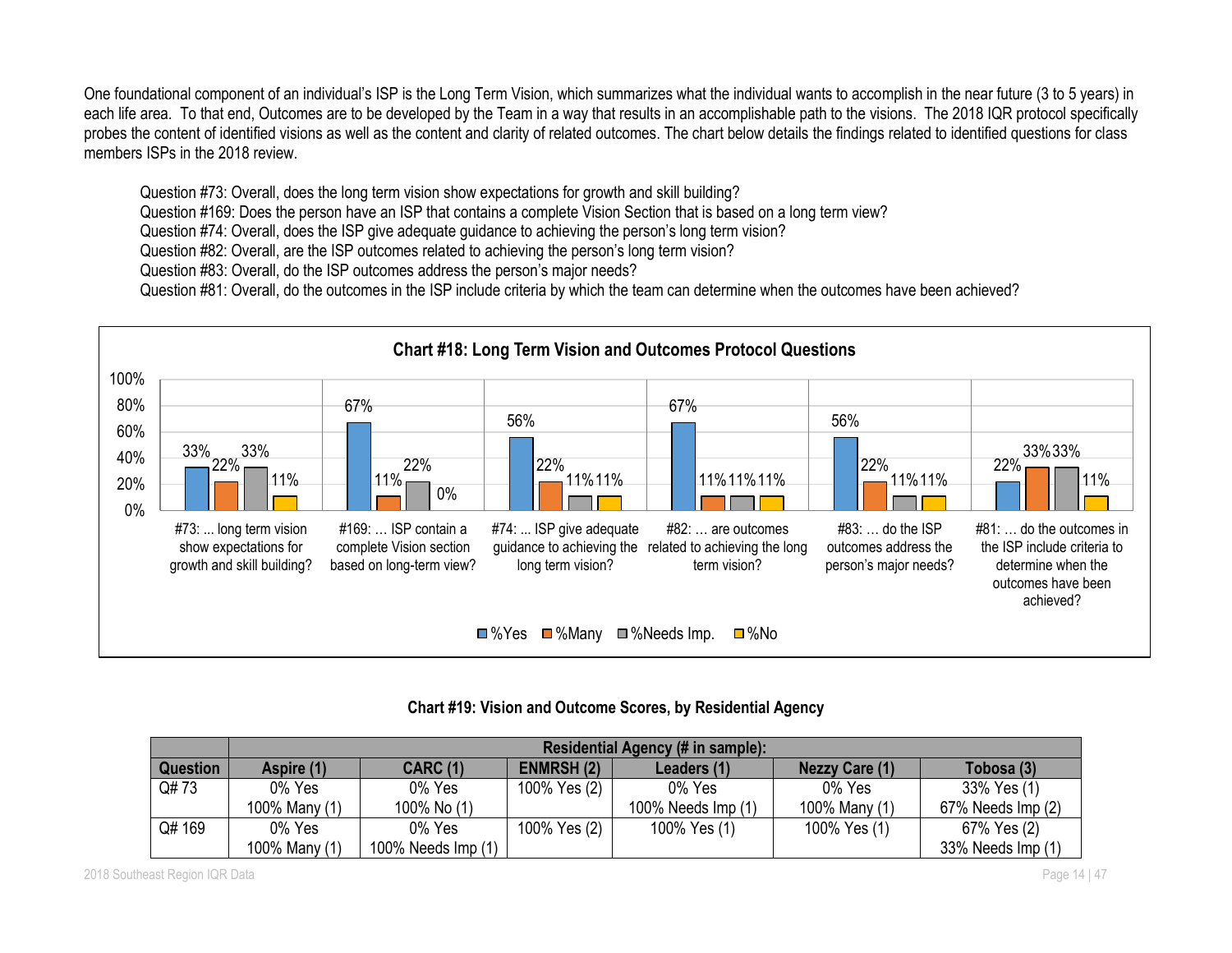|                 | Residential Agency (# in sample): |                 |                  |                    |                       |                   |  |  |
|-----------------|-----------------------------------|-----------------|------------------|--------------------|-----------------------|-------------------|--|--|
| <b>Question</b> | Aspire (1)                        | <b>CARC (1)</b> | <b>ENMRSH(2)</b> | Leaders (1)        | <b>Nezzy Care (1)</b> | Tobosa (3)        |  |  |
| Q#74            | 100% Yes (1)                      | 0% Yes          | 100% Yes (2)     | 100% Yes (1)       | 0% Yes                | 33% Yes (1)       |  |  |
|                 |                                   | 100% No (1)     |                  |                    | 100% Many (1)         | 33% Many (1)      |  |  |
|                 |                                   |                 |                  |                    |                       | 33% Needs Imp (1) |  |  |
| Q#82            | 100% Yes (1)                      | 0% Yes          | 100% Yes (2)     | 100% Yes (1)       | 100% Yes (1)          | 33% Yes (1)       |  |  |
|                 |                                   | 100% No (1)     |                  |                    |                       | 33% Many (1)      |  |  |
|                 |                                   |                 |                  |                    |                       | 33% Needs Imp (1) |  |  |
| Q#83            | 0% Yes                            | 0% Yes          | 100% Yes (2)     | 0% Yes             | 100% Yes (1)          | 67% Yes (2)       |  |  |
|                 | 100% Many (1)                     | 100% No (1)     |                  | 100% Needs Imp (1) |                       | 33% Many (1)      |  |  |
| Q#81            | 0% Yes                            | 0% Yes          | 50% Yes (1)      | 100% Yes (1)       | 0% Yes                | 33% Many (1)      |  |  |
|                 | 100% Many (1)                     | 100% No (1)     | 50% Many (1)     |                    | 100% Needs Imp (1)    | 67% Needs Imp (2) |  |  |

# **Chart #20: Vision and Outcome Scores by Case Management Agency**

|                 |                    | <b>Case Management Agency (# in sample):</b> |                   |
|-----------------|--------------------|----------------------------------------------|-------------------|
| <b>Question</b> | <b>DDSD (1)</b>    | Excel (1)                                    | J&J(7)            |
| Q#73            | 0% Yes             | 0% Yes                                       | 43% Yes (3)       |
|                 | 100% No (1)        | 100% Many (1)                                | 14% Many (1)      |
|                 |                    |                                              | 43% Needs Imp (3) |
| Q#169           | 0% Yes             | 0% Yes                                       | 86% Yes (6)       |
|                 | 100% Needs Imp (1) | 100% Many (1)                                | 14% Needs Imp (1) |
| Q# 74           | 0% Yes             | 100% Yes (1)                                 | 57% Many (3)      |
|                 | 100% No (1)        |                                              | 29% Many (2)      |
|                 |                    |                                              | 14% No (1)        |
| Q# 82           | 0% Yes             | 100% Yes (1)                                 | 71% Yes (5)       |
|                 | 100% No (1)        |                                              | 14% Many (1)      |
|                 |                    |                                              | 14% No (1)        |
| Q#83            | 0% Yes             | 0% Yes                                       | 71% Yes (5)       |
|                 | 100% No (1)        | 100% Many (1)                                | 14% Many (1)      |
|                 |                    |                                              | 14% No (1)        |
| Q#81            | 0% Yes             | 0% Yes                                       | 29% Yes (2)       |
|                 | 100% No (1)        | 100% Many (1)                                | 29% Many (2)      |
|                 |                    |                                              | 57% Needs Imp (3) |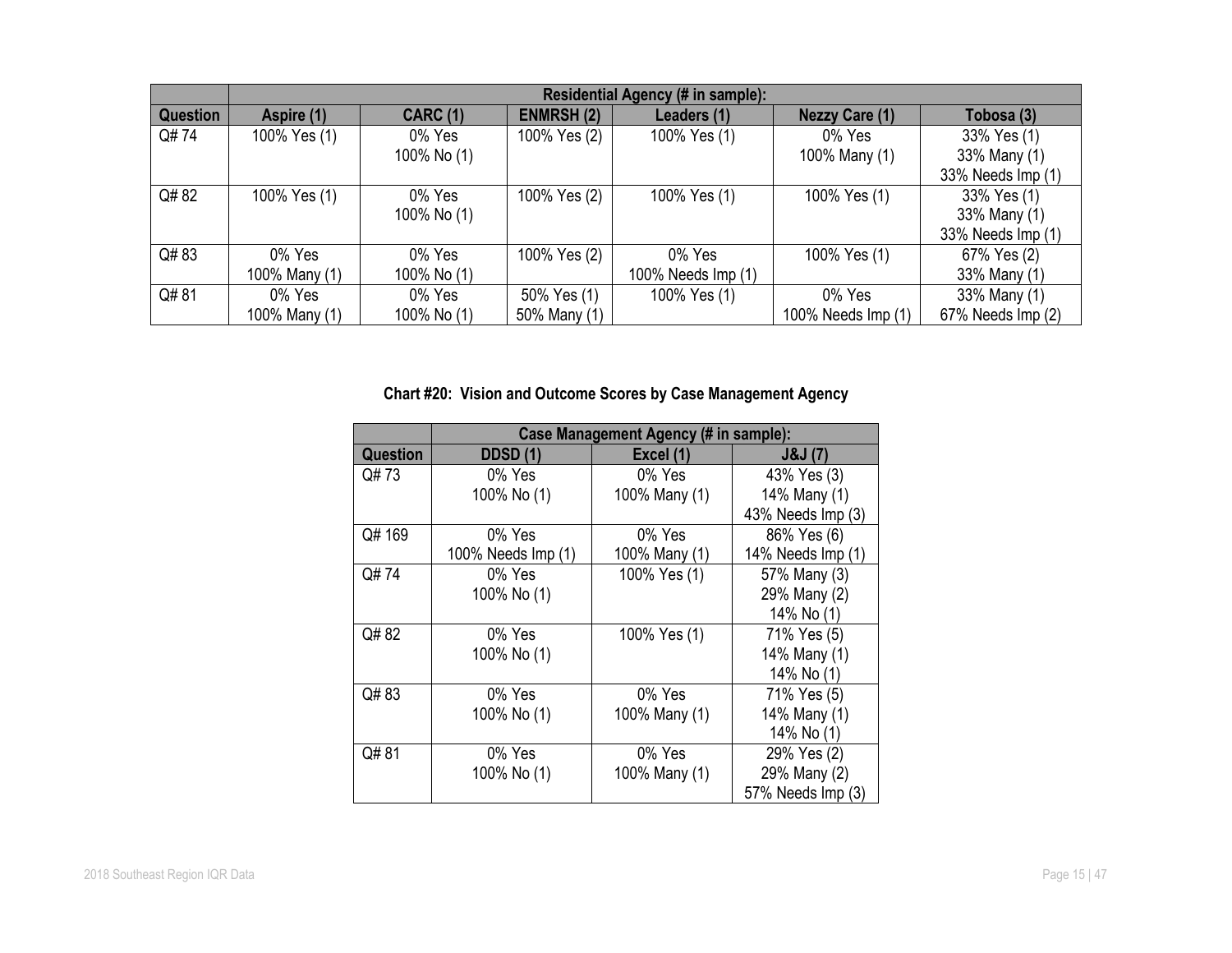Additional components of an individual's ISP include Action Steps, which should be written in measurable terms, in sequential order which logically leads to the achievement of the related outcome. The data gathered during the implementation of the Action Steps should also be written in measurable terms, so team members can review them and determine if measurable progress toward the outcome is being made. The chart below details the findings related to specific questions which probe the action steps and data collection for class members ISPs in the 2018 review.

Question #75: Is measureable data kept which verifies the consistent implementation of each of the action steps?

Question #76: Does the data kept identify what the person does so a determination can be made regarding the progress/lack of progress?

Question #77: Is each action step in the ISP implemented at a frequency that enables the person to learn new skills?

Question #78: If the person is not successful in achieving action steps, has the team tried to determine why, and change their approach as needed?

Question #79: If the person achieves action steps, does the team move to the next in a progress of steps or develops a new one?

Question #80: Has the person made measureable progress on action steps during the past year?



## **Chart #22: Data and Related ISP Action Step Scores by Residential Agency**

|                 | <b>Residential Agency (# in sample):</b> |                       |                             |                         |                       |                        |  |  |
|-----------------|------------------------------------------|-----------------------|-----------------------------|-------------------------|-----------------------|------------------------|--|--|
| <b>Question</b> | Aspire (1)                               | <b>CARC (1)</b>       | <b>ENMRSH (2)</b>           | Leaders (1)             | <b>Nezzy Care (1)</b> | Tobosa (3)             |  |  |
| Q#75            | 0% Yes<br>100% Many (1)                  | 0% Yes<br>100% No (1) | 50% Yes (1)<br>50% Many (1) | 0% Yes<br>100% Many (1) | 0% Yes<br>100% No (1) | 0% Yes<br>33% Many (1) |  |  |
|                 |                                          |                       |                             |                         |                       | 67% Needs Imp (2)      |  |  |
| Q#76            | 0% Yes                                   | 0% Yes                | 100% Yes (2)                | 100% Yes (1)            | 0% Yes                | 0% Yes                 |  |  |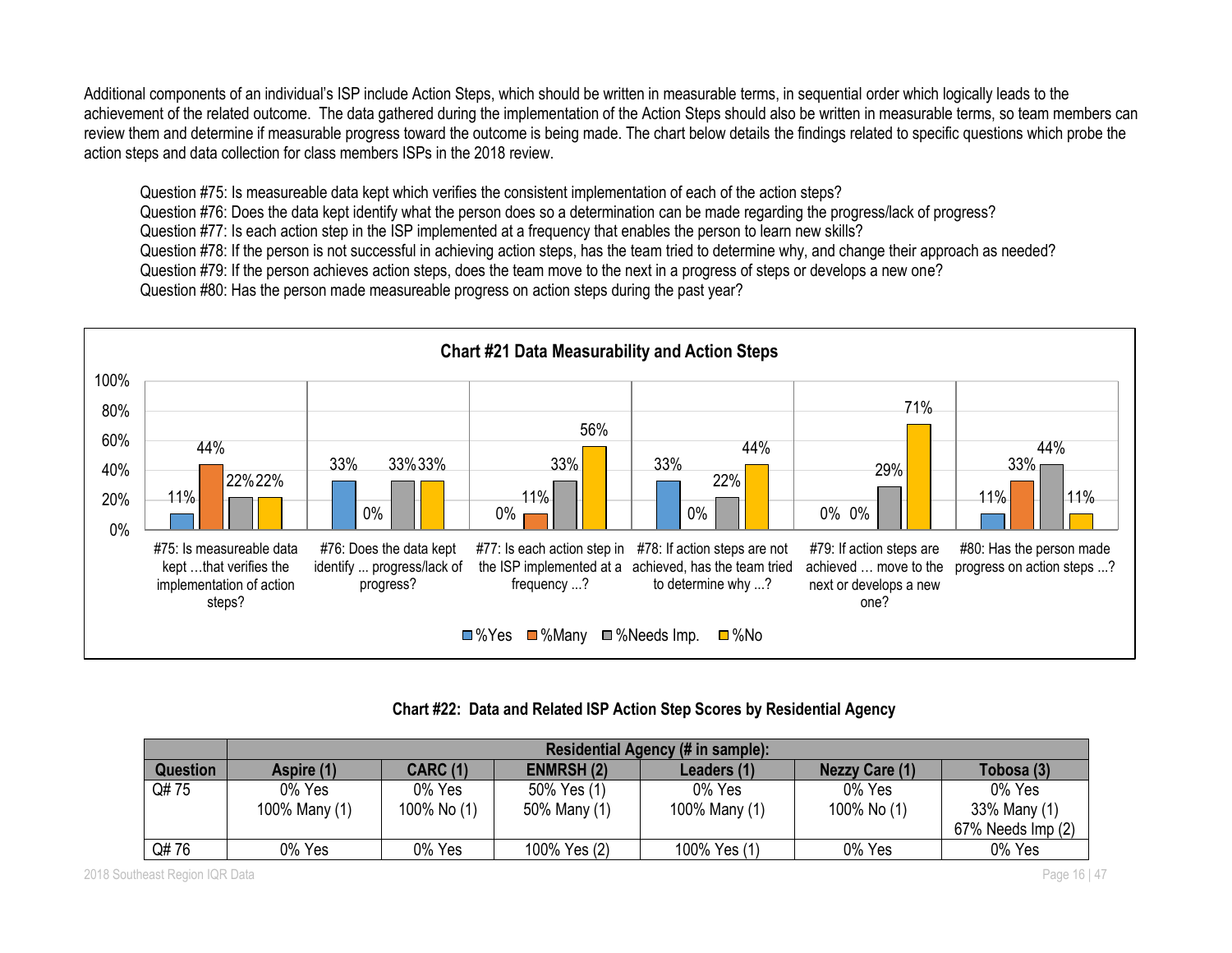|                 | <b>Residential Agency</b><br>$($ # in sample $)$ : |                 |                    |                    |                       |                   |  |
|-----------------|----------------------------------------------------|-----------------|--------------------|--------------------|-----------------------|-------------------|--|
| <b>Question</b> | Aspire (1)                                         | <b>CARC (1)</b> | <b>ENMRSH(2)</b>   | Leaders (1)        | <b>Nezzy Care (1)</b> | Tobosa (3)        |  |
|                 | 100% Needs Imp (1)                                 | 100% No (1)     |                    |                    | 100% No (1)           | 67% Needs Imp (2) |  |
|                 |                                                    |                 |                    |                    |                       | 33% No (1)        |  |
| Q#77            | 0% Yes                                             | 0% Yes          | 0% Yes             | 0% Yes             | 0% Yes                | 0% Yes            |  |
|                 | 100% No (1)                                        | 100% No (1)     | 100% Needs Imp (2) | 100% Many (1)      | 100% No (1)           | 33% Needs Imp (1) |  |
|                 |                                                    |                 |                    |                    |                       | 67% No (2)        |  |
| Q#78            | 0% Yes                                             | 0% Yes          | 50% Yes (1)        | 100% Yes (1)       | 0% Yes                | 33% Yes (1)       |  |
|                 | 100% No (1)                                        | 100% No (1)     | 50% Needs Imp (1)  |                    | 100% No (1)           | 33% Needs Imp (1) |  |
|                 |                                                    |                 |                    |                    |                       | 33% No (1)        |  |
| Q#79            | $0\%$ Yes                                          | 0% Yes          |                    | 0% Yes             | 0% Yes                | 100% No (3)       |  |
|                 | 100% No (1)                                        | 100% No (1)     | (2 N/A)            | 100% Needs Imp (1) | 100% Needs Imp (1)    |                   |  |
| Q#80            | 0% Yes                                             | 0% Yes          | 50% Yes (1)        | 0% Yes             | $0\%$ Yes             | 0% Yes            |  |
|                 | 100% Needs Imp (1)                                 | 100% No (1)     | 50% Many (1)       | 100% Many (1)      | 100% Needs Imp (1)    | 33% Many (1)      |  |
|                 |                                                    |                 |                    |                    |                       | 67% Needs Imp (2) |  |

## **Chart #23: Data and Related Action Step Scores by Case Management Agency**

|                 | Case Management Agency (# in sample): |                    |                               |  |  |  |
|-----------------|---------------------------------------|--------------------|-------------------------------|--|--|--|
| <b>Question</b> | <b>DDSD (1)</b>                       | Excel (1)          | <b>J&amp;J</b> (7)            |  |  |  |
| Q# 75           | 0% Yes                                | 0% Yes             | 14% Yes (1)                   |  |  |  |
|                 | 100% No (1)                           | 100% Many (1)      | 43% Many (3)                  |  |  |  |
|                 |                                       |                    | 29% Needs Imp (2)             |  |  |  |
|                 |                                       |                    | 14% No (1)                    |  |  |  |
| Q#76            | 0% Yes                                | 0% Yes             | 43% Yes (3)                   |  |  |  |
|                 | 100% No (1)                           | 100% Needs Imp (1) | 29% Needs Imp (2)             |  |  |  |
|                 |                                       |                    | 29% No (2)                    |  |  |  |
| Q#77            | 0% Yes                                | 0% Yes             | 0% Yes                        |  |  |  |
|                 | 100% No (1)                           | 100% No (1)        | 14% Many (1)                  |  |  |  |
|                 |                                       |                    | 43% Needs Imp (3)             |  |  |  |
|                 |                                       |                    | 43% No (3)                    |  |  |  |
| Q#78            | 0% Yes                                | 0% Yes             | 43% Yes (3)                   |  |  |  |
|                 | 100% No (1)                           | 100% No (1)        | 29% Needs Imp (2)             |  |  |  |
|                 |                                       |                    | 29% No (2)                    |  |  |  |
| Q#79            | 0% Yes                                | 0% Yes             | 0% Yes                        |  |  |  |
|                 | 100% No (1)                           | 100% No (1)        | $40\%$ Needs $\text{Imp} (2)$ |  |  |  |
|                 |                                       |                    | 60% No (3)                    |  |  |  |
|                 |                                       |                    | (2 N/A)                       |  |  |  |
| Q# 80           | 0% Yes                                | 0% Yes             | 14% Yes (1)                   |  |  |  |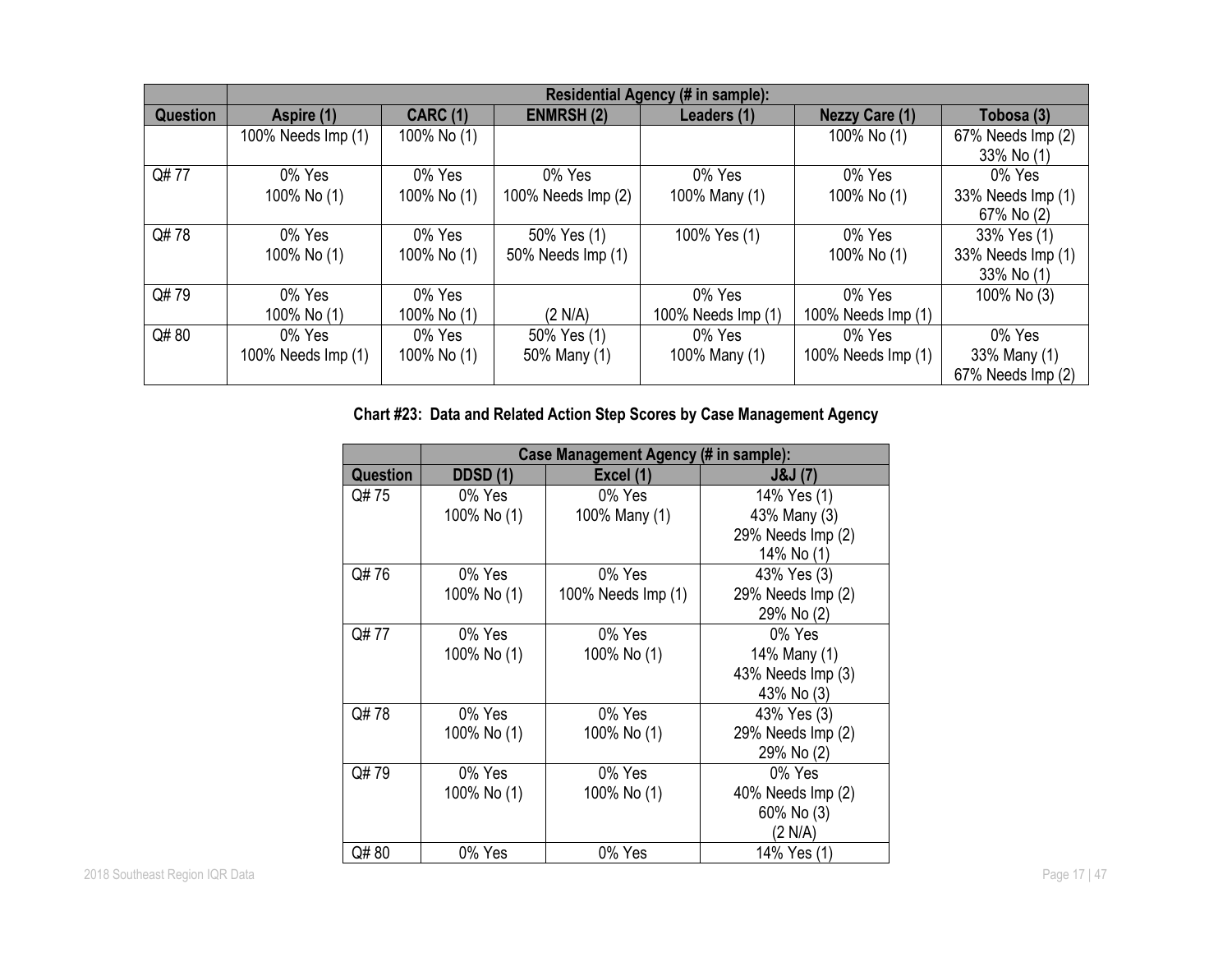|                 | Case Management Agency (# in sample): |                     |                               |  |  |  |  |  |
|-----------------|---------------------------------------|---------------------|-------------------------------|--|--|--|--|--|
| <b>Question</b> | <b>DDSD (1)</b>                       | J&J(7)<br>Excel (1) |                               |  |  |  |  |  |
|                 | 100% No (1)                           | 100% Needs Imp (1)  | 43% Many (3)                  |  |  |  |  |  |
|                 |                                       |                     | $43\%$ Needs $\text{Imp} (3)$ |  |  |  |  |  |

In addition to the components listed above, the Teaching and Support Strategies (TSS) are also an integral part of the ISP. T&SS should be developed by the residential and/or day provider responsible for implementing the T&SS. Input from others such as therapists should be included as needed. WDSIs are developed by therapists as a complement to the T&SS. All T&SS and WDSIs should provide guidance for those direct support professionals who support the person in achieving his/her Vision/Outcomes. The following protocol questions in the 2018 IQR relate to the T&SS and implementation of the ISP.

Question #84: Overall, are the T&SS sufficient to ensure consistent implementation of the services planned?

Question #85: Overall, are the recommendations and/or objectives/strategies of ancillary provider integrated into the ISP?

Question #97: Overall, do the progress notes or other documentation in the record reflect the status of the outcomes and services of the key life areas stated in the ISP?

Question #96: Overall, were the direct service staff able to describe their responsibilities in providing daily care/supports to the person?

Question #95: Overall, was the direct service staff trained on the implementation of this person's ISP?

Question #93/94a: Is the ISP being implemented?

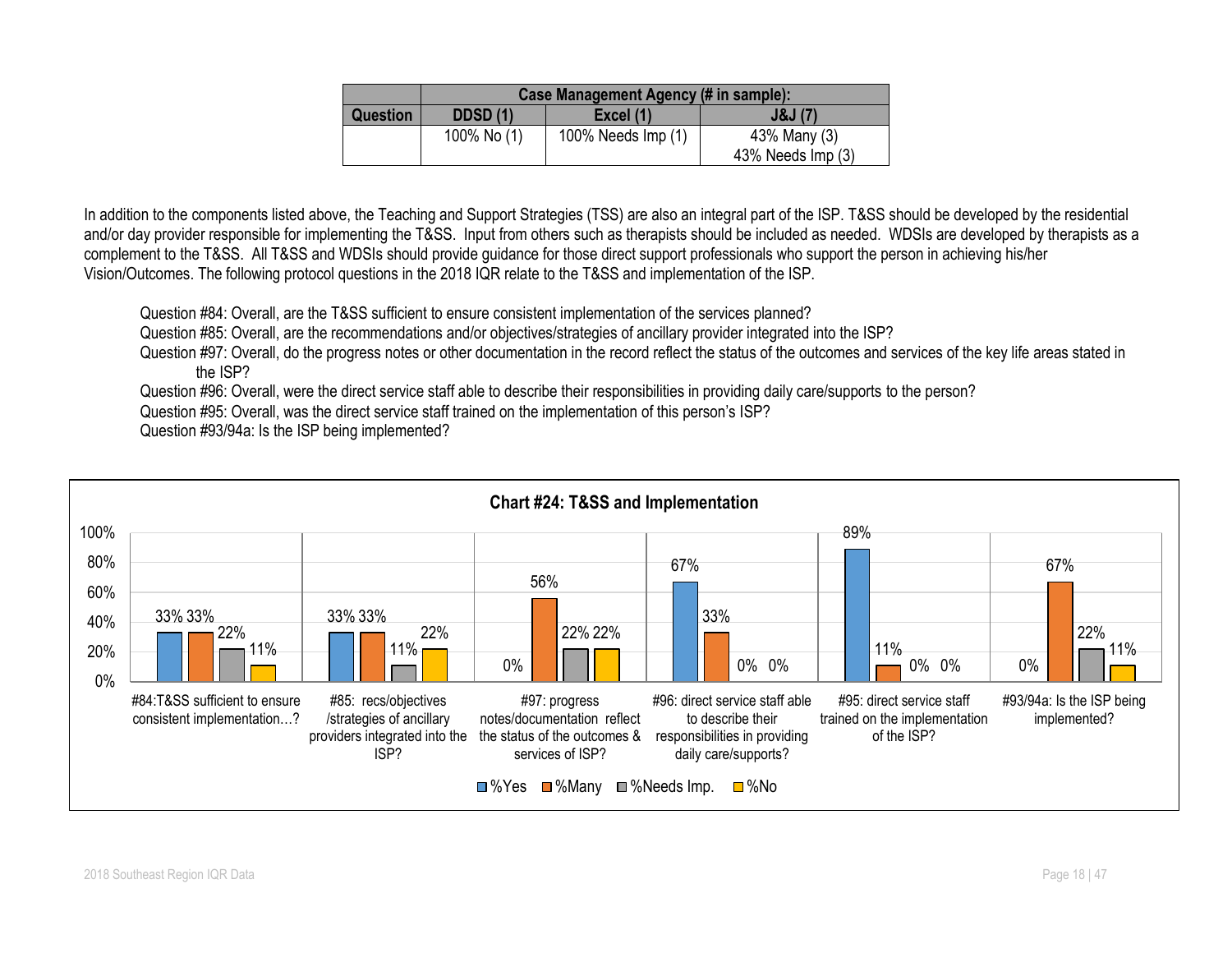|                 |                    | <b>Residential Agency (# in sample):</b> |                   |               |                       |                   |  |  |  |
|-----------------|--------------------|------------------------------------------|-------------------|---------------|-----------------------|-------------------|--|--|--|
| <b>Question</b> | Aspire (1)         | <b>CARC (1)</b>                          | <b>ENMRSH (2)</b> | Leaders (1)   | <b>Nezzy Care (1)</b> | Tobosa (3)        |  |  |  |
| #84             | 0% Yes             | 0% Yes                                   | 100% Yes (2)      | 100% Yes (1)  | 0% Yes                | 0% Yes            |  |  |  |
|                 | 100% Needs Imp (1) | 100% No (1)                              |                   |               | 100% Many (1)         | 67% Yes (2)       |  |  |  |
|                 |                    |                                          |                   |               |                       | 33% Needs Imp (1) |  |  |  |
| #85             | 0% Yes             | 0% Yes                                   | 100% Yes (2)      | 100% Yes (1)  | 0% Yes                | 0% Yes            |  |  |  |
|                 | 100% Needs Imp (1) | 100% No (1)                              |                   |               | 100% Many (1)         | 67% Yes (2)       |  |  |  |
|                 |                    |                                          |                   |               |                       | 33% No (1)        |  |  |  |
| #97             | 0% Yes             | 0% Yes                                   | 0% Yes            | 0% Yes        | 0% Yes                | 0% Yes            |  |  |  |
|                 | 100% No (1)        | 100% No (1)                              | 100% Many (2)     | 100% Many (1) | 100% Needs            | 67% Yes (2)       |  |  |  |
|                 |                    |                                          |                   |               | Imp(1)                | 33% Needs Imp (1) |  |  |  |
| #96             | 100% Yes (1)       | 100% Yes (1)                             | 100% Yes (2)      | 100% Yes (1)  | 100% Yes (1)          | 0% Yes            |  |  |  |
|                 |                    |                                          |                   |               |                       | 100% Many (2)     |  |  |  |
| #95             | 100% Yes (1)       | 100% Yes (1)                             | 100% Yes (2)      | 100% Yes (1)  | 100% Yes (1)          | 67% Yes (2)       |  |  |  |
|                 |                    |                                          |                   |               |                       | 22% Many (1)      |  |  |  |
| #94a            | 0% Yes             | 0% Yes                                   | 0% Yes            | 0% Yes        | 0% Yes                | 0% Yes            |  |  |  |
|                 | 100% No (1)        | 100% Needs                               | 100% Many (2)     | 100% Many (1) | 100% Many (1)         | 67% Yes (2)       |  |  |  |
|                 |                    | Imp(1)                                   |                   |               |                       | 33% Needs Imp (1) |  |  |  |

## **Chart #25: T&SS and ISP Implementation Scores by Residential Agency**

## **Chart #26: T&SS and ISP Implementation Scores by Case Management Agency**

|                 | Case Management Agency (# in sample): |                    |                   |  |  |  |  |
|-----------------|---------------------------------------|--------------------|-------------------|--|--|--|--|
| <b>Question</b> | <b>DDSD (1)</b>                       | Excel (1)          | J&J(7)            |  |  |  |  |
| #84             | 0% Yes                                | 0% Yes             | 43% Yes (3)       |  |  |  |  |
|                 | 100% No (1)                           | 100% Needs Imp (1) | 43% Many (3)      |  |  |  |  |
|                 |                                       |                    | 14% Needs Imp (1) |  |  |  |  |
| #85             | 0% Yes                                | 0% Yes             | 43% Yes (3)       |  |  |  |  |
|                 | 100% No (1)                           | 100% Needs Imp (1) | 43% Many (2)      |  |  |  |  |
|                 |                                       |                    | 14% No (1)        |  |  |  |  |
| #97             | 0% Yes                                | 0% Yes             | 0% Yes            |  |  |  |  |
|                 | 100% No (1)                           | 100% No (1)        | 71% Many (5)      |  |  |  |  |
|                 |                                       |                    | 29% Needs Imp (2) |  |  |  |  |
| #96             | 100% Yes (1)                          | 100% Yes (1)       | 57% Yes (4)       |  |  |  |  |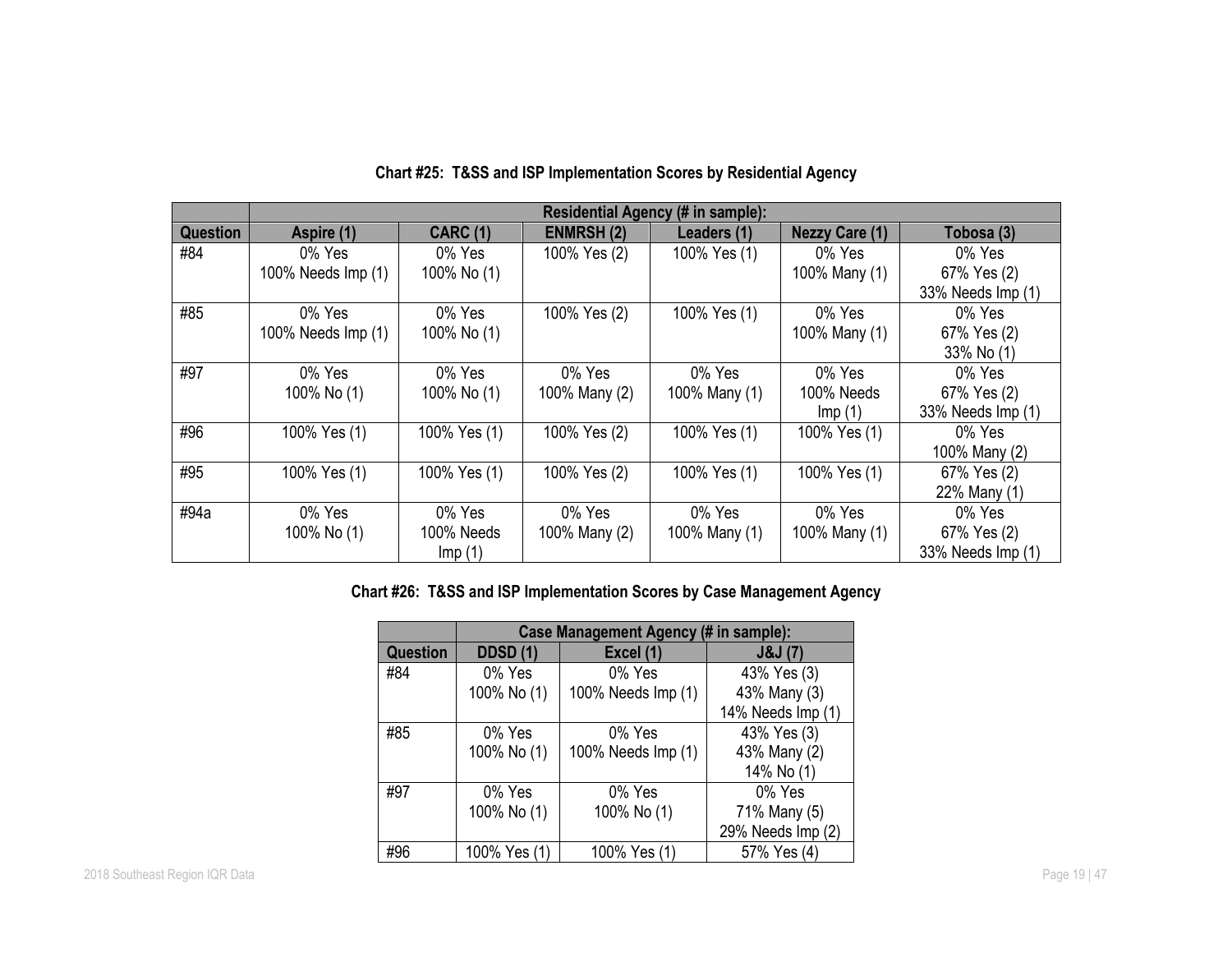|          | Case Management Agency (# in sample): |              |                   |  |  |
|----------|---------------------------------------|--------------|-------------------|--|--|
| Question | <b>DDSD (1)</b>                       | J&J(7)       |                   |  |  |
|          |                                       |              | 43% Many (3)      |  |  |
| #95      | 100% Yes (1)                          | 100% Yes (1) | 86% Yes (6)       |  |  |
|          |                                       |              | 14% Many (1)      |  |  |
| #94a     | 0% Yes                                | 0% Yes       | 0% Yes            |  |  |
|          | 100% Needs                            | 100% No (1)  | 86% Many (6)      |  |  |
|          | Imp(1)                                |              | 14% Needs Imp (1) |  |  |

As evidenced above, the different components of each person's ISP are evaluated. Based on that analysis, an overview of the adequacy of ISP content as well as implementation and effectiveness of the ISP can be determined. There are multiple questions in the 2018 IQR protocol that probe these items, and the level of intensity of services that individuals in the review receive.

Question #72: Does my ISP contain current and accurate information?

Question #133: Has the IDT process been adequate for assessing, planning, implementing and monitoring of services for this person?

Question #92/173: Overall, is the ISP adequate to meet the person's needs?

Question #170: Does the person receive services and supports recommended in the ISP?

Question #94b: Are current services adequate to meet the person's needs?

Question #174: Is the total program of the level of intensity adequate to meet this person's needs?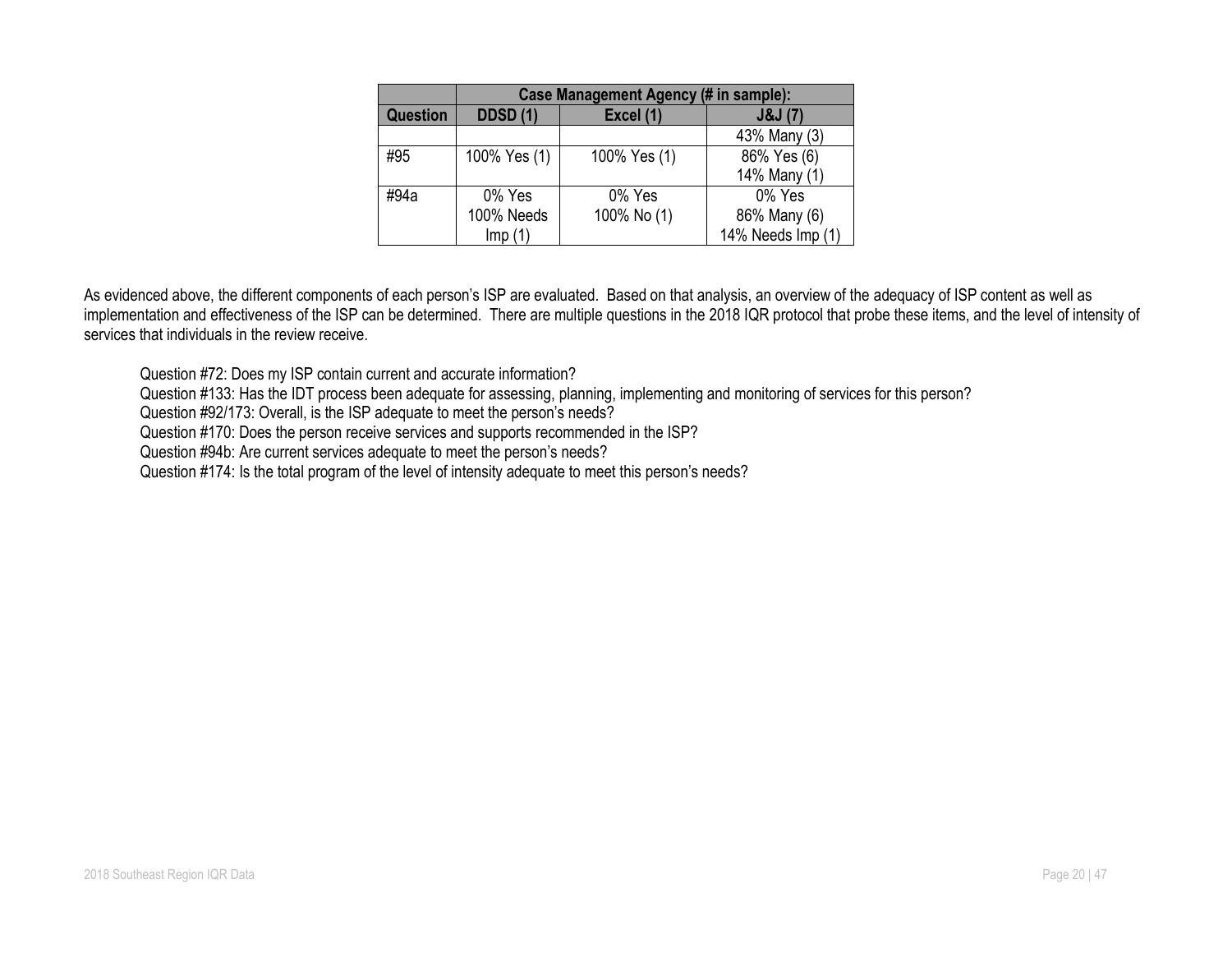

## **Chart #28: ISP Content and Adequacy Scores, by Residential Agency**

|                 | Residential Agency (# in sample): |                    |                   |               |                       |                   |  |  |
|-----------------|-----------------------------------|--------------------|-------------------|---------------|-----------------------|-------------------|--|--|
| <b>Question</b> | Aspire (1)                        | <b>CARC (1)</b>    | <b>ENMRSH (2)</b> | Leaders (1)   | <b>Nezzy Care (1)</b> | Tobosa (3)        |  |  |
| #72             | $0\%$ Yes                         | 0% Yes             | 100% Yes (2)      | 0% Yes        | 0% Yes                | 33% Yes (1)       |  |  |
|                 | 100% Needs Imp (1)                | 100% Needs Imp (1) |                   | 100% Many (1) | 100% Many (1)         | 67% Many (2)      |  |  |
| #133            | 0% Yes                            | $0\%$ Yes          | 100% Yes (2)      | 0% Yes        | 0% Yes                | 0% Yes            |  |  |
|                 | 100% Needs Imp (1)                | 100% Many (1)      |                   | 100% Many (1) | 100% Many (1)         | 67% Many (2)      |  |  |
|                 |                                   |                    |                   |               |                       | 33% Needs Imp (1) |  |  |
| #92/173         | 0% Yes                            | 0% Yes             | 0% Yes            | 0% Yes        | 0% Yes                | 0% Yes            |  |  |
|                 | 100% Needs Imp (1)                | 100% No (1)        | 100% Many (2)     | 100% Many (1) | 100% Needs Imp (1)    | 67% Many (2)      |  |  |
|                 |                                   |                    |                   |               |                       | 33% Needs Imp (1) |  |  |
| #170            | 0% Yes                            | 100% Yes (1)       | 100% Yes (2)      | 100% Yes (1)  | 100% Yes (1)          | 67% Yes (2)       |  |  |
|                 | 100% Many (1)                     |                    |                   |               |                       | 33% Many (1)      |  |  |
| #94b            | 0% Yes                            | 100% Yes (1)       | 100% Yes (2)      | 100% Yes (1)  | 100% Yes (1)          | 0% Yes            |  |  |
|                 | 100% Needs Imp (1)                |                    |                   |               |                       | 100% Many (3)     |  |  |
| #174            | 0% Yes                            | 100% Yes (1)       | 0% Yes            | 0% Yes        | 0% Yes                | 0% Yes            |  |  |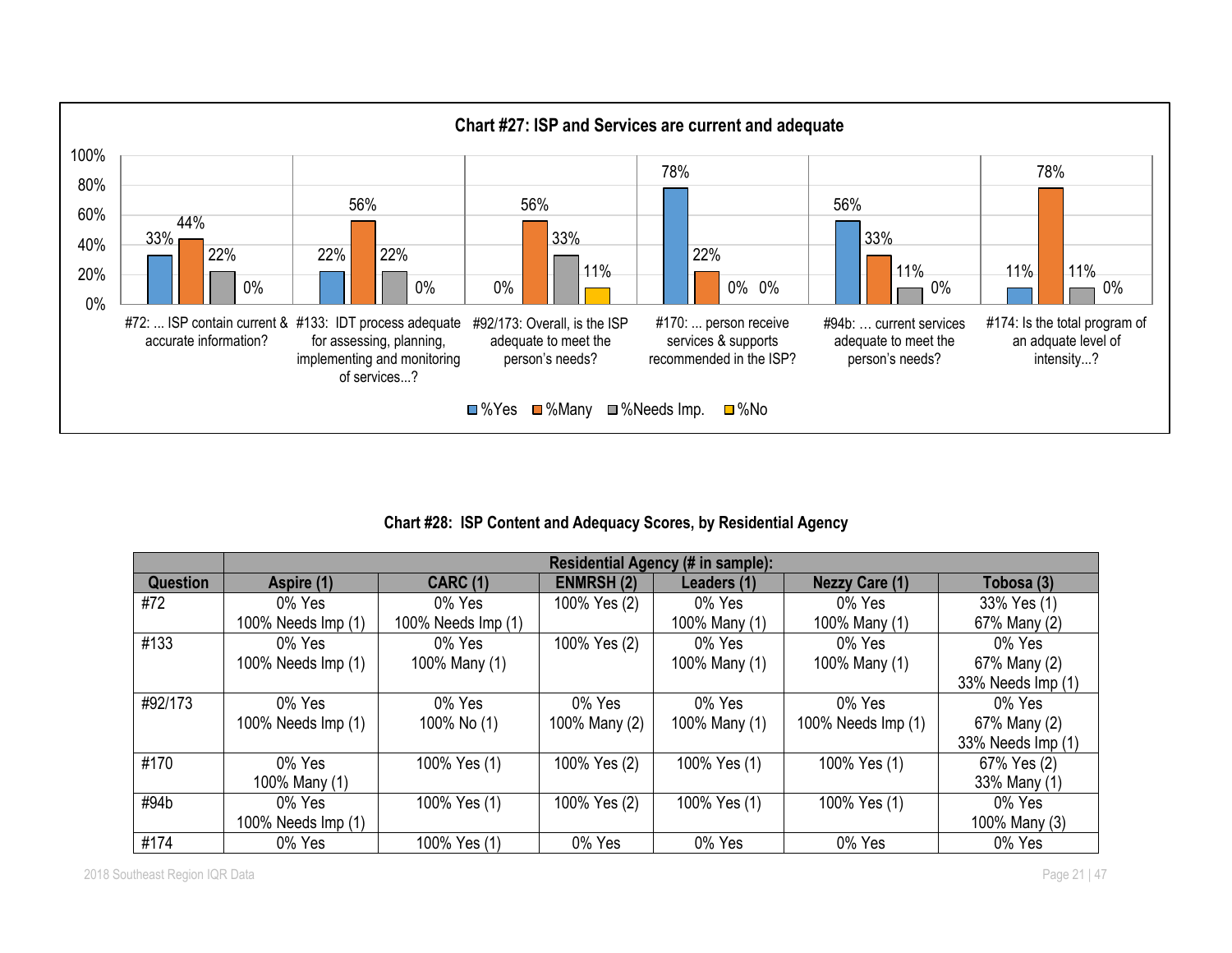|                 | Residential Agency (# in sample): |                 |                  |                             |                   |               |
|-----------------|-----------------------------------|-----------------|------------------|-----------------------------|-------------------|---------------|
| <b>Question</b> | Aspire (1)                        | <b>CARC (1)</b> | <b>ENMRSH(2)</b> | $\angle$ eaders (1 $\angle$ | <b>Nezzy Care</b> | Tobosa (3)    |
|                 | 100% Needs Imp                    |                 | 100% Many (2)    | 100% Many                   | 100% Many         | 100% Many (3) |

#### **Chart #29: ISP Content and Adequacy Scores, by Case Management Agency**

|                 | Case Management Agency (# in sample): |                    |                   |  |  |  |  |
|-----------------|---------------------------------------|--------------------|-------------------|--|--|--|--|
| <b>Question</b> | <b>DDSD (1)</b>                       | Excel (1)          | J&J(7)            |  |  |  |  |
| #72             | 0% Yes                                | 0% Yes             | 43% Yes (3)       |  |  |  |  |
|                 | 100% Needs Imp                        | 100% Needs Imp (1) | 57% Many (4)      |  |  |  |  |
| #133            | 0% Yes                                | 0% Yes             | 29% Yes (2)       |  |  |  |  |
|                 | 100% Many (1)                         | 100% Needs Imp (1) | 57% Many (4)      |  |  |  |  |
|                 |                                       |                    | 14% Needs Imp (1) |  |  |  |  |
| #92/173         | 0% Yes                                | 0% Yes             | 0% Yes            |  |  |  |  |
|                 | 100% No (1)                           | 100% Needs Imp (1) | 71% Many (5)      |  |  |  |  |
|                 |                                       |                    | 29% Needs Imp (2) |  |  |  |  |
| #170            | 100% Yes (1)                          | 0% Yes             | 86% Yes (6)       |  |  |  |  |
|                 |                                       | 100% Many (1)      | 14% Many (1)      |  |  |  |  |
| #94b            | 100% Yes (1)                          | 0% Yes             | 57% Yes (4)       |  |  |  |  |
|                 |                                       | 100% Needs Imp (1) | 43% Many (3)      |  |  |  |  |
| #174            | 100% Yes (1)                          | 0% Yes             | 0% Yes            |  |  |  |  |
|                 |                                       | 100% Needs Imp (1) | 100% Many (7)     |  |  |  |  |

#### **G. Case Management**

Case Management services are intended to be person-centered and are key to enabling people to pursue their desired life outcomes while gaining independence and access to needed services and supports. While the number of findings in the 2018 Metro1 Region IQR in the Case Management area are the fourth highest of the findings area, the region scored well on some of the case management questions. The charts below detail the related findings.

Question #24: Does the case manager "know" the person?

Question #25: Does the case manager understand his/her role/job?

Question #26: Did the case manager receive training on the topics needed to assist him/her in meeting the needs of this person?

Question #27: Is the case manager available to the person?

Question #28: Was the case manager able to describe the person's health related needs?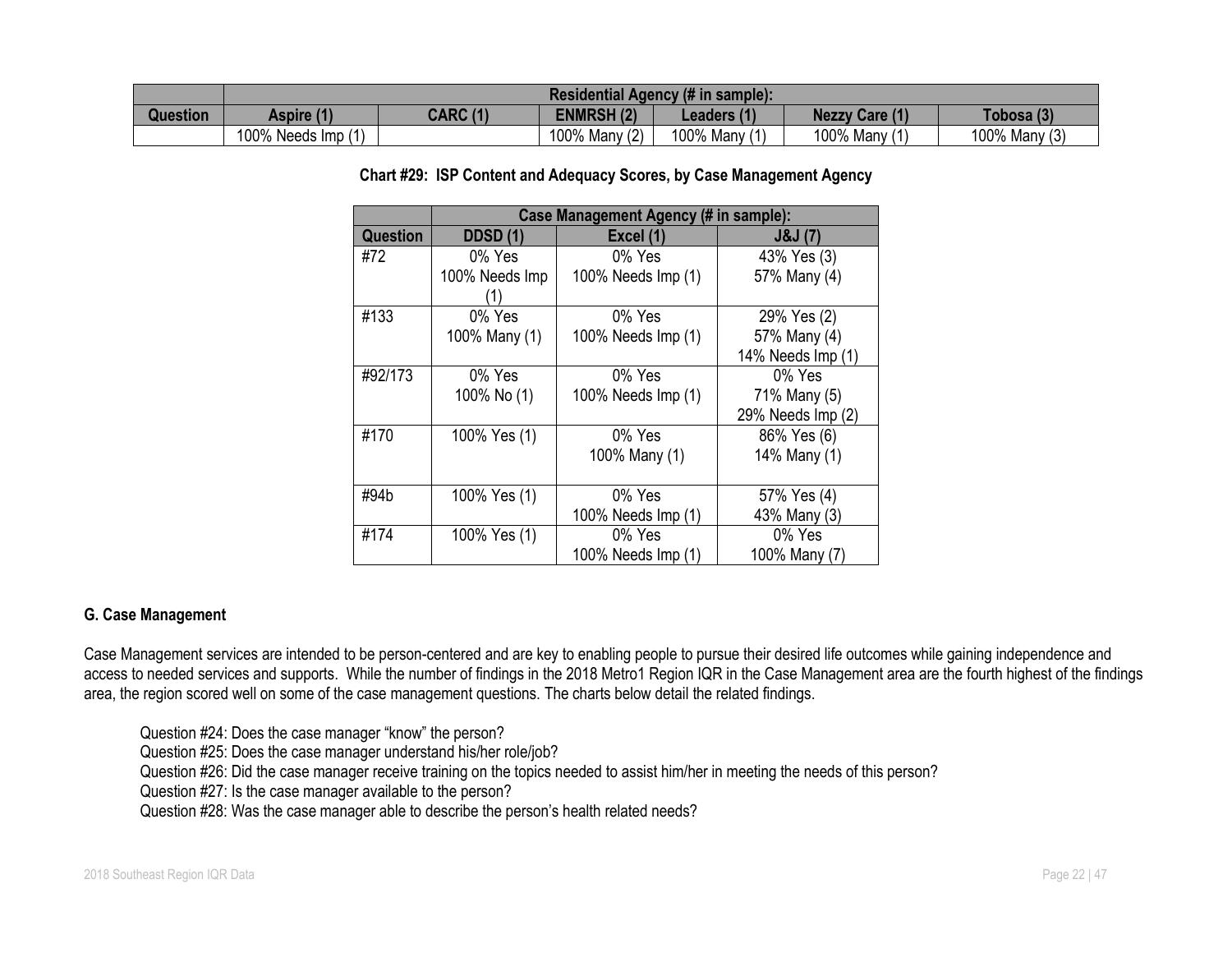

#### **Chart #31: Case Management Scores, by Case Management Agency**

|          | Case Management Agency (# in sample): |               |                   |  |  |  |  |
|----------|---------------------------------------|---------------|-------------------|--|--|--|--|
| Question | <b>DDSD (1)</b>                       | Excel (1)     | J&J(7)            |  |  |  |  |
| Q# 24    | 100% Yes (1)                          | 0% Yes        | 86% Yes (6)       |  |  |  |  |
|          |                                       | 100% Many (2) | 14% Needs Imp (1) |  |  |  |  |
| Q# 25    | 100% Yes (1)                          | 0% Yes        | 43% Yes (3)       |  |  |  |  |
|          |                                       | 100% Many (2) | 43% Many (3)      |  |  |  |  |
|          |                                       |               | 14% Needs Imp (1) |  |  |  |  |
| Q# 26    | 0% Yes                                | 100% Yes (1)  | 86% Yes (6)       |  |  |  |  |
|          | 100% Many (1)                         |               | 14% Needs Imp (1) |  |  |  |  |
| Q# 27    | 100% Yes (1)                          | 0% Yes        | 57% Yes (4)       |  |  |  |  |
|          |                                       | 100% Many (2) | 43% Many (3)      |  |  |  |  |
| Q# 28    | 0% Yes                                | 0% Yes        | 57% Yes (4)       |  |  |  |  |
|          | 100% Many (2)                         | 100% Many (2) | 43% Many (3)      |  |  |  |  |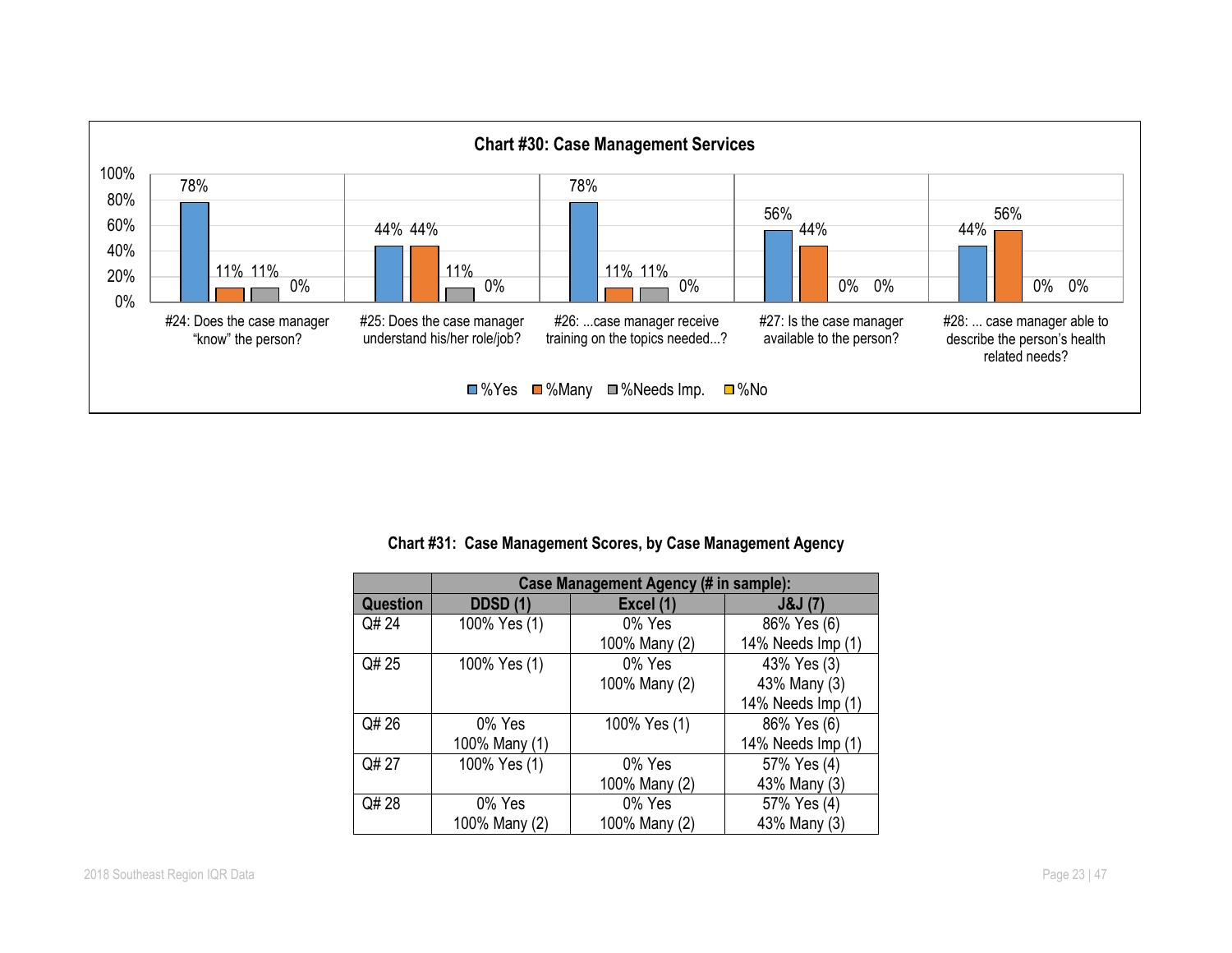Question #29: Does the case manager have an appropriate expectation of growth for this person?

Question #30: Does the case management record contain documentation that the case manager is monitoring and tracking the delivery of services as outlined in the ISP?

Question #31: Does the case manager provide case management services at the level needed by this person?

Question #32: Does the case manager receive the type of level of support needed to do his/her job?



#### **Chart #33: Case Management Scores, by Case Management Agency**

|          | Case Management Agency (# in sample): |                    |                   |  |  |  |  |
|----------|---------------------------------------|--------------------|-------------------|--|--|--|--|
| Question | <b>DDSD (1)</b>                       | Excel (1)          | J&J(7)            |  |  |  |  |
| Q# 29    | 100% Yes (1)                          | 0% Yes             | 100% Yes (7)      |  |  |  |  |
|          |                                       | 100% Needs Imp (1) |                   |  |  |  |  |
| Q#30     | 100% Yes (1)                          | 0% Yes             | 29% Many (2)      |  |  |  |  |
|          |                                       | 100% Needs Imp (1) | 57% Yes (4)       |  |  |  |  |
|          |                                       |                    | 14% Needs Imp (1) |  |  |  |  |
| Q# 31    | 100% Yes (1)                          | 0% Yes             | 57% Yes (4)       |  |  |  |  |
|          |                                       | 100% Needs Imp (1) | 43% Many (3)      |  |  |  |  |
| Q# 32    | 100% Yes (1)                          | 100% Yes (1)       | 71% Yes (5)       |  |  |  |  |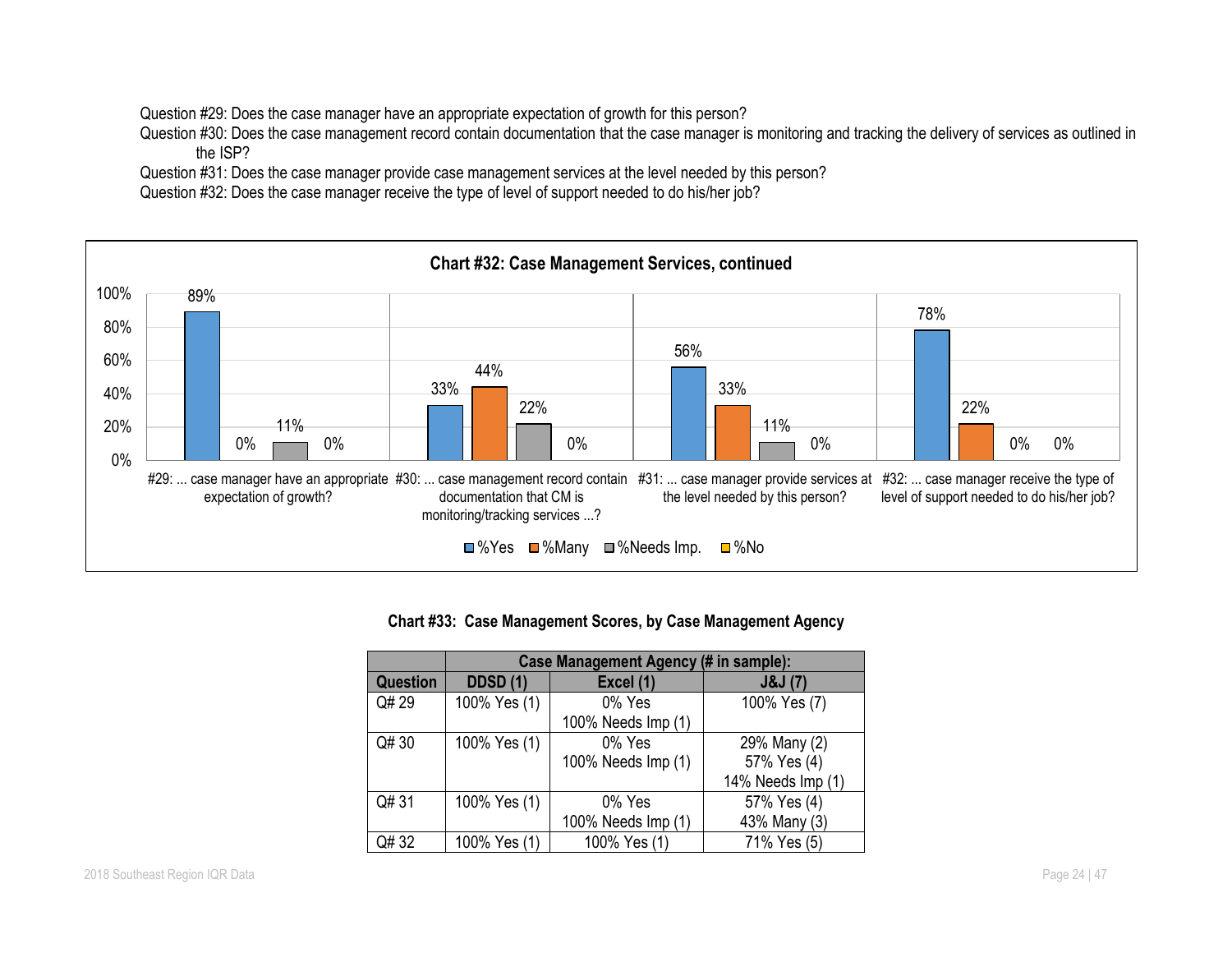|                 | Case Management Agency (# in sample): |           |              |  |  |
|-----------------|---------------------------------------|-----------|--------------|--|--|
| <b>Question</b> | <b>DDSD (1)</b>                       | Excel (1) | J&J(7)       |  |  |
|                 |                                       |           | 29% Many (2) |  |  |

## **H. Supported Employment**

Access to competitive integrated employment enables an individual to engage in community life, increase personal resources, improve self-sufficiency and contribute back to the community. The 2018 Waiver Standards emphasize that, "employment should be the first consideration. If someone does not choose employment, the decision should be based on informed choice". Making an informed choice about employment is an individualized process. All people have unique histories and backgrounds, which means that some people may have limited experiences and will require more information to make a decision about employment while others may have a rich and varied employment history and can make an informed choice based on that history.

There are multiple components that make up the process of ensuring Informed Choice. These are probed as part of the Individual Quality Review, and detailed in the tables below. The questions in this section have been updated for 2018 IQR Protocol and reflect questions negotiated with the Parties. Provided in the charts below is the information regarding the participation of the Jackson Class Members in the Metro1 2018 IQR in Supported Employment related areas.

## **1. Components of Informed Choice: Assessment**

Question #134. Does (Name) have a current Person Centered Assessment? Question #135. Did this assessment address vocational interests, abilities and needs? Question #136. Did the individual participate personally in the Person Centered Assessment? Question #137. Did the Guardian participate in the Person Centered Assessment? Question #138. Is the individual engaged in the Informed Choice Project?

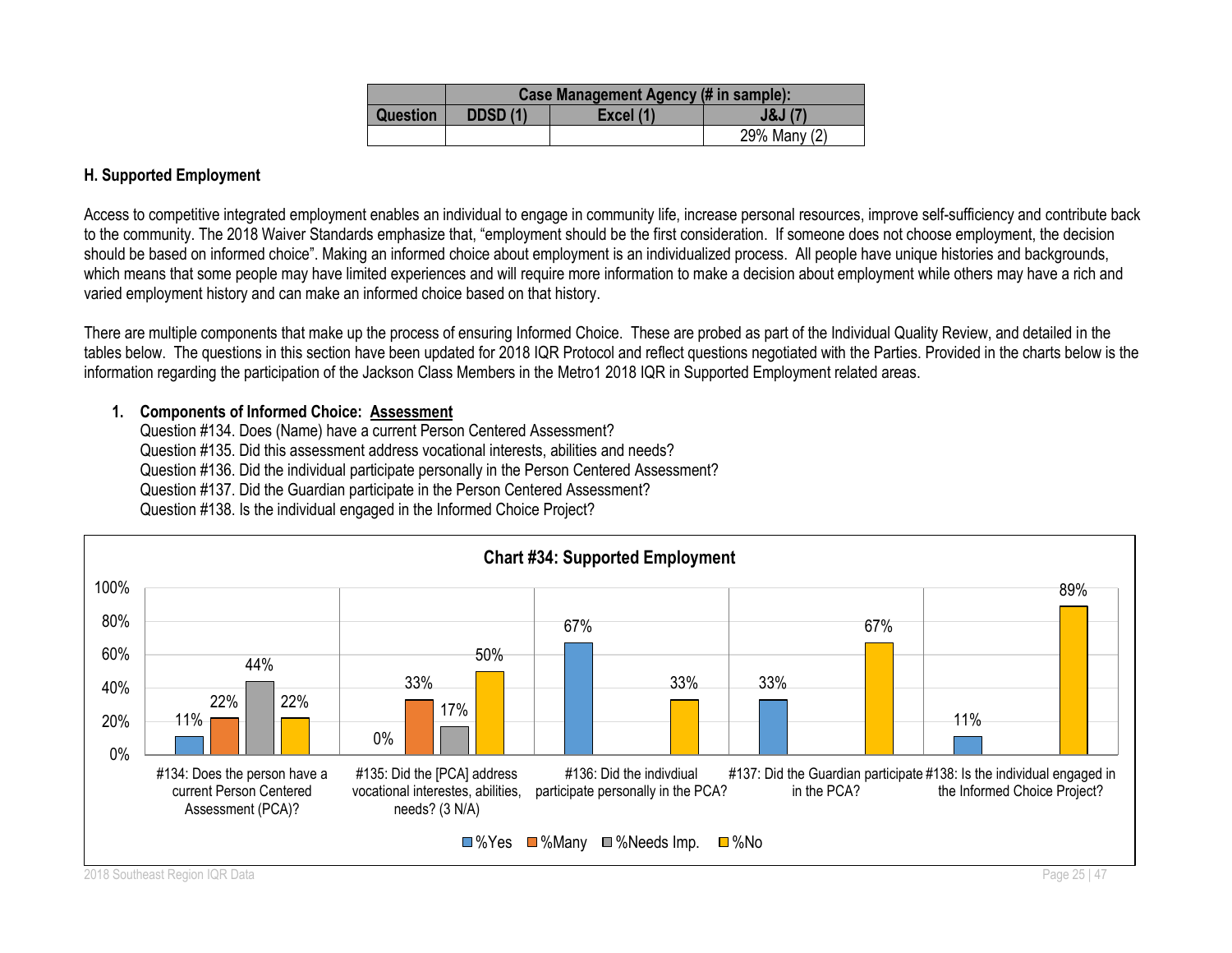|          | Residential Agency (# in sample): |                       |                                    |                       |                       |                                                        |  |
|----------|-----------------------------------|-----------------------|------------------------------------|-----------------------|-----------------------|--------------------------------------------------------|--|
| Question | Aspire (1)                        | <b>CARC (1)</b>       | <b>ENMRSH(2)</b>                   | Leaders (1)           | <b>Nezzy Care (1)</b> | Tobosa (3)                                             |  |
| #134     | 0% Yes                            | 0% Yes                | 50% Yes (1)                        | 0% Yes                | 0% Yes                | 0% Yes                                                 |  |
|          | 100% Many (1)                     | 100% No (1)           | 50% Many (1)                       | 100% No (1)           | 100% Needs Imp (1)    | 100% Needs Imp (3)                                     |  |
| #135     | 0% Yes<br>100% No (1)             | 0% Yes<br>100% No (1) | 0% Yes<br>100% Many (1)<br>(1 N/A) | (1 N/A)               | 0% Yes<br>100% No (1) | 0% Yes<br>50% Many (1)<br>50% Needs Imp (1)<br>(1 N/A) |  |
| #136     | 100% Yes (1)                      | 0% Yes<br>100% No (1) | 100% Yes (2)                       | 100% Yes (1)          | 100% Yes (1)          | 33% Yes (1)<br>67% No (2)                              |  |
| #137     | 0% Yes<br>100% No (1)             | 0% Yes<br>100% No (1) | 100% Yes (2)                       | 0% Yes<br>100% No (1) | 100% Yes (1)          | 0% Yes<br>100% No (3)                                  |  |
| #138     | 0% Yes                            | 0% Yes                | 50% Yes (1)                        | 0% Yes                | 0% Yes                | 0% Yes                                                 |  |
|          | 100% No (1)                       | 100% No (1)           | 50% No (1)                         | 100% No (1)           | 100% No (1)           | 100% No (3)                                            |  |

## **Chart #35: Supported Employment Scores by Provider Agency**

## **Chart #36: Supported Employment Scores by Case Management Agency**

|                 | Case Management Agency (# in sample): |               |                   |  |  |  |  |
|-----------------|---------------------------------------|---------------|-------------------|--|--|--|--|
| <b>Question</b> | <b>DDSD (1)</b>                       | Excel (1)     | J&J(7)            |  |  |  |  |
| #134            | 0% Yes                                | 0% Yes        | 14% Yes (1)       |  |  |  |  |
|                 | 100% No (1)                           | 100% Many (1) | 14% Many (1)      |  |  |  |  |
|                 |                                       |               | 57% Needs Imp (4) |  |  |  |  |
|                 |                                       |               | 14% No (1)        |  |  |  |  |
| #135            | 0% Yes                                | 0% Yes        | 0% Yes            |  |  |  |  |
|                 | 100% No (1)                           | 100% No (1)   | 50% Many (2)      |  |  |  |  |
|                 |                                       |               | 25% Needs Imp (1) |  |  |  |  |
|                 |                                       |               | 25% No (1)        |  |  |  |  |
|                 |                                       |               | (3 N/A)           |  |  |  |  |
| #136            | 0% Yes                                | 100% Yes (1)  | 71% Yes (5)       |  |  |  |  |
|                 | 100% No (1)                           |               | 29% No (2)        |  |  |  |  |
| #137            | 0% Yes                                | 0% Yes        | 43% Yes (3)       |  |  |  |  |
|                 | 100% No (1)                           | 100% No (1)   | 57% No (4)        |  |  |  |  |
| #138            | 0% Yes                                | 0% Yes        | 14% Yes (1)       |  |  |  |  |
|                 | 100% No (1)                           | 100% No (1)   | 86% No (6)        |  |  |  |  |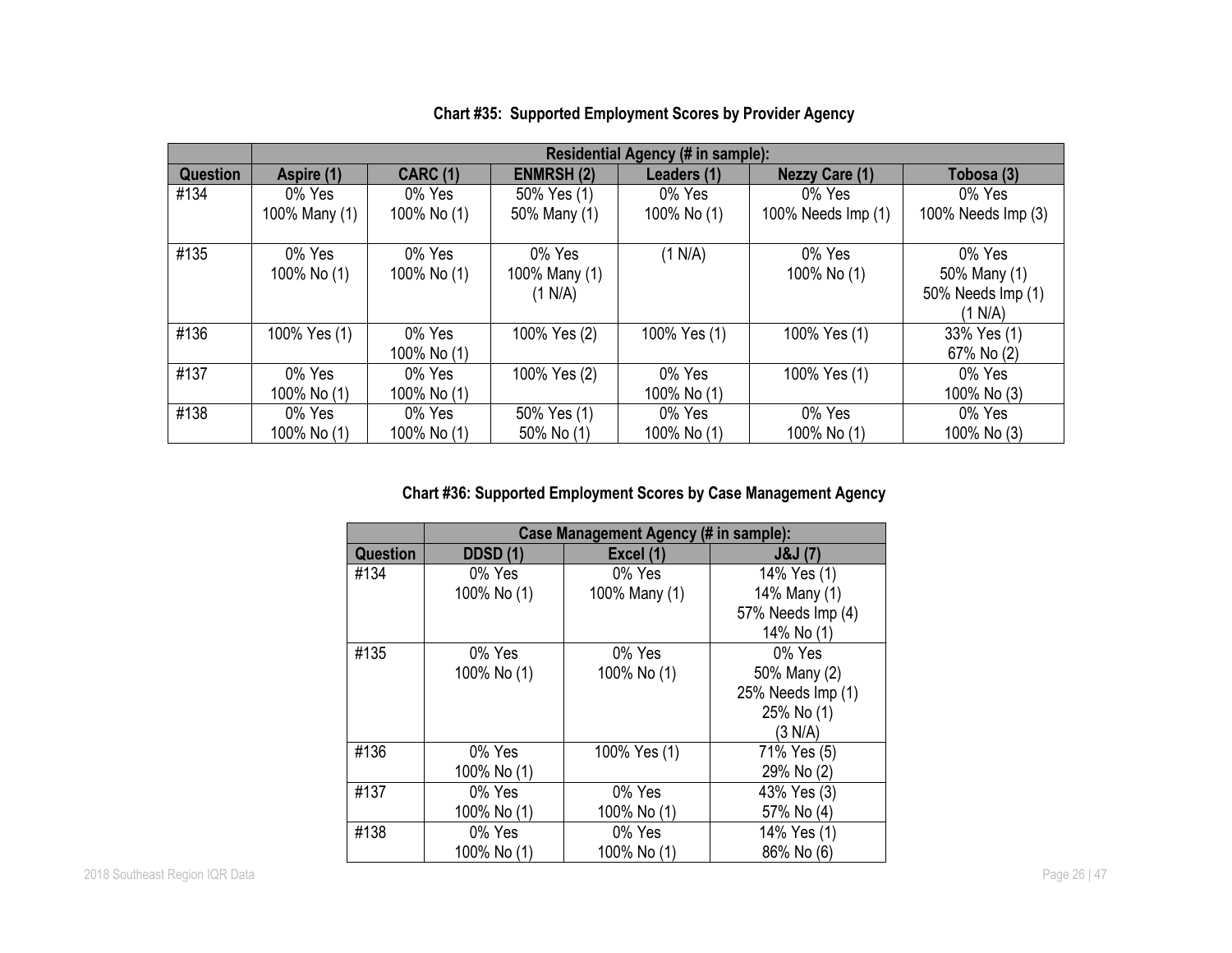## 2. **Components of Informed Choice: Information and Experience**

Question #139. Has the individual been offered the opportunity to participate in work or job exploration including volunteer work and/or trial work opportunities? Question #140. If #139 is Yes, are these new experiences clearly documented in the ISP Work, Education and/or Volunteer History section?

Question #141. If #139 is No, is the individual trying new discovery experiences in the community to determine interests, abilities, skills and needs?

Question #142. Has the Guardian had the opportunity to gain information on how the individual responded during job exploration activities such as volunteering and/or trial work experiences?

Question #143. Has the individual received information regarding the range of employment options available to him/her?

Question #144. Has the Guardian received information regarding the range of employment options available for the individual?



## **Chart #38: Supported Employment Scores by Provider Agency**

|                 | Residential Agency (# in sample): |                 |                  |             |                       |             |  |
|-----------------|-----------------------------------|-----------------|------------------|-------------|-----------------------|-------------|--|
| <b>Question</b> | Aspire (1)                        | <b>CARC (1)</b> | <b>ENMRSH(2)</b> | Leaders (1) | <b>Nezzy Care (1)</b> | Tobosa (3)  |  |
| #139            | 0% Yes                            | 0% Yes          | 0% Yes           | (1 N/A)     | 0% Yes                | 50% Yes (1) |  |
|                 | 100% No (1)                       | 100% No (1)     | 100% No (1)      |             | 100% Many (1)         | 50% No (1)  |  |
|                 |                                   |                 | (1 N/A)          |             |                       | (1 N/A)     |  |
| #140            | (1 N/A)                           | 1 N/A           | (2 N/A)          | (1 N/A)     | 0% Yes                | 0% Yes      |  |
|                 |                                   |                 |                  |             | 100% Many (1)         | 100% No (1) |  |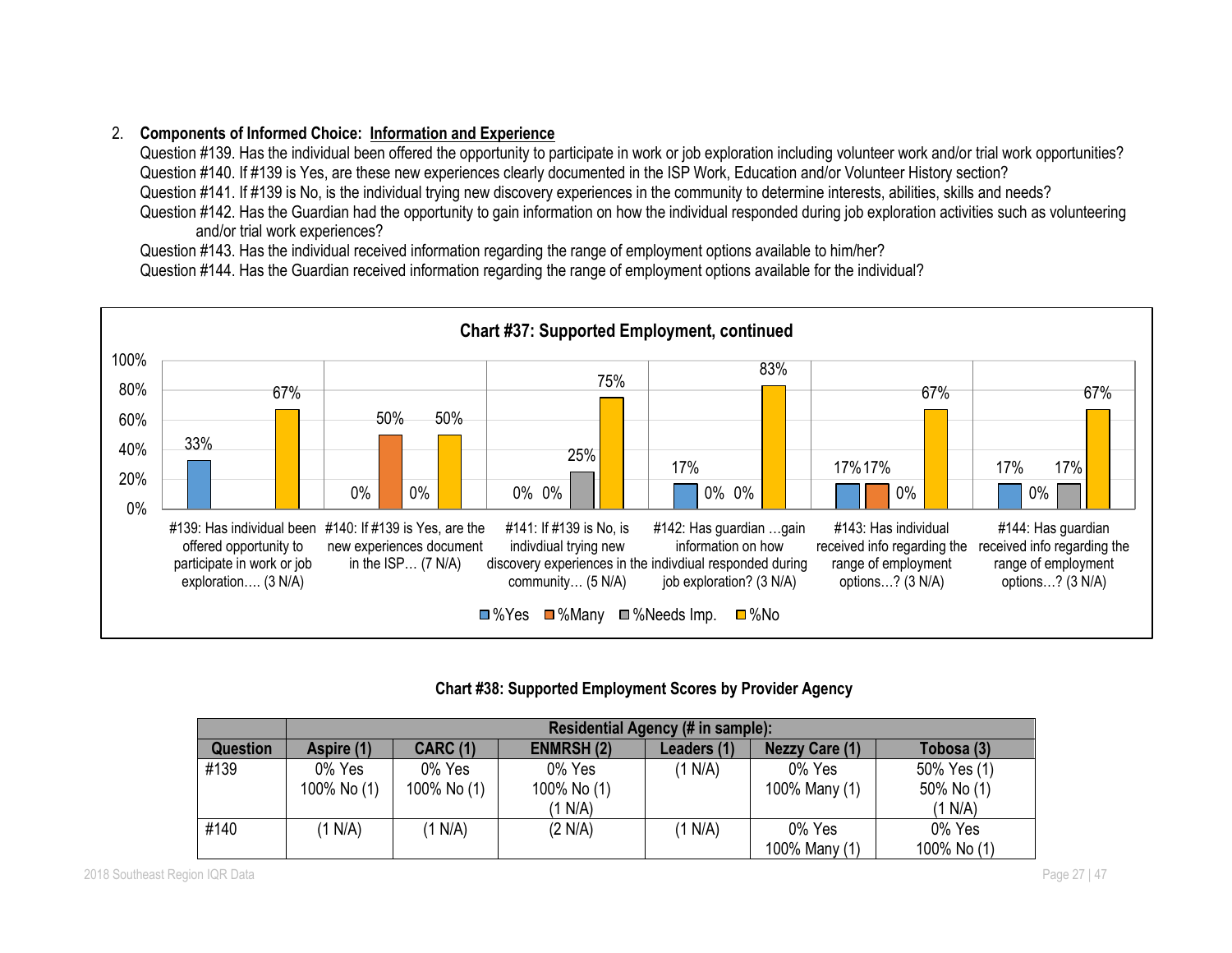|                 | Residential Agency (# in sample): |                 |                    |             |                       |                   |
|-----------------|-----------------------------------|-----------------|--------------------|-------------|-----------------------|-------------------|
| <b>Question</b> | Aspire (1)                        | <b>CARC (1)</b> | <b>ENMRSH (2)</b>  | Leaders (1) | <b>Nezzy Care (1)</b> | Tobosa (3)        |
|                 |                                   |                 |                    |             |                       | (2 N/A)           |
| #141            | 0% Yes                            | 0% Yes          | 0% Yes             | (1 N/A)     | (1 N/A)               | 0% Yes            |
|                 | 100% No (1)                       | 100% No (1)     | 100% Needs Imp (1) |             |                       | 100% No (1)       |
|                 |                                   |                 | (1 N/A)            |             |                       | (2 N/A)           |
| #142            | 0% Yes                            | 0% Yes          | 100% Yes (1)       | (1 N/A)     | 0% Yes                | 0% Yes            |
|                 | 100% No (1)                       | 100% No (1)     | (1 N/A)            |             | 100% No (1)           | 100% No (0)       |
|                 |                                   |                 |                    |             |                       | (1 N/A)           |
| #143            | 0% Yes                            | 0% Yes          | 100% Yes (1)       | (1 N/A)     | 0% Yes                | 0% Yes            |
|                 | 100% No (1)                       | 100% No (1)     | (1 N/A)            |             | 100% No (1)           | 50% Many (1)      |
|                 |                                   |                 |                    |             |                       | 50% No (1)        |
|                 |                                   |                 |                    |             |                       | (1 N/A)           |
| #144            | 0% Yes                            | 0% Yes          | 100% Yes (1)       | (1 N/A)     | 0% Yes                | 0% Yes            |
|                 | 100% No (1)                       | 100% No (1)     | (1 N/A)            |             | 100% No (1)           | 50% Needs Imp (1) |
|                 |                                   |                 |                    |             |                       | 50% No (1)        |
|                 |                                   |                 |                    |             |                       | (1 N/A)           |

# **Chart #39: Supported Employment Scores by Case Management Agency**

|          |                 |             | Case Management Agency (# in sample): |
|----------|-----------------|-------------|---------------------------------------|
| Question | <b>DDSD</b> (1) | Excel (1)   | J&J(7)                                |
| #139     | 0% Yes          | 0% Yes      | 50% Yes (2)                           |
|          | 100% No (1)     | 100% No (1) | 50% No (2)                            |
|          |                 |             | (3 N/A)                               |
| #140     | (1 N/A)         | (1 N/A)     | 0% Yes                                |
|          |                 |             | 50% Many (1)                          |
|          |                 |             | 50% No (1)                            |
|          |                 |             | (5 N/A)                               |
| #141     | 0% Yes          | 0% Yes      | 0% Yes                                |
|          | 100% No (1)     | 100% No (1) | 50% No (1)                            |
|          |                 |             | 50% Needs Imp (1)                     |
|          |                 |             | (5 N/A)                               |
| #142     | 0% Yes          | 0% Yes      | 25% Yes (1)                           |
|          | 100% No (1)     | 100% No (1) | 75% No (3)                            |
|          |                 |             | (3 N/A)N/A 3 N/A 0 0 N/A 0            |
| #143     | 0% Yes          | 0% Yes      | 25% Yes (1)                           |
|          | 100% No (1)     | 100% No (1) | 25% Many (1)                          |
|          |                 |             | 50% No (2)                            |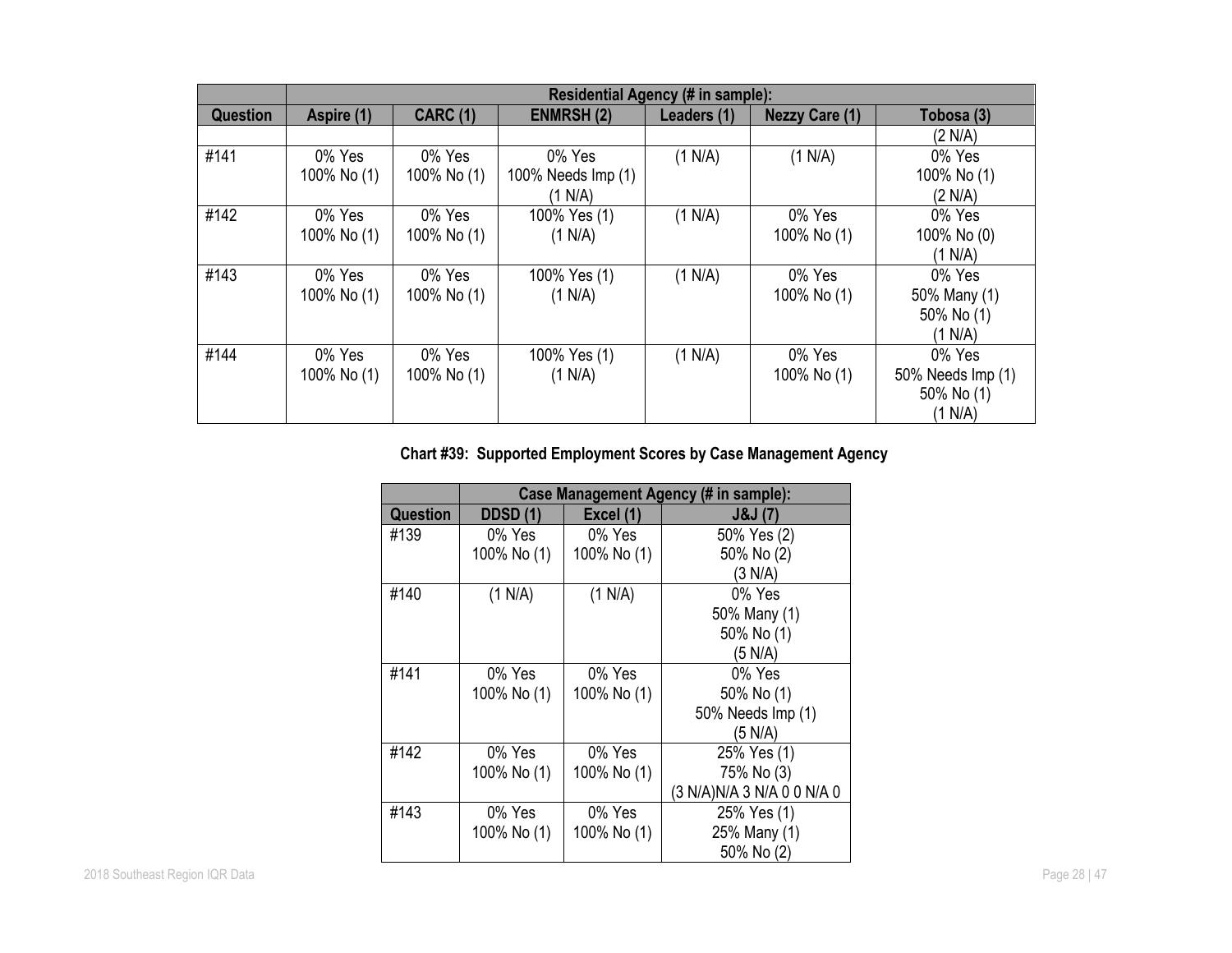|                 |                 |             | Case Management Agency (# in sample): |
|-----------------|-----------------|-------------|---------------------------------------|
| <b>Question</b> | <b>DDSD (1)</b> | Excel (1)   | J&J(7)                                |
|                 |                 |             | (3 N/A)                               |
| #144            | 0% Yes          | 0% Yes      | 25% Yes (1)                           |
|                 | 100% No (1)     | 100% No (1) | 25% Needs Imp (1)                     |
|                 |                 |             | 50% No (2)                            |
|                 |                 |             | (3 N/A)                               |

## 3. **Components of Informed Choice**: **Identification of Employment Barriers/Issues.**

Question #145. If there are barriers to employment, has the Team, including the individual, addressed how to overcome those barriers to employment and integrating clinical info, AT, & therapies as necessary...

Question #146. If there are barriers to employment, has the Team addressed with the Guardian how to overcome those barriers to employment and integrating clinical info, AT, & therapies as necessary...?

Question #147. Has the individual participated in work or volunteer activities during the past year?

Question #148. Has the individual identified what type of work or volunteer activities he/she would like to do?



Question #149. Does the Guardian support him/her working?

**Chart #41: Supported Employment Scores by Provider Agency**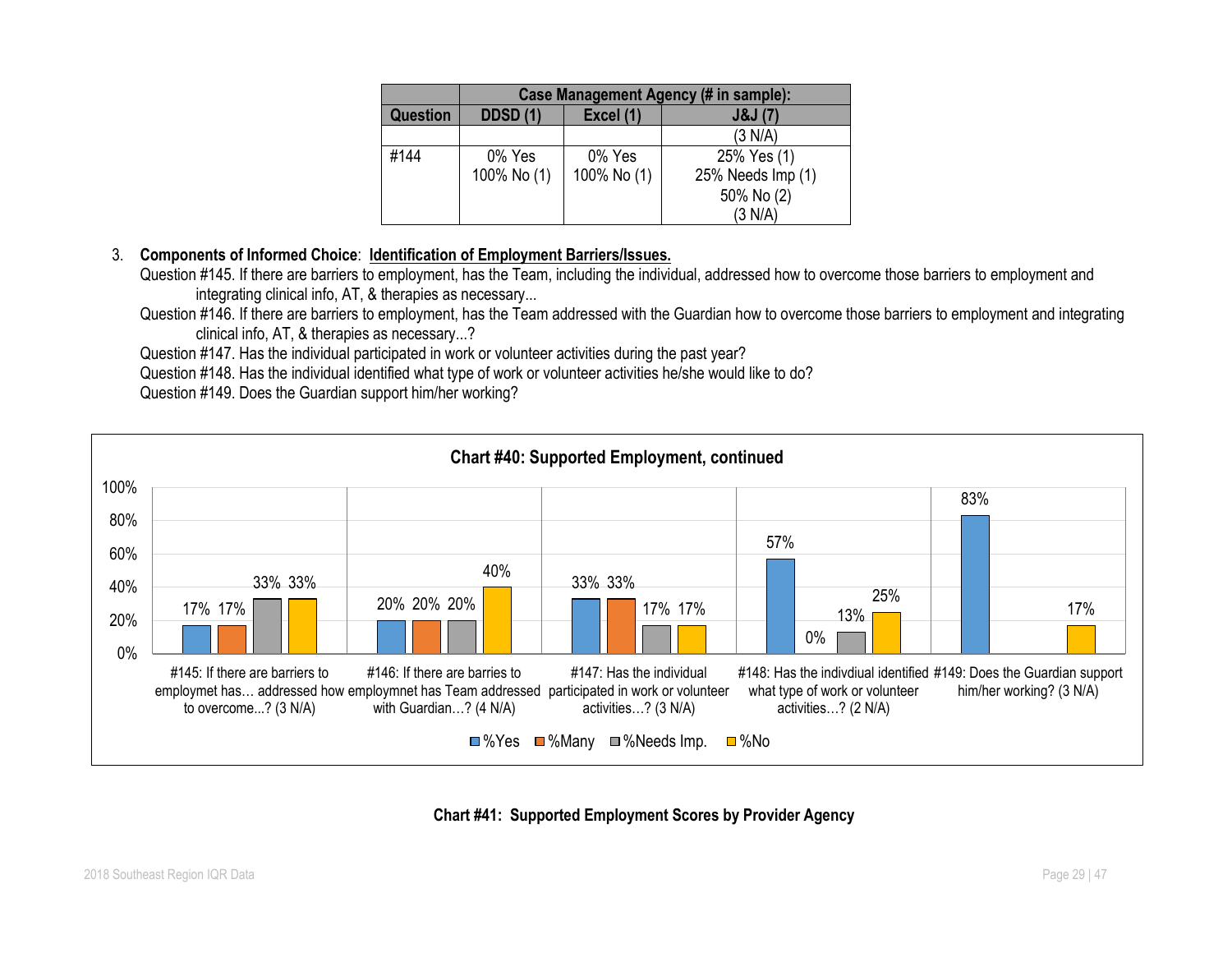|                 |             |                 |                  | Residential Agency (# in sample): |                       |                   |
|-----------------|-------------|-----------------|------------------|-----------------------------------|-----------------------|-------------------|
| <b>Question</b> | Aspire (1)  | <b>CARC (1)</b> | <b>ENMRSH(2)</b> | Leaders (1)                       | <b>Nezzy Care (1)</b> | Tobosa (3)        |
| #145            | 0% Yes      | 0% Yes          | 0% Yes           |                                   | 100% Yes (1)          | 0% Yes            |
|                 | 100% No (1) | 100% No (1)     | 100% Many (1)    | (1 N/A)                           |                       | 100% Needs Imp    |
|                 |             |                 | (1 N/A)          |                                   |                       | (1 N/A)           |
| #146            |             | 0% Yes          | 0% Yes           |                                   | 100% Yes (1)          | 0% Yes            |
|                 | (1 N/A)     | 100% No (1)     | 100% Many (1)    | (1 N/A)                           |                       | 50% Needs Imp (1) |
|                 |             |                 | (1 N/A)          |                                   |                       | 50% No (1)        |
|                 |             |                 |                  |                                   |                       | (1 N/A)           |
| #147            | 0% Yes      | 0% Yes          | 0% Yes           |                                   | 100% Yes (1)          | 50% Yes (1)       |
|                 | 100% No (1) | 100% Many (1)   | 100% Many (1)    | (1 N/A)                           |                       | 50% Needs Imp (1) |
|                 |             |                 | (1 N/A)          |                                   |                       | (1 N/A)           |
| #148            | 0% Yes      | 0% Yes          | 100 Yes (1)      |                                   | 100% Yes (1)          | 67% Yes (2)       |
|                 | 100% No (1) | 100% No (1)     | (1 N/A)          | (1 N/A)                           |                       | 33% Needs Imp (1) |
| #149            | 0% Yes      | 100% Yes (1)    | 100 Yes (1)      |                                   | 100% Yes (1)          | 100% Yes (2)      |
|                 | 100% No (1) |                 | (1 N/A)          | (1 N/A)                           |                       | (1 N/A)           |

# **Chart #42: Supported Employment Scores by Case Management Agency**

|                 |                 | Case Management Agency (# in sample): |                   |
|-----------------|-----------------|---------------------------------------|-------------------|
| <b>Question</b> | <b>DDSD</b> (1) | Excel (1)                             | J&J(7)            |
| #145            | 0% Yes          | 0% Yes                                | 25% Yes (1)       |
|                 | 100% No (1)     | 100% No (1)                           | 25% Many (1)      |
|                 |                 |                                       | 50% Needs Imp (2) |
|                 |                 |                                       | (3 N/A)           |
| #146            | 0% Yes          |                                       | 25% Yes (1)       |
|                 | 100% No (1)     | (1 N/A)                               | 25% Many (1)      |
|                 |                 |                                       | 25% Needs Imp (1) |
|                 |                 |                                       | 25% No (1)        |
|                 |                 |                                       | (3 N/A)           |
| #147            | 0% Yes          | 0% Yes                                | 50% Yes (3)       |
|                 | 100% Many (1)   | 100% No (1)                           | 25% Many (1)      |
|                 |                 |                                       | 25% Needs Imp (1) |
|                 |                 |                                       | (3 N/A)           |
| #148            | 0% Yes          | 0% Yes                                | 80% Yes (4)       |
|                 | 100% No (1)     | 100% No (1)                           | 20% Needs Imp (1) |
|                 |                 |                                       | (2 N/A)           |
| #149            | 100% Yes (1)    | 0% Yes                                | 100% Yes (4)      |
|                 |                 | 100% No (1)                           | (3 N/A)           |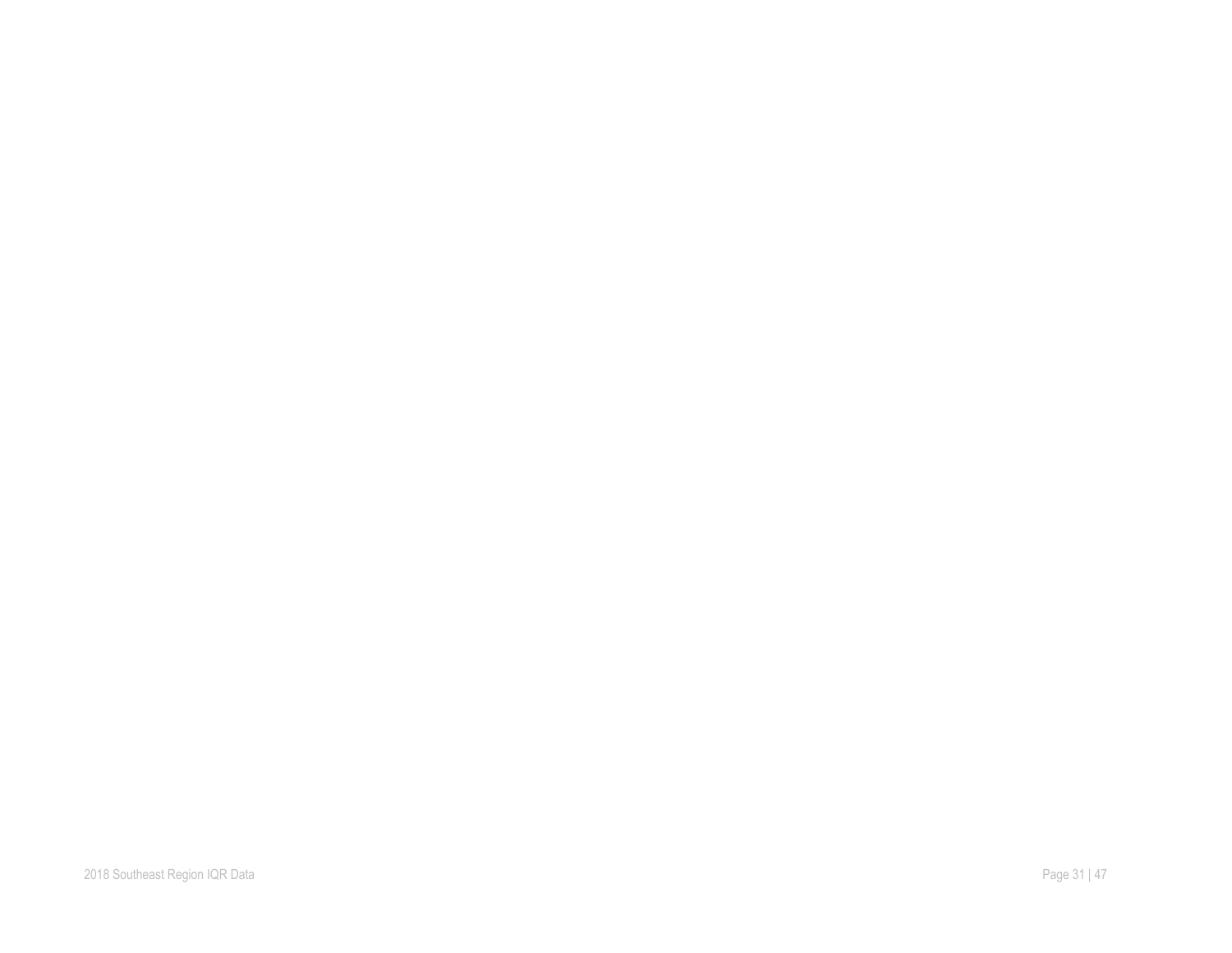## **4. JCMs Involved in Supported Employment**

Question #150. Is (Name) is involved in the DVR Outreach Project? Question #151. Is the individual engaged in Supported Employment? Question #152. Is the individual working in accordance with the following? Question #153. Does the person have a Career Development Plan?



**Chart #44: Supported Employment Scores by Provider Agency**

|          |                       |                       | Residential Agency (# in sample): |                       |                       |                                  |
|----------|-----------------------|-----------------------|-----------------------------------|-----------------------|-----------------------|----------------------------------|
| Question | Aspire (1)            | <b>CARC (1)</b>       | <b>ENMRSH (2)</b>                 | Leaders (1)           | <b>Nezzy Care (1)</b> | Tobosa (3)                       |
| #150     | 0% Yes<br>100% No (1) | 0% Yes<br>100% No (1) | 0% Yes<br>100% No (2)             | 0% Yes<br>100% No (1) | 0% Yes<br>100% No (1) | 67% Yes (2)<br>33% No (1)        |
| #151     | 0% Yes<br>100% No (1) | 0% Yes<br>100% No (1) | 100% Yes (1)<br>(1 N/A)           | (1 N/A)               | 0% Yes<br>100% No (1) | 0% Yes<br>100% No (2)<br>(1 N/A) |
| #152     | 0% Yes<br>100% No (1) | 0% Yes<br>100% No (1) | 0% Yes<br>100% No (1)<br>(1 N/A)  | (1 N/A)               | 0% Yes<br>100% No (1) | 0% Yes<br>100% No (2)<br>(1 N/A) |
| #153     | (1 N/A)               | (1 N/A)               | 0% Yes<br>100% No (1)<br>(1 N/A)  | (1 N/A)               | (1 N/A)               | (3 N/A)                          |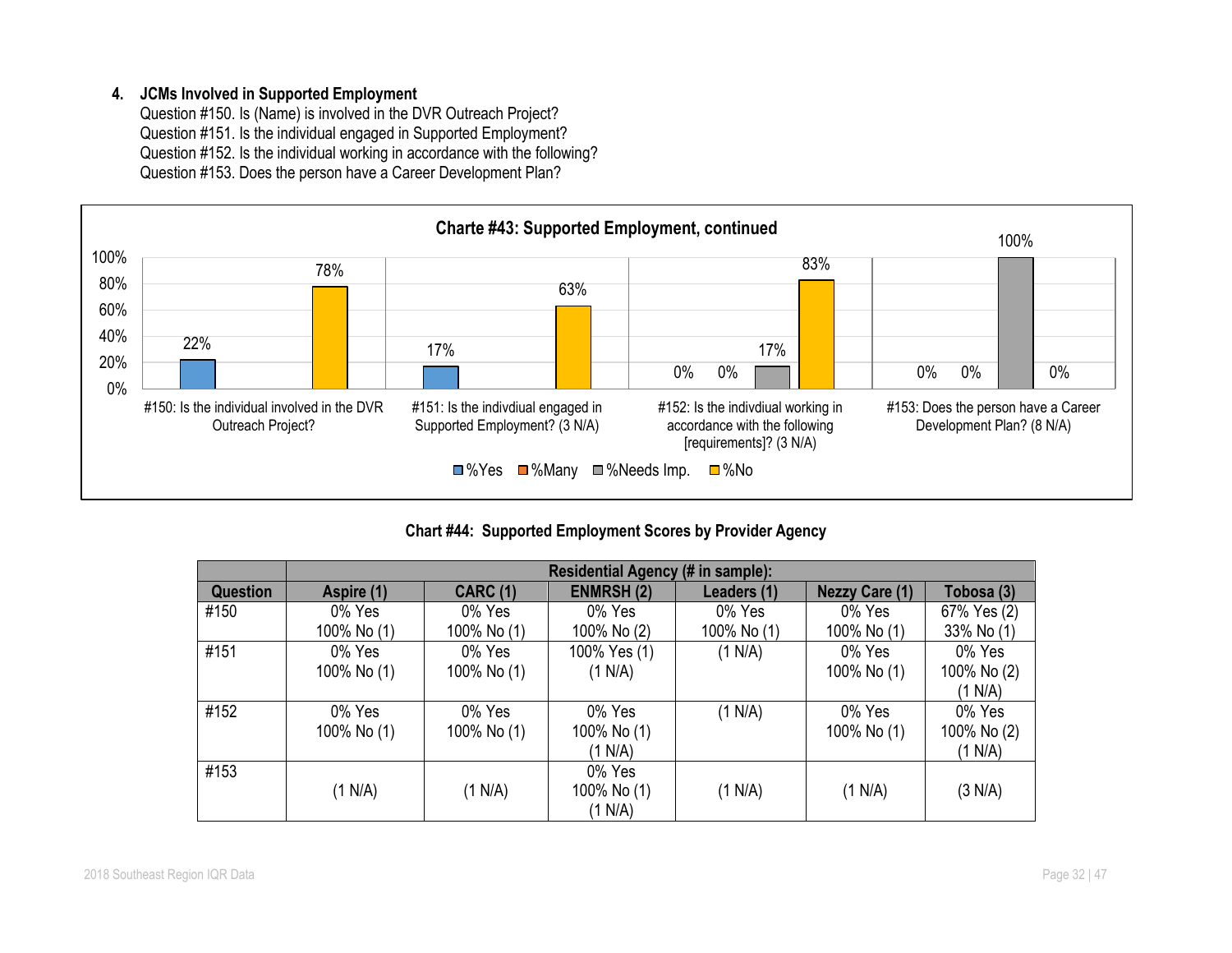|                 |                 |             | Case Management Agency (# in sample): |
|-----------------|-----------------|-------------|---------------------------------------|
| <b>Question</b> | <b>DDSD (1)</b> | Excel (1)   | J&J(7)                                |
| #150            | 0% Yes          | 0% Yes      | 29% Yes (2)                           |
|                 | 100% No (1)     | 100% No (1) | 71% No (5)                            |
| #151            | 0% Yes          | 0% Yes      | 25% Yes (1)                           |
|                 | 100% No (1)     | 100% No (1) | 75% No (3)                            |
|                 |                 |             | (3 N/A)                               |
| #152            | 0% Yes          | 0% Yes      | 0% Yes                                |
|                 | 100% No (1)     | 100% No (1) | 25% Needs Imp                         |
|                 |                 |             | 75% No (3)                            |
|                 |                 |             | (3 N/A)                               |
| #153            | (1 N/A)         | (1 N/A)     | 0% Yes                                |
|                 |                 |             | 100% Needs Imp (1)                    |
|                 |                 |             | (6 N/A)                               |

**Chart #45: Supported Employment Scores by Case Management Agency**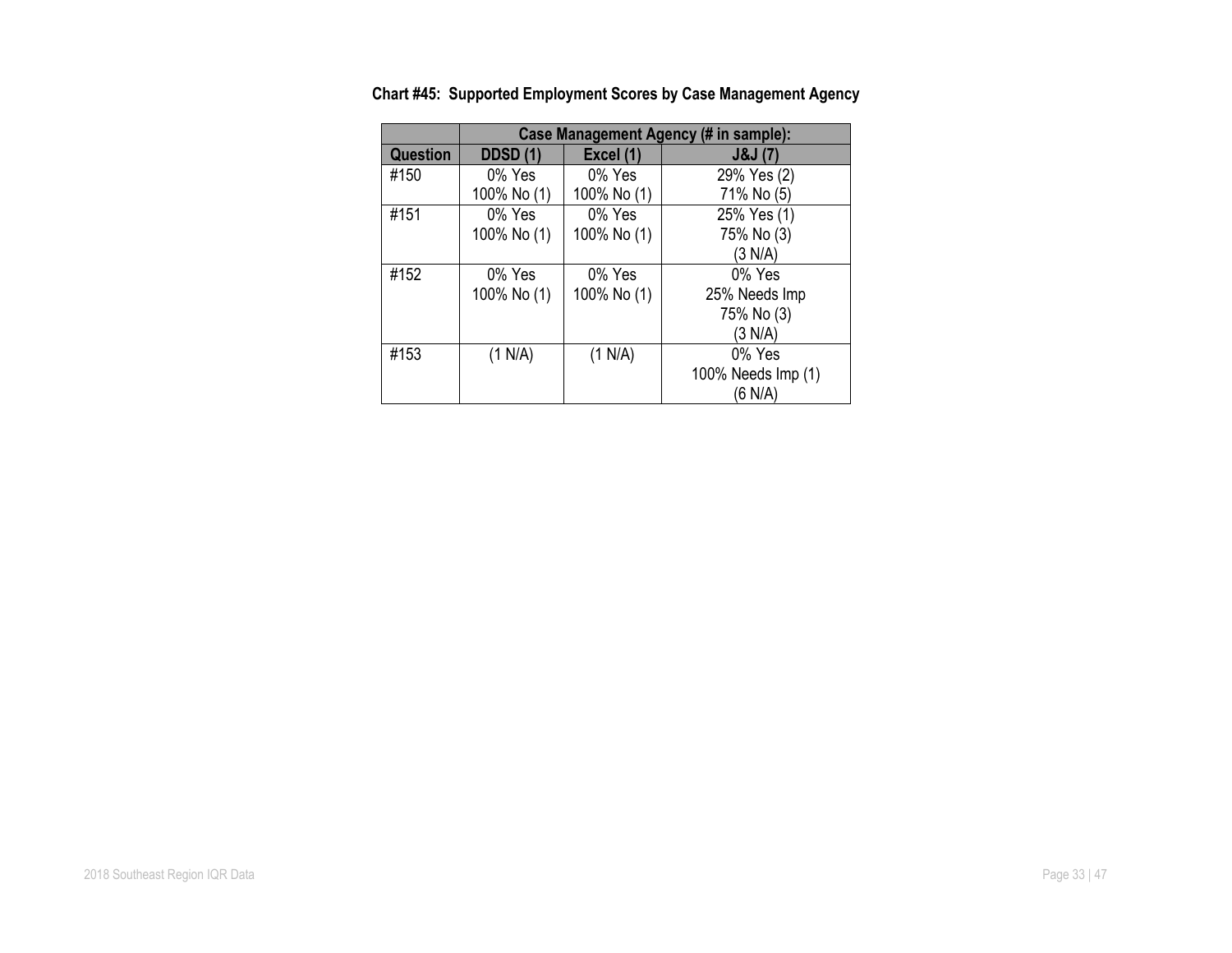## **I. IQR Scored Protocol Questions**

Below are all of the questions in the protocol and the scores of the Southeast Region Review. The questions that are **highlighted below** are also included in the data above.

| Question                                                                                                                                                                          | 2018<br>(sample=10)                              |
|-----------------------------------------------------------------------------------------------------------------------------------------------------------------------------------|--------------------------------------------------|
| <b>CASE MANAGEMENT</b>                                                                                                                                                            |                                                  |
| 24. Does the case manager "know" the person?<br>CPRQ26; '17IQR#8c                                                                                                                 | 78% Yes (7)<br>11% Many (1)<br>11% Needs Imp (1) |
| 25. Does the case manager understand his/her role/job?<br>CPRQ27 '17IQR#16                                                                                                        | 44% Yes (4)<br>44% Many (4)<br>11% Needs Imp (1) |
| 26. Did the case manager receive training on the topics needed to assist him/her in meeting the needs of this person? CPRQ28                                                      | 78% Yes (7)<br>11% Many (1)<br>11% Needs Imp (1) |
| 27. Is the case manager available to the person? CPRQ29; '17IQR#16a                                                                                                               | 56% Yes (5)<br>44% Many (4)                      |
| 28. Was the case manager able to describe the person's health related needs? CPRQ30                                                                                               | 44% Yes (4)<br>56% Many (5)                      |
| 29. Does the case manager have an appropriate expectation of growth for this person? CPRQ31                                                                                       | 89% Yes (8)<br>11% Needs Imp (1)                 |
| 30. Does the case management record contain documentation that the case manager is monitoring and tracking the delivery of services<br>as outlined in the ISP? CPRQ32; '17IQR#16b | 33% Yes (3)<br>44% Many (4)<br>22% Needs Imp (2) |
| 31. Does the case manager provide case management services at the level needed by this person? CPRQ33; '17IQR#16c                                                                 | 56% Yes (5)<br>33% Many (3)<br>11% Needs Imp (1) |
| 32. Does the case manager receive the type and level of support needed to do his/her job? CPRQ34                                                                                  | 78% Yes (7)<br>22% Many (2)                      |
| <b>EMPLOYMENT AND DAY</b>                                                                                                                                                         |                                                  |
| 33. Does the direct services staff "know" the person?<br>CPRQ35; '17IQR#8a                                                                                                        | 100% Yes (9)                                     |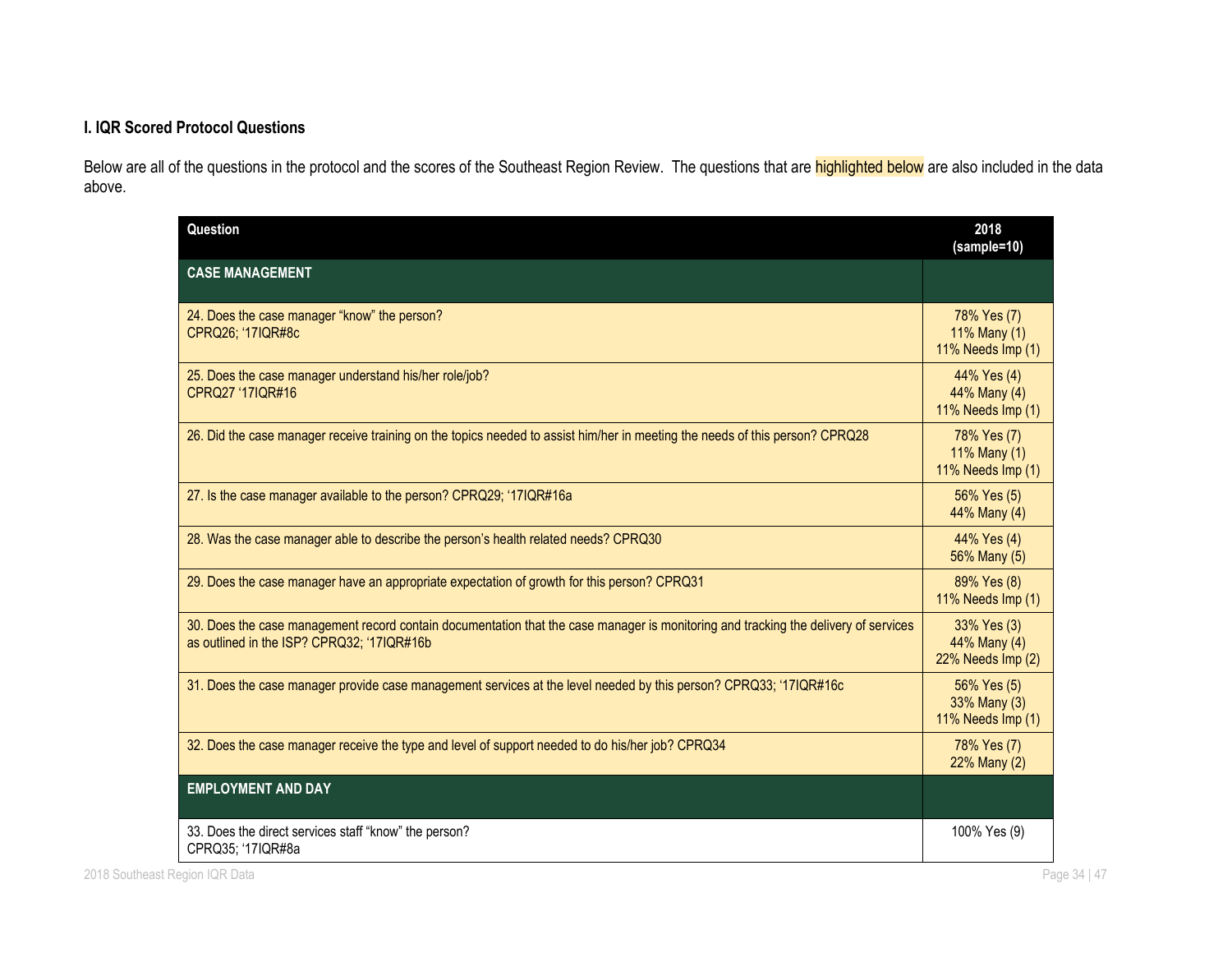| Question                                                                                                                                                       | 2018<br>(sample=10)                              |
|----------------------------------------------------------------------------------------------------------------------------------------------------------------|--------------------------------------------------|
| 34. Does the direct service staff have input into the person's ISP? CPRQ36                                                                                     | 56% Yes (5)<br>22% Many (2)<br>22% Needs Imp (2) |
| 35. Did the direct service staff receive training on implementing this person's ISP? CPRQ37                                                                    | 78% Yes (7)<br>11% Many (1)<br>11% Needs Imp (1) |
| 36. Was the direct service staff able to describe this person's health-related needs? CPRQ38                                                                   | 44% Yes (4)<br>44% Many (4)<br>11% Needs Imp (1) |
| 37. Was the direct service staff able to describe his/her responsibilities in providing daily care/supports to the person? CPRQ39                              | 78% Yes (7)<br>11% Many (1)<br>11% Needs Imp (1) |
| 37a. Was the direct service staff able to provide specific information regarding the person's daily activities? CPRQ39a                                        | 89% Yes (8)<br>11% Many (1)                      |
| 37b. Can the direct service staff describe his/her responsibilities in implementing this person's ISP, including outcomes, action plans,<br>and WDSIs? CPRQ39b | 78% Yes (7)<br>11% Many (1)<br>11% Needs Imp (1) |
| 38. Did the direct service staff have training in the ISP process? CPRQ40                                                                                      | 67% Yes (6)<br>22% Many (2)<br>11% Needs Imp (1) |
| 39. Did the direct service staff have training on the provider's complaint process and how to report abuse, neglect and exploitation?<br>CPRQ41                | 89% Yes (8)<br>11% Many (1)                      |
| 40. Does the direct service staff have an appropriate expectation of growth for this person? CPRQ42                                                            | 89% Yes (8)<br>11% Many (1)                      |
| 41. Does the person's day/work environment generally clean, free of safety hazards and conducive to the work/activity intended?<br>CPRQ43                      | 89% Yes (8)<br>11% Many (1)                      |
| <b>RESIDENTIAL</b>                                                                                                                                             |                                                  |
| 42. Does the residential direct services staff "know" the person? CPRQ44; '17IQR#8b                                                                            | 100% Yes (9)                                     |
| 43. Does the direct service staff have input into the person's ISP? CPRQ45                                                                                     | 67% Yes (6)<br>22% Many (2)<br>11% Needs Imp (1) |
| 44. Did the direct service staff receive training on implementing this person's ISP? CPRQ46                                                                    | 67% Yes (6)<br>33% Many (3)                      |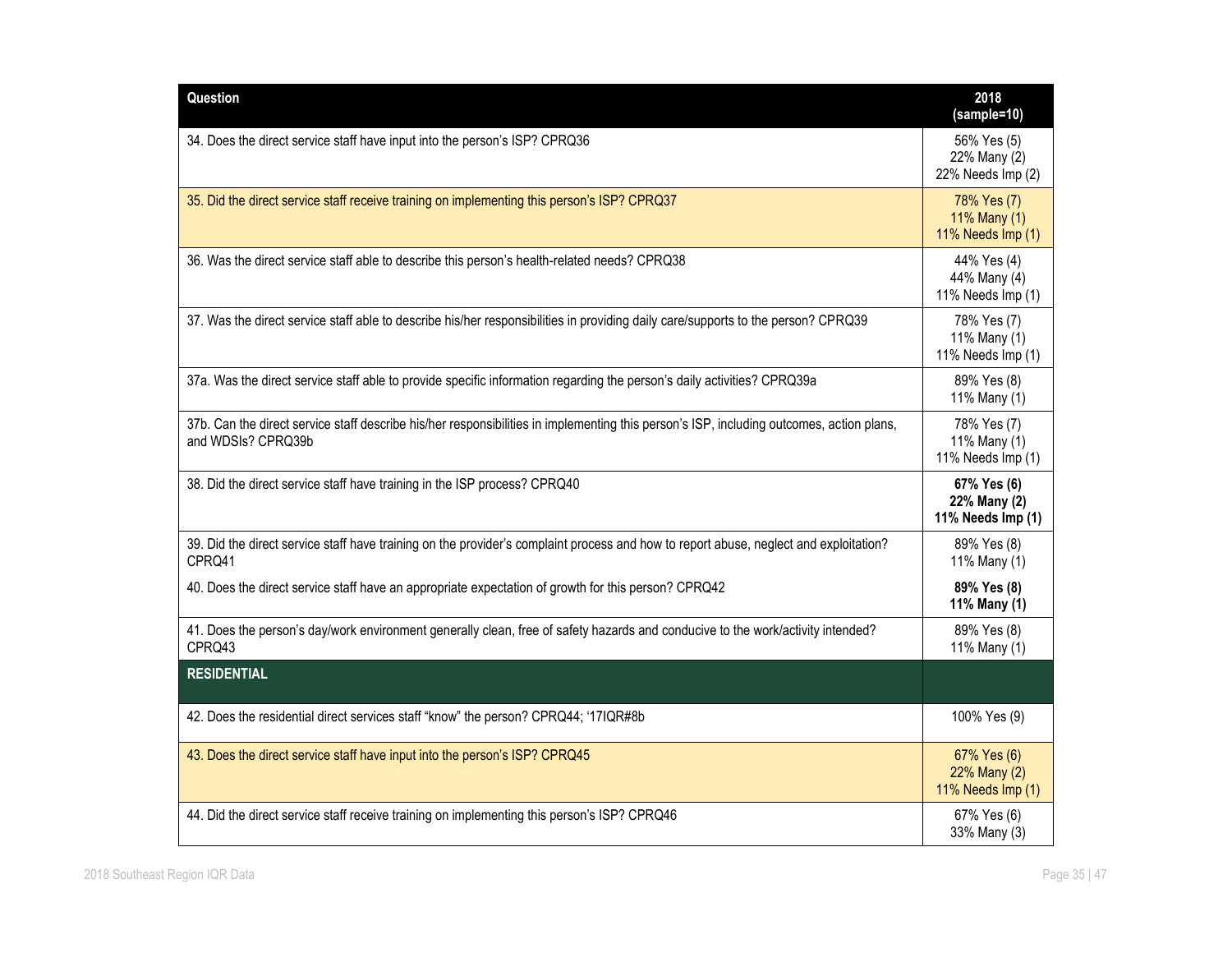| Question                                                                                                                                                       | 2018<br>(sample=10)                                            |
|----------------------------------------------------------------------------------------------------------------------------------------------------------------|----------------------------------------------------------------|
| 45. Is the residence safe for individuals (void of hazards)? CPRQ47                                                                                            | 78% Yes (7)<br>22% Many (2)                                    |
| 46. Was the residential direct service staff able to describe this person's health-related needs? CPRQ48                                                       | 67% Yes (6)<br>33% Many (3)                                    |
| 47. Was the direct service staff able to describe his/her responsibilities in providing daily care/supports to the person? CPRQ49                              | 89% Yes (8)<br>11% Many (1)                                    |
| 47a. Was the direct service staff able to provide specific information regarding the person's daily activities? CPRQ49a                                        | 89% Yes (8)<br>11% Many (1)                                    |
| 47b. Can the direct service staff describe his/her responsibilities in implementing this person's ISP, including outcomes, action plans,<br>and WDSIs? CPRQ49b | 78% Yes (7)<br>22% Many (2)                                    |
| 48. Did the residential direct service staff have training in the ISP process? CPRQ50                                                                          | 67% Yes (6)<br>33% Many (3)                                    |
| 49. Did the direct service staff have training on the provider's complaint process and how to report abuse, neglect and exploitation?<br>CPRQ51                | 100% Yes (9)                                                   |
| 50. Does the residential direct service staff have an appropriate expectation of growth for this person? CPRQ52                                                | 89% Yes (8)<br>11% Many (1)                                    |
| 51. Does the person's residential environment offer a minimal level of quality of life? CPRQ53                                                                 | 89% Yes (8)<br>11% Many (1)                                    |
| <b>HEALTH</b>                                                                                                                                                  |                                                                |
| 52. Overall, were the team members interviewed able to describe the person's health-related needs? CPRQ54; '17IQR#21b                                          | 33% Yes (3)<br>67% Many (6)                                    |
| 53. Is there evidence that the IDT discussed the person's health related issues? CPRQ55; '17IQR#21                                                             | 33% Yes (3)<br>44% Many (4)<br>22% Needs Imp (2)               |
| 54. Was the eChat updated timely? '17IQR#18g                                                                                                                   | 67% Yes (6)<br>11% Many (1)<br>11% Needs Imp (1)<br>11% No (1) |
| 55. Are all of the individual's needed medical treatments timely received? 17IQR#19                                                                            | 44% Yes (4)<br>44% Many (4)<br>11% Needs Imp (1)               |
| 56. Does the individual receive routine/scheduled medical treatment? 17IQR#19a                                                                                 | 89% Yes (8)<br>11% Many (1)                                    |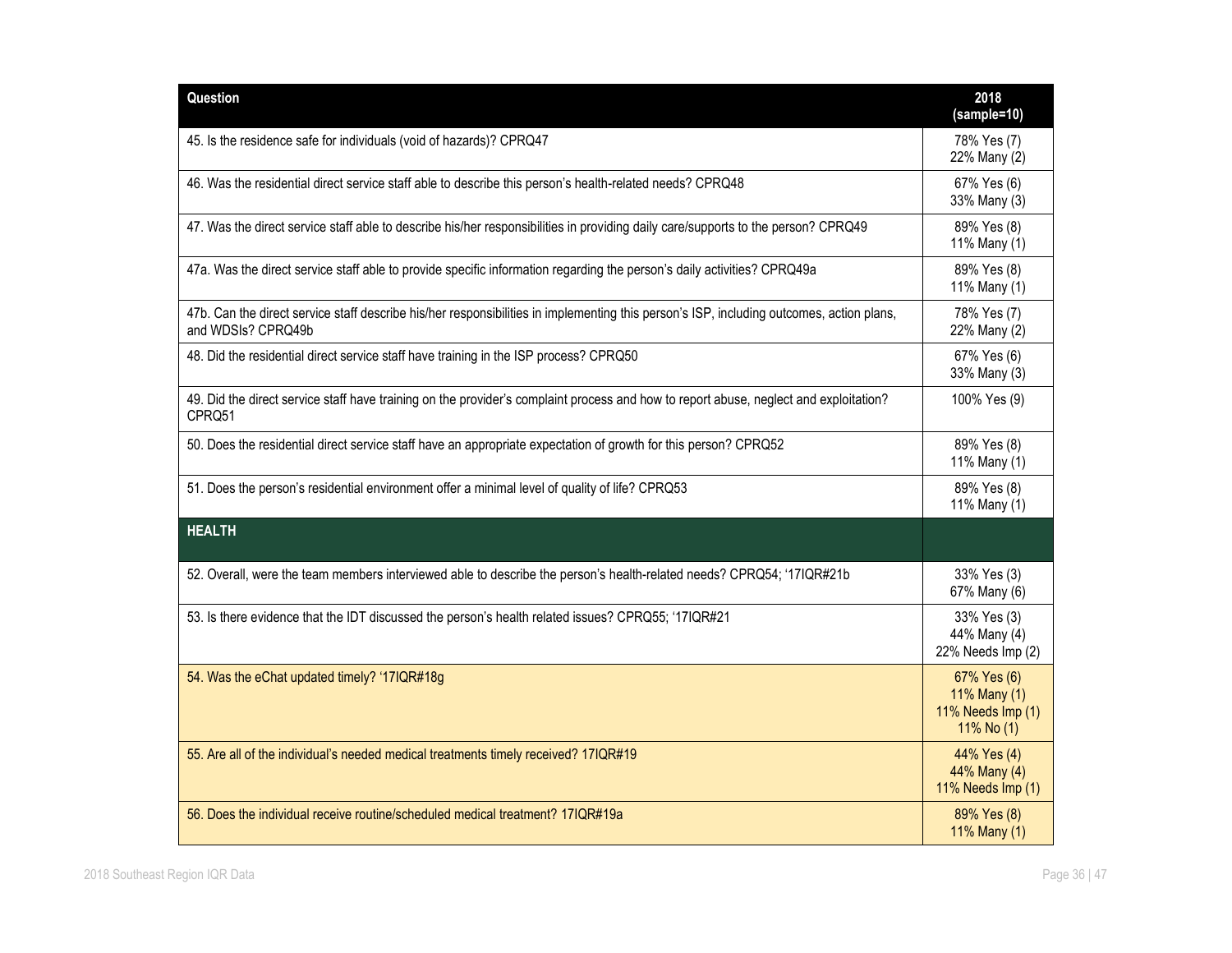| Question                                                                                                                                                                                                           | 2018<br>(sample=10)                                                       |
|--------------------------------------------------------------------------------------------------------------------------------------------------------------------------------------------------------------------|---------------------------------------------------------------------------|
| 57. Does the individual receive medication as prescribed? 17IQR#19e                                                                                                                                                | 67% Yes (6)<br>33% Needs Imp (3)                                          |
| 58. Does my nurse provide oversight of health needs (i.e. weight records, vitals, lab reports, PRN medication use, seizure records) in<br>order to ensure accuracy, identify and respond to new issues? '17IQR#20b | 11% Yes (1)<br>44% Many (4)<br>44% Needs Imp (4)                          |
| 59. Are nursing services provided as needed by the individual? 17IQR#20                                                                                                                                            | 56% Yes (5)<br>11% Many (1)<br>22% Needs Imp (2)<br>11% No (1)            |
| 60. Is the CARMP is accurate? '17IQR#21f                                                                                                                                                                           | 29% Yes (2)<br>43% Many (3)<br>14% Needs Imp (1)<br>14% NO (1)<br>(2 N/A) |
| 61. Is the CARMP consistently implemented as intended?                                                                                                                                                             | 50% Yes (3)<br>32% Needs Imp (2)<br>17% No (1)<br>(3 N/A)                 |
| 62. Are the person's health supports/needs being adequately addressed? CPRQ56; '17IQR#19                                                                                                                           | 0% Yes<br>89% Many (8)<br>11% Needs Imp (1)                               |
| <b>ASSESSMENTS</b>                                                                                                                                                                                                 |                                                                           |
| 63. Did the team consider what assessments the person needs and would be relevant to the team's planning efforts? CPRQ57                                                                                           | 33% Yes (3)<br>67% Many (6)                                               |
| 64. Has the individual received all age and gender appropriate health screenings, in accordance with national best practice and/or as<br>recommended by his/her PCP or other health care professionals? '17IQR#18a | 22% Yes (2)<br>56% Many (5)<br>11% Needs Imp (1)<br>11% No (1)            |
| 65. Did the team arrange for and obtain the needed, relevant assessments? CPRQ58; '17IQR#18                                                                                                                        | 11% Yes (1)<br>89% Many (8)                                               |
| 66. Are the assessments adequate for planning? CPRQ59; '17IQR#4f                                                                                                                                                   | 22% Yes (2)<br>44% Many (4)<br>33% Needs Imp (3)                          |
| 67. Were the recommendations from assessments used in planning? CPRQ60; '17IQR#5                                                                                                                                   | 33% Yes (3)<br>56% Many (5)<br>11% Needs Imp (1)                          |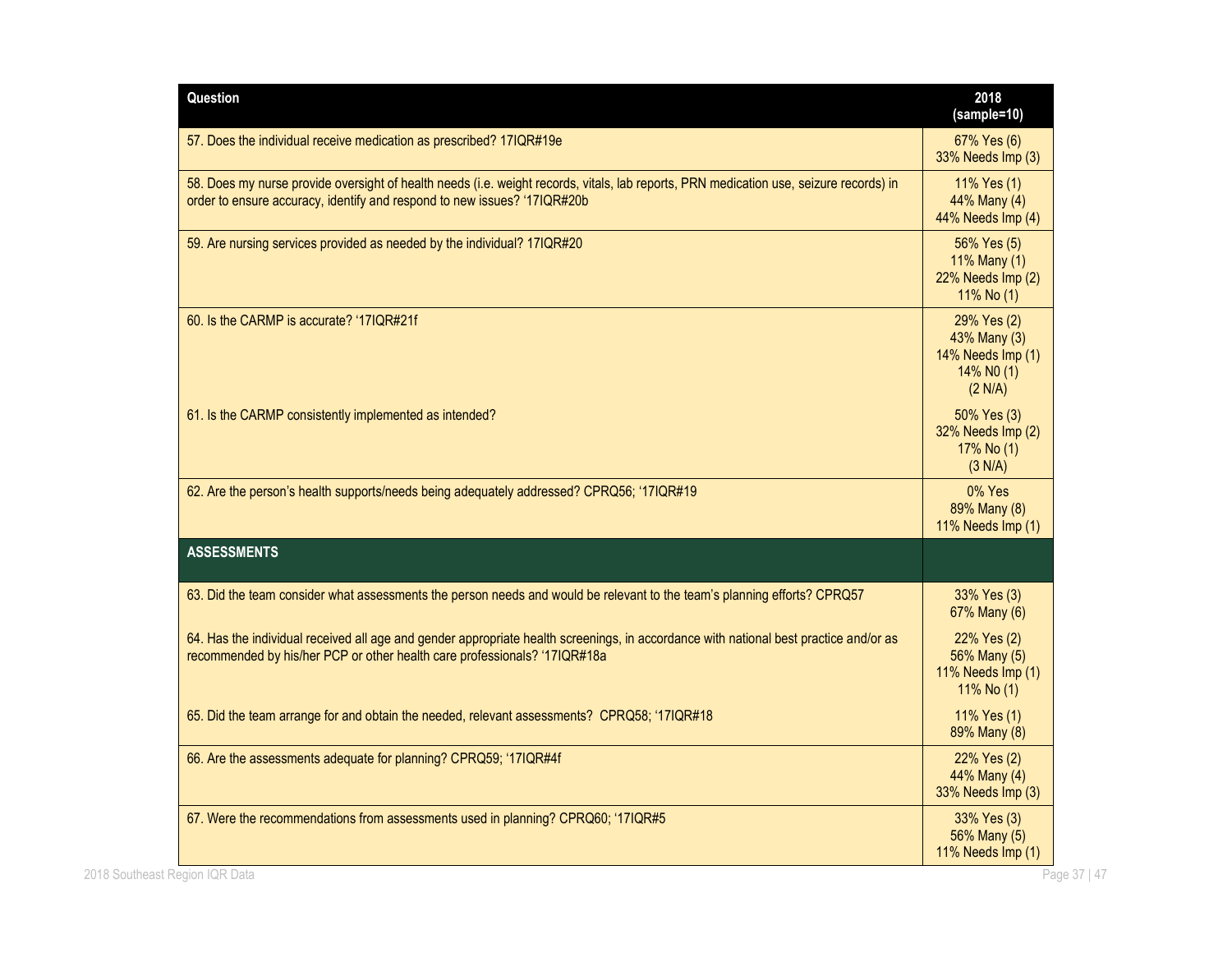| Question                                                                                                                                                                                                                            | 2018<br>(sample=10)                                            |
|-------------------------------------------------------------------------------------------------------------------------------------------------------------------------------------------------------------------------------------|----------------------------------------------------------------|
| 68. For medical, clinical or health related rec's, has a DCF been completed if the individual and/or their guardian/health care decision<br>maker have decided not to follow all or part of an order, rec, or suggestion? '17IQR#5c | 17% Yes (1)<br>17% Many (1)<br>67% No (4)<br>(3 N/A)           |
| ADEQUACY OF PLANNING AND ADEQUACY OF SERVICES                                                                                                                                                                                       |                                                                |
| 69. Is there a document called an Individual Service Plan (ISP) that was developed within the past year? CPRQ61; '17IQR#9                                                                                                           | 100% Yes (9)                                                   |
| 70. Was the ISP developed by an appropriately constituted IDT? CPRQ62; '17IQR#3                                                                                                                                                     | 56% Yes (5)<br>33% Many (3)<br>11% Needs Imp (1)               |
| 71. For any team members not physically present at the IDT meeting, is there evidence of their participation in the development of the<br>ISP? CPRQ63; '17IQR#3d                                                                    | 67% Yes (4)<br>17% Many (1)<br>17% Needs Imp (1)<br>(3 N/A)    |
| 72. Does my ISP contain current and accurate information? '17IQR#6                                                                                                                                                                  | 33% Yes (3)<br>44% Many (4)<br>22% Needs Imp (2)               |
| 73. Overall, does the long term vision show expectations for growth and skill building? CPRQ64; '17IQR#7b                                                                                                                           | 33% Yes (3)<br>22% Many (2)<br>33% Needs Imp (3)               |
| 74. Overall, does the ISP give adequate guidance to achieving the person's long-term vision? CPRQ65; '17IQR#7c                                                                                                                      | 56% Yes (5)<br>22% Many (2)<br>11% Needs Imp (1)<br>11% No (1) |
| 75. Is measurable data kept which verifies the consistent implementation of each of the action steps? '17IQR#12a                                                                                                                    | 11% Yes (1)<br>44% Many (4)<br>22% Needs Imp (2)<br>22% No (2) |
| 76. Does the data kept identify what the person does so a determination regarding progress/lack of progress? '17IQR#12b                                                                                                             | 33% Yes (3)<br>33% Needs Imp (3)<br>33% No (3)                 |
| 77. Is each action step in the ISP implemented at a frequency that enables the person to learn new skills? '17IQR#12c                                                                                                               | 0% Yes<br>11% Many (1)<br>33% Needs Imp (3)<br>56% No (5)      |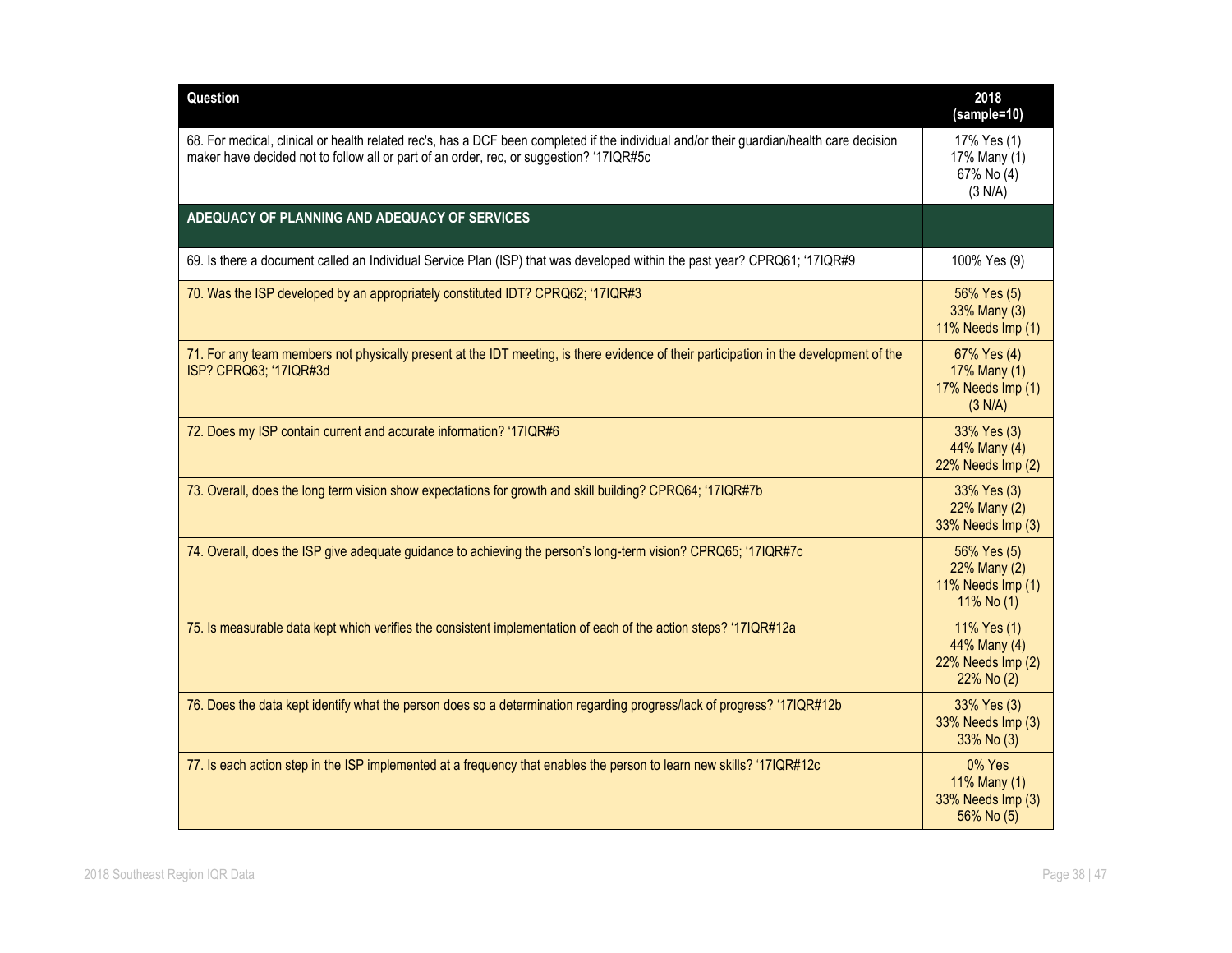| Question                                                                                                                                                 | 2018<br>(sample=10)                                            |
|----------------------------------------------------------------------------------------------------------------------------------------------------------|----------------------------------------------------------------|
| 78. If the person is not successful in achieving actions steps, has the team tried to determine why, and change their approach if<br>needed? 17IQR#12d   | 33% Yes (3)<br>22% Needs Imp (2)<br>44% No (4)                 |
| 79. If the person achieves action steps, does the team move to the next in the progression of steps or develops a new one?<br>'17IQR#12e                 | 0% Yes<br>29% Needs Imp (2)<br>71% No (5)<br>(2 N/A)           |
| 80. Has the person made measurable progress on actions steps during this past year?'17IQR#13b                                                            | 11% Yes (1)<br>33% Many (3)<br>44% Needs Imp (4)<br>11% No (1) |
| 81. Overall, do the outcomes in the ISP include criteria by which the team can determine when the outcome(s) have been achieved?<br>CPRQ67; '17IQR#7e    | 22% Yes (2)<br>33% Many (3)<br>33% Needs Imp (3)<br>11% No (1) |
| 82. Overall, are the ISP outcomes related to achieving the person's long-term vision? CPRQ68; '17IQR#7d                                                  | 67% Yes (6)<br>11% Many (1)<br>11% Needs Imp (1)<br>11% No (1) |
| 83. Overall, do the ISP outcomes address the person's major needs? CPRQ69; '17IQR#7g                                                                     | 56% Yes (5)<br>22% Many (2)<br>11% Needs Imp (1)<br>11% No (1) |
| 84. Overall, are the Teaching and Support Strategies sufficient to ensure consistent implementation of the services planned? CPRQ71;<br><b>'17IQR#7i</b> | 33% Yes (3)<br>33% Many (3)<br>22% Needs Imp (2)<br>11% No (1) |
| 85. Overall, are the recommendations and/or objectives/strategies of ancillary providers integrated into the ISP? CPRQ72; '17IQR#7m                      | 33% Yes (3)<br>33% Many (3)<br>11% Needs Imp (1)<br>22% No (2) |
| 86. Has the person made measurable progress in therapy this year? '17IQR#13a                                                                             | 33% Yes (3)<br>22% Many (2)<br>22% Needs Imp (2)<br>22% No (2) |
| 87. If needed, does the ISP contain a specific Medical Emergency Response Plan (MERP)? CPRQ73b '17IQR#20c                                                | 67% Yes (6)<br>22% Many (2)<br>11% No (1)                      |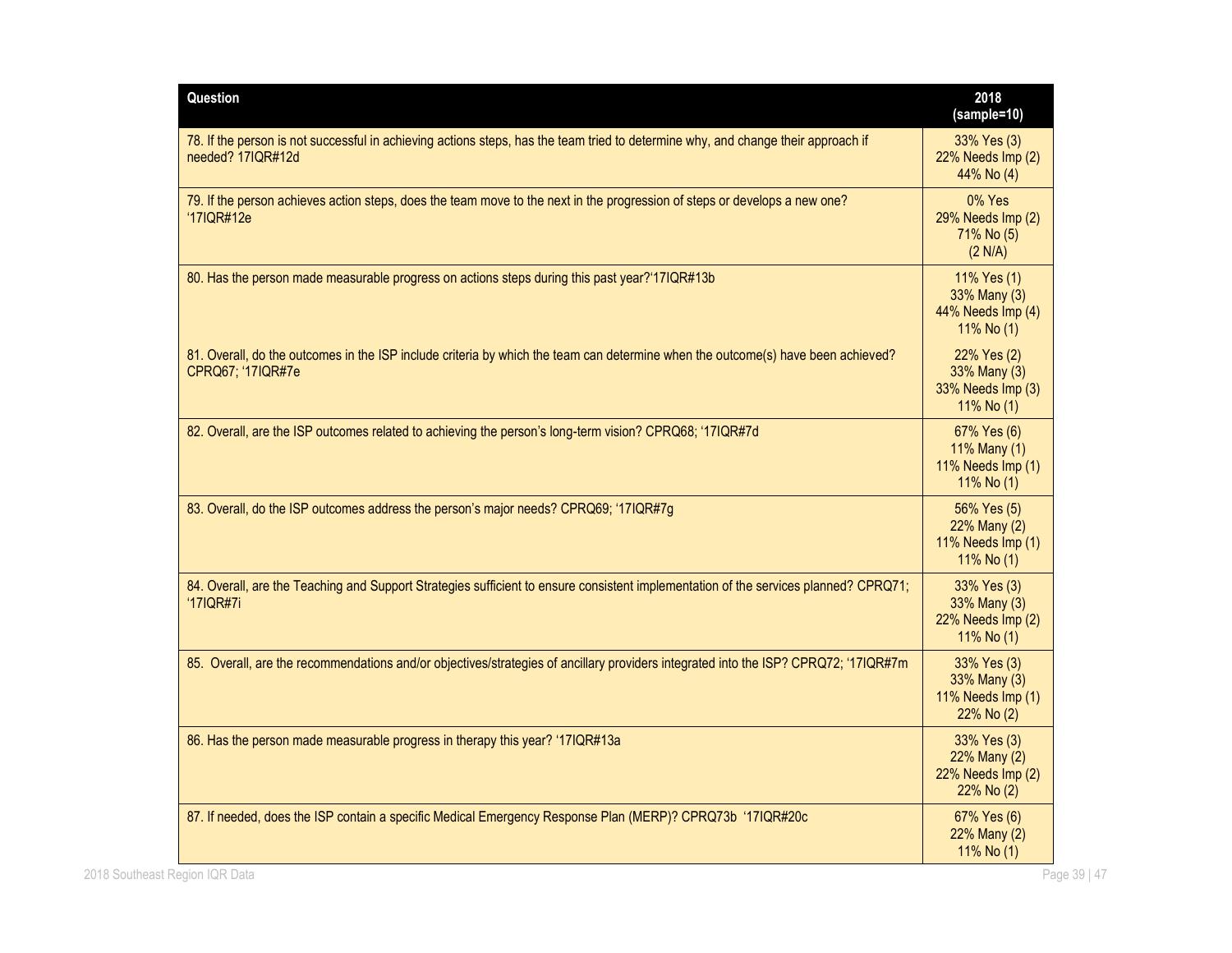| Question                                                                                                                                                                   | 2018<br>(sample=10)                                         |
|----------------------------------------------------------------------------------------------------------------------------------------------------------------------------|-------------------------------------------------------------|
| 88. Does the ISP contain information regarding primary health (medical) care? CPRQ74                                                                                       | 89% Yes (8)<br>11% No (1)                                   |
| 88a. Does the ISP face sheet contain contact information for the PCP? CPRQ74a                                                                                              | 89% Yes (8)<br>11% No (1)                                   |
| 88b. Is the Healthcare coordinator's name and contact information listed in the ISP? CPRQ74b                                                                               | 89% Yes (8)<br>11% No (1)                                   |
| 89. Does the ISP reflect how the person will obtain prescribed medications? CPRQ76                                                                                         | 89% Yes (8)<br>11% No (1)                                   |
| 90. Does the ISP reflect how the person will get to work/day activities, shopping, and social activities? CPRQ75                                                           | 78% Yes (7)<br>22% Many (2)                                 |
| 91. Does the ISP contain a list of adaptive equipment needed and who will provide it? CPRQ77; '17IQR#25a                                                                   | 67% Yes (6)<br>22% Many (2)<br>11% Needs Imp (1)            |
| 92. Overall, is the ISP adequate to meet the person's needs? CPRQ78; '17IQR#7                                                                                              | 0% Yes<br>56% Many (5)<br>33% Needs Imp (3)<br>11% No (1)   |
| 93. Is the ISP being implemented? (If 92 is "3")<br>CPRQ79 '17IQR#12                                                                                                       | (9 N/A)                                                     |
| 94a. Is the ISP being implemented? (If 92 is "0", "1", or "2") CPRQ80a '17IQR#12                                                                                           | 0% Yes<br>67% Many (6)<br>22% Needs Imp (2)<br>11% No (1)   |
| 94b. Are current services adequate to meet the person's needs? CPRQ80b '17IQR#11                                                                                           | 56% Yes (5)<br>33% Many (3)<br>11% Needs Imp (1)            |
| 95. Overall, was the direct service staff trained on the implementation of this person's ISP? CPRQ81                                                                       | 89% Yes (8)<br>11% Many (1)                                 |
| 96. Overall, were the direct service staff able to describe their responsibilities in providing daily care/supports to the person? CPRQ82;                                 | 67% Yes (6)<br>33% Many (3)                                 |
| 97. Overall, do the progress notes or other documentation in the record reflect the status of the outcomes and services of the key life<br>areas stated in the ISP? CPRQ83 | 0% Yes<br>56% Many (5)<br>22% Needs Imp (2)<br>22% Many (2) |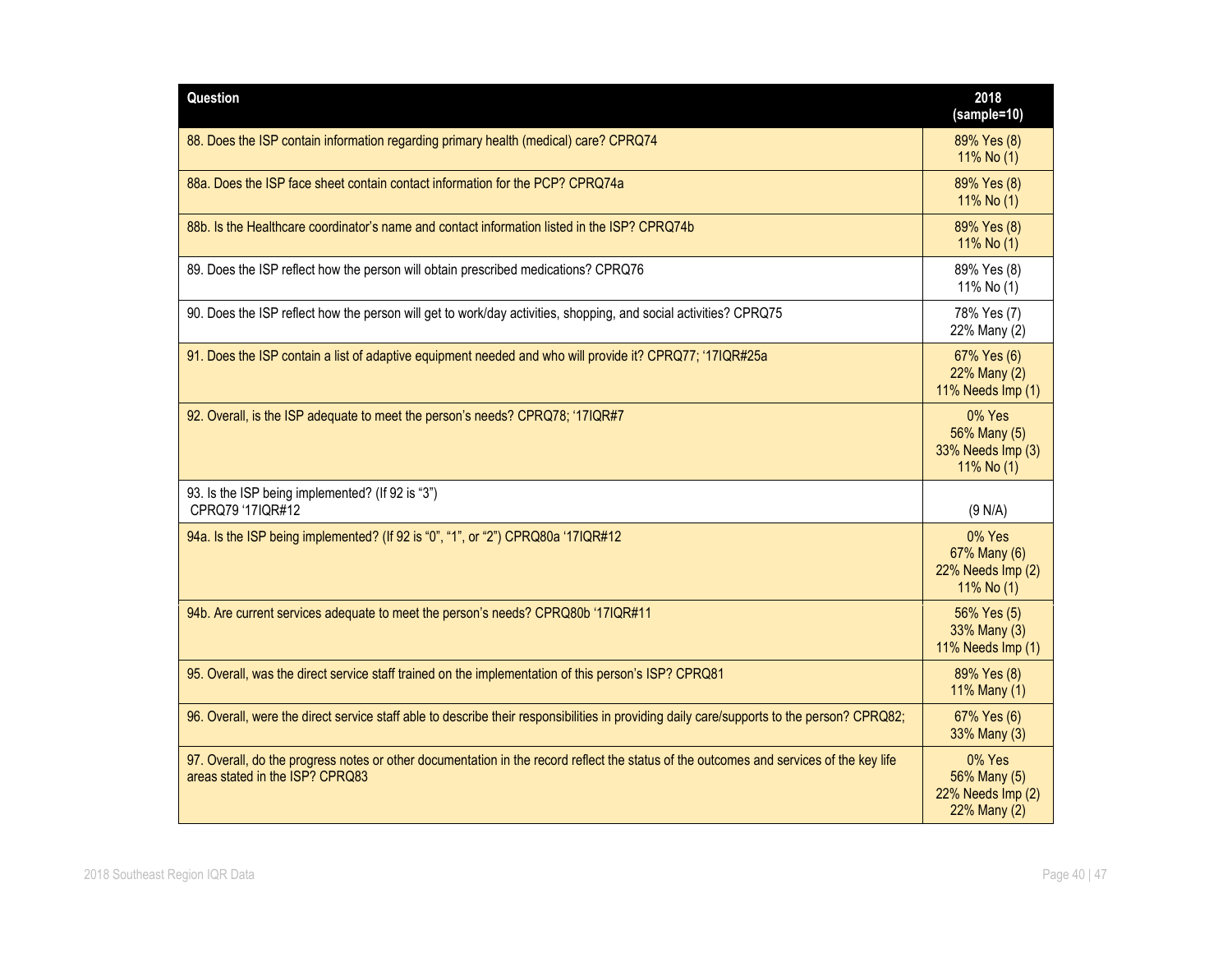| Question                                                                                                                                                                | 2018<br>(sample=10)                              |
|-------------------------------------------------------------------------------------------------------------------------------------------------------------------------|--------------------------------------------------|
| EXPECTATION OF GROWTH AND QUALITY OF LIFE, SATISFACTION                                                                                                                 |                                                  |
| 98. Based on all of the evidence, has the person achieved progress in the past year? CPRQ84; '17IQR#13                                                                  | 0% Yes<br>89% Yes (8)<br>11% Many (1)            |
| 99. Overall, does the IDT have an appropriate expectation of growth for this person? CPRQ85; '17IQR#8d                                                                  | 56% Yes (5)<br>44% Many (4)                      |
| 100. Was the person provided the assistance and support needed to participate meaningfully in the planning process? CPRQ86;<br>'17IQR#1b                                | 78% Yes (7)<br>11% Many (1)<br>11% Needs Imp (1) |
| 101. Is the person offered a range of opportunities for participation in each life area? CPRQ87                                                                         | 67% Yes (6)<br>11% Many (1)<br>22% Needs Imp (2) |
| 102. Does the person have the opportunity to make informed choices? CPRQ88; '17IQR#30                                                                                   | 83% Yes (5)<br>17% Many (1)<br>$(3$ CND)         |
| 102a. About where and with whom to live? CPRQ89; '17IQR#23c                                                                                                             | 100% Yes (5)<br>$(4$ CND $)$                     |
| 102b. About where and with whom to work/spend his/her day? CPRQ90; '17IQR#23d                                                                                           | 67% Yes (4)<br>33% Many (2)<br>$(3$ CND)         |
| 102c. About where and with whom to socialize/spend leisure time? CPRQ91                                                                                                 | 83% Yes (5)<br>17% Many (1)<br>$(3$ CND)         |
| 103. Does the evidence support that providers do not prevent the person from pursuing relationships and are respecting the rights of<br>this person? CPRQ92; '17IQR#31f | 100% Yes (9)                                     |
| 104. Overall, were the direct service staff interviewed trained on the provider's complaint process? CPRQ93*                                                            | <b>QUESTION</b><br><b>REMOVED</b>                |
| 105. Overall, were all team members interviewed trained or knowledgeable on how to report abuse, neglect and exploitation? CPR 93*;<br>'17IQR#35a                       | 78% Yes (7)<br>22% Many (2)                      |
| 106. Does this person and/or guardian have access to the complaint processes/procedures? CPRQ94                                                                         | 89% Yes (8)<br>11% Needs Imp (1)                 |
| 107. Does the individual have restrictions that should be reviewed by a Human Rights Committee? '17IQR#34h                                                              | 78% Yes (7)<br>22% No (2)                        |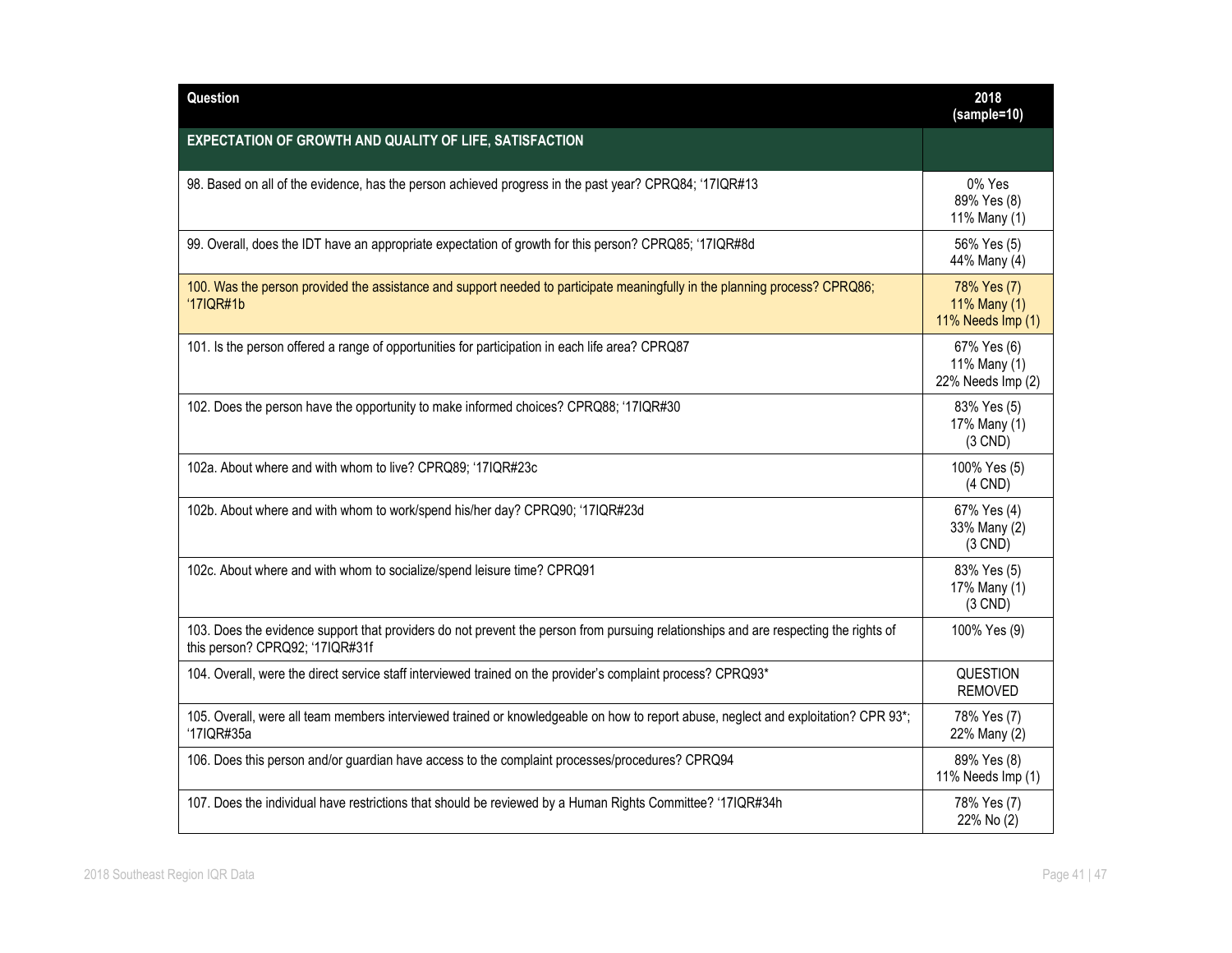| Question                                                                                                                                                                              | 2018<br>(sample=10)                                       |
|---------------------------------------------------------------------------------------------------------------------------------------------------------------------------------------|-----------------------------------------------------------|
| 108. If there are restrictions that should be reviewed by HRC, have the restrictions been reviewed (quarterly) and approved (annually)<br>by the HRC? If no, describe why. '17IQR#34i | 50% Yes (3)<br>17% Many (1)<br>33% No (2)<br>(3 N/A)      |
| 109. If there are restrictions that should be reviewed by HRC, is a plan to enable the individual to regain his/her rights and reduce or<br>eliminate these restrictions? '17IQR#34j  | 17% Yes (1)<br>17% Needs Imp (1)<br>67% No (4)<br>(3 N/A) |
| 110. Is the person protected from abuse, neglect and exploitation? '17IQR#35                                                                                                          | 67% Yes (6)<br>22% Many (2)<br>11% No (1)                 |
| 111. Have all incidents of suspected abuse, neglect and exploitation been reported and investigated? '17IQR#35b                                                                       | 75% (6)<br>13% Needs Imp (1)<br>13% No (1)<br>(1 N/A)     |
| 112. Is the individual safe? '17IQR#24                                                                                                                                                | 78% Yes (7)<br>11% Many (1)<br>11% Needs Imp (1)          |
| 113. What is the level of participation of the legal guardian in this person's life and service planning? CPRQ 97; '17IQR#15a                                                         | 33% Active<br>33% Moderate<br>33% Limited                 |
| 114. If the person is retired, does he/she have opportunities to engage in activities of interest during the day? CPRQ 100; '17IQR#29b                                                | 75% Yes (3)<br>25% Needs Imp (1)<br>(5 N/A)               |
| 115. Does the person have daily choices/appropriate autonomy over his/her life? CPRQ101 '17IQR#30                                                                                     | 78% Yes (7)<br>11% Many (1)<br>11% Needs Imp (1)          |
| 116. Have the person's cultural preferences been accommodated? CPRQ102; '17IQR#31e                                                                                                    | 100% Yes (9)                                              |
| 117. Is the person treated with dignity and respect? CPRQ103; '17IQR#34c                                                                                                              | 44% Yes (4)<br>44% Many (4)<br>11% Needs Imp (1)          |
| 118. Does the person have food and drink available according to their specific nutritional needs and recommendations? CPRQ108;<br>'17IQR#23e                                          | 100% Yes (9)                                              |
| 119. Does the person have sufficient personal money? CPRQ110 '17IQR#34f                                                                                                               | 100% Yes (9)                                              |
| 120. Does the person get along with their day program/employment provider staff? CPRQ111                                                                                              | 100% Yes (8)                                              |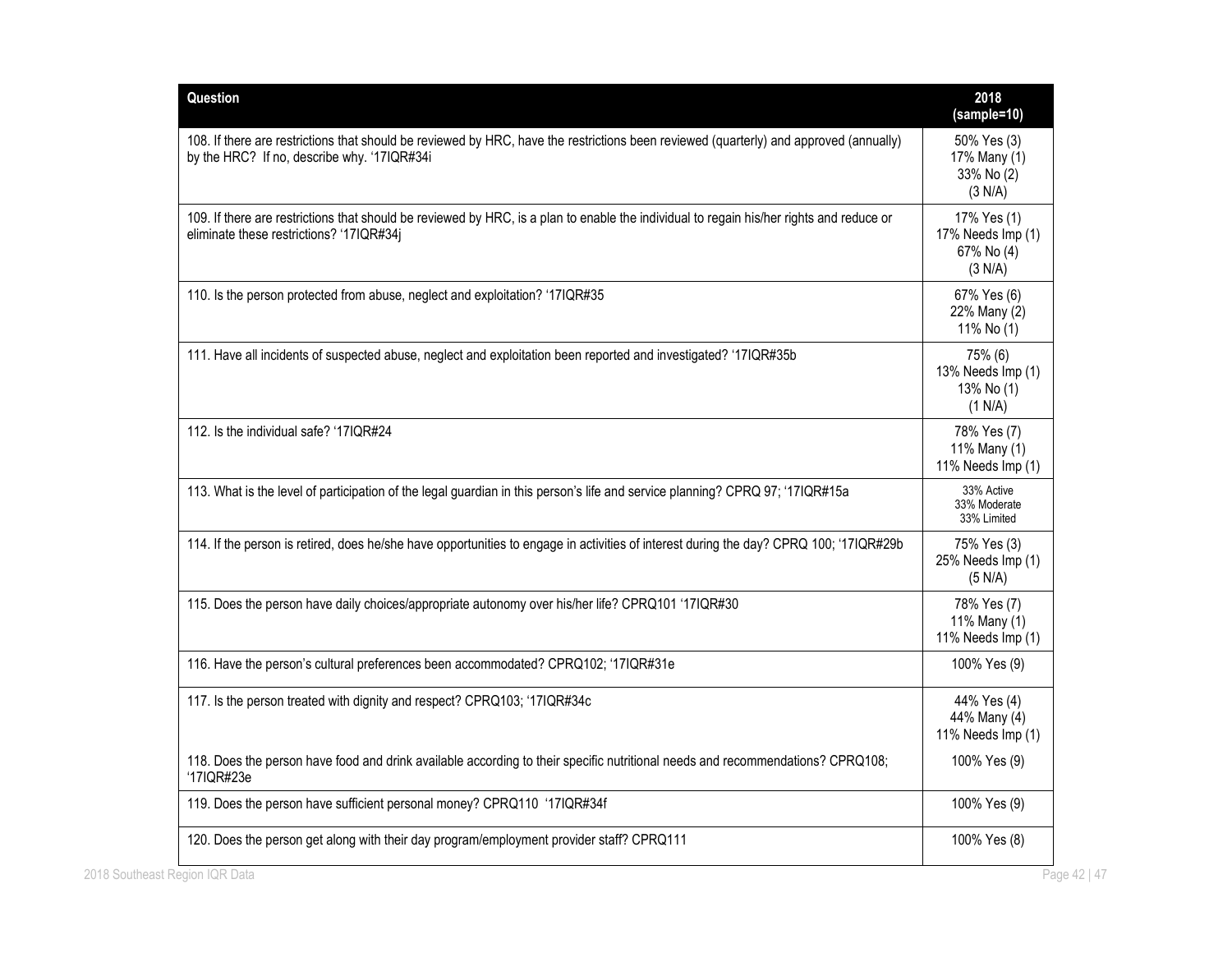| Question                                                                                                                                                                                               | 2018<br>(sample=10)                              |
|--------------------------------------------------------------------------------------------------------------------------------------------------------------------------------------------------------|--------------------------------------------------|
|                                                                                                                                                                                                        | $(1$ CND)                                        |
| 121. Does the person get along with their residential provider staff? CPRQ112                                                                                                                          | 100% Yes (8)<br>$(1$ CND)                        |
| <b>TEAM PROCESS</b>                                                                                                                                                                                    |                                                  |
| 122. Are the individual members of the IDT following up on their responsibilities? CPRQ 114; '17IQR#10                                                                                                 | 33% Yes (3)<br>56% Many (5)<br>11% Needs Imp (1) |
| 123. If there is evidence of situations in which the team failed to reach a consensus on the person's service and support needs, has the<br>team made efforts to build consensus? CPRQ 115; '17IQR#17c | 100% Yes (3)<br>(6 N/A)                          |
| 124. Do records or facts exist to indicate that the team convened meetings as needed due to changed circumstances and/or needs?<br>CPRQ 116; '17IQR#17d                                                | 56% Yes (5)<br>44% Many (4)                      |
| 125. Is there adequate communication among team members between meetings to ensure the person's program can be/is being<br>implemented? CPRQ117                                                        | 89% Yes (8)<br>11% Many (1)                      |
| 126. Do you recommend Dispute Resolution for this IDT? CPRQ118                                                                                                                                         | 0% Yes<br>100% No (9)                            |
| 127. Is there evidence or documentation of physical regression in the last year? CPRQ119 '17IQR#14a                                                                                                    | 33% Yes (3)<br>67% No (6)                        |
| 128. Is there evidence or documentation of behavioral or functional regression in the last year? CPRQ120; '17IQR14c                                                                                    | 33% Yes (3)<br>67% No (6)                        |
| 129. If #127 OR #128 is scored "Yes", is the IDT adequately addressing the regression? CPRQ121;                                                                                                        | 80% Yes (4)<br>20% No (1)<br>(4 N/A)             |
| 130. Has the person changed residential/day services in the last year? CPRQ122                                                                                                                         | 22% Yes (2)<br>78% No (7)                        |
| 131. If #130 is Yes, was the change Planned by the IDT? CPRQ122a                                                                                                                                       | 50% Yes (1)<br>50% No (1)<br>(7 N/A)             |
| 132. If #130 is Yes, did the change meet the person's needs and/or preferences? CPRQ122b                                                                                                               | 100% Yes (2)<br>(7 N/A)                          |
| 133. Has the IDT process been adequate for assessing, planning, implementing and monitoring of services for this person? CPRQ123;<br>'17IQR#7n                                                         | 22% Yes (2)<br>56% Many (5)<br>22% Needs Imp (2) |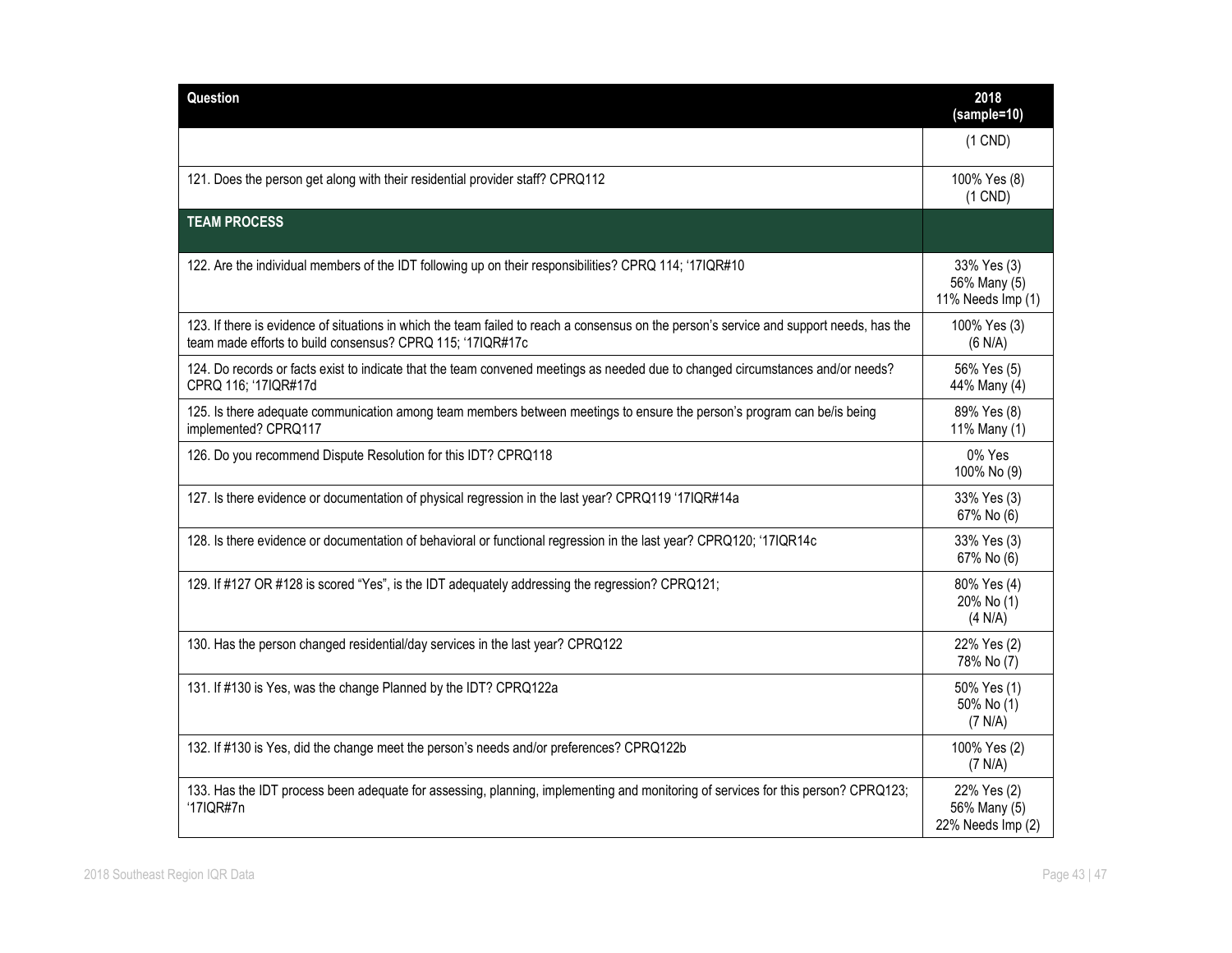| Question                                                                                                                                                                               | 2018<br>(sample=10)                                                  |
|----------------------------------------------------------------------------------------------------------------------------------------------------------------------------------------|----------------------------------------------------------------------|
| <b>SUPPORTED EMPLOYMENT</b>                                                                                                                                                            |                                                                      |
| 134. Does (Name) have a current Person Centered Assessment?                                                                                                                            | 11% Yes (1)<br>22% Many (2)<br>44% Needs Imp (4)<br>22% No (2)       |
| 135. Did this assessment address vocational interests, abilities and needs? CPRQ126; '17IQR#26a                                                                                        | 0% Yes<br>33% Many (2)<br>17% Needs Imp (1)<br>50% No (3)<br>(3 N/A) |
| 136. Did the individual participate personally in the Person Centered Assessment?                                                                                                      | 67% Yes (6)<br>33% No (3)                                            |
| 137. Did the Guardian participate in the Person Centered Assessment?                                                                                                                   | 33% Yes (3)<br>67% No (6)                                            |
| 138. Is the individual engaged in the Informed Choice Project?                                                                                                                         | 11% Yes (1)<br>89% No (8)                                            |
| 139. Has the individual been offered the opportunity to participate in work or job exploration including volunteer work and/or trial work<br>opportunities? '17IQR#26e                 | 33% Yes (2)<br>67% No (4)<br>(3 N/A)                                 |
| 140. If #139 is Yes, are these new experiences clearly documented in the ISP Work, Education and/or Volunteer History section?                                                         | 0% Yes<br>50% Many (1)<br>50% No (1)<br>(7 N/A)                      |
| 141. If #139 is No, is the individual trying new discovery experiences in the community to determine interests, abilities, skills and<br>needs?                                        | 0% Yes<br>25% Needs Imp (1)<br>75% No (3)<br>(5 N/A)                 |
| 142. Has the Guardian had the opportunity to gain information on how the individual responded during job exploration activities such as<br>volunteering and/or trial work experiences? | 17% Yes (1)<br>83% No (5)<br>(3 N/A)                                 |
| 143. Has the individual received information regarding the range of employment options available to him/her? '17IQR#26c                                                                | 17% Yes (1)<br>17% Many (1)<br>67% No (4)<br>(3 N/A)                 |
| 144. Has the Guardian received information regarding the range of employment options available for the individual?                                                                     | 17% Yes (1)<br>17% Needs Imp (1)                                     |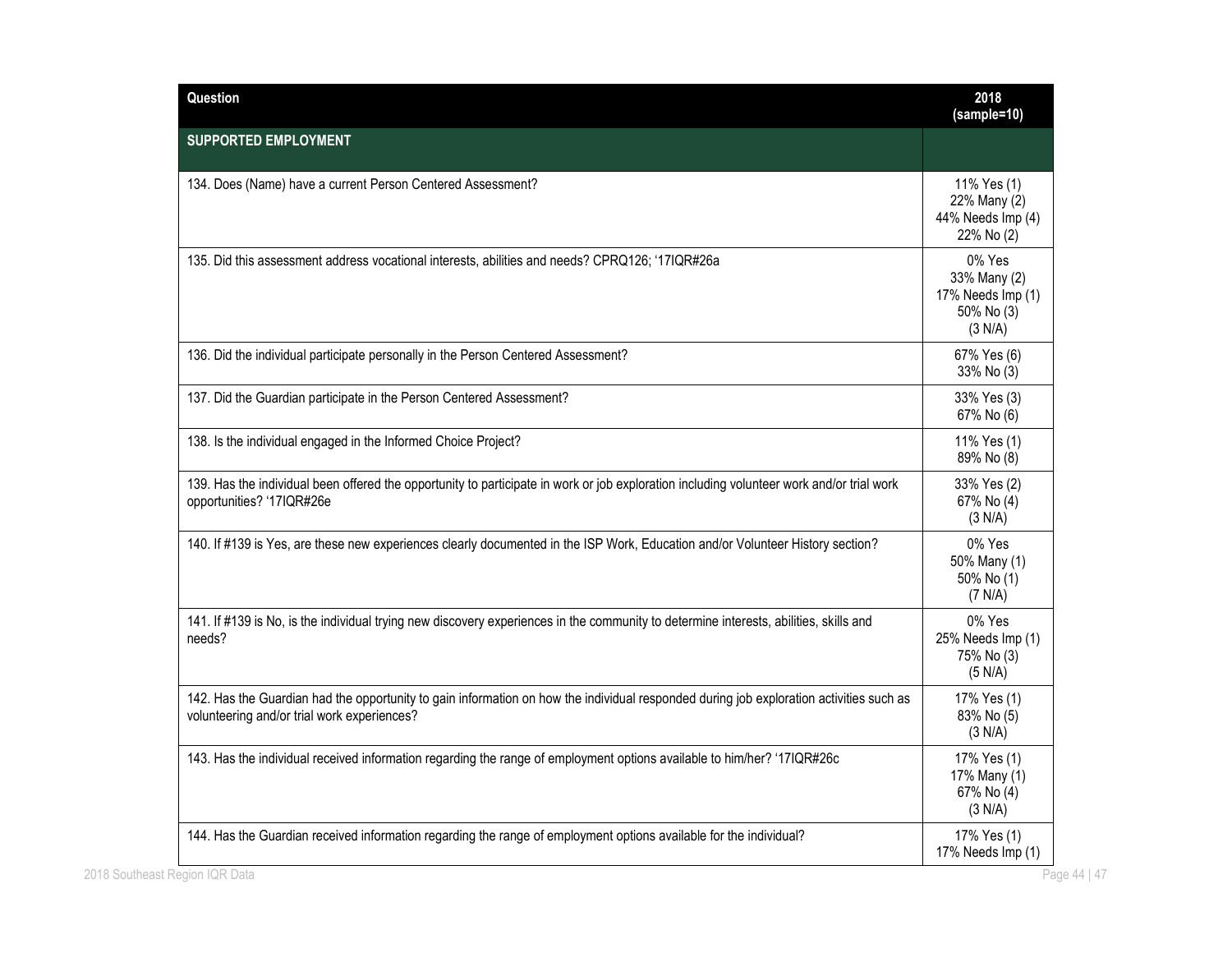| Question                                                                                                                                                                                                             | 2018<br>(sample=10)                                                       |
|----------------------------------------------------------------------------------------------------------------------------------------------------------------------------------------------------------------------|---------------------------------------------------------------------------|
|                                                                                                                                                                                                                      | 67% No (4)<br>(3 N/A)                                                     |
| 145. If there are barriers to employment, has the Team, including the individual, addressed how to overcome those barriers to<br>employment and integrating clinical info., AT, & therapies as necessary  '17IQR#27b | 17% Yes (1)<br>17% Many (1)<br>33% Needs Imp (2)<br>33% No (2)<br>(3 N/A) |
| 146. If there are barriers to employment, has the Team addressed with the Guardian how to overcome those barriers to employment<br>and integrating clinical info., AT, & therapies as necessary ?                    | 20% Yes (1)<br>20% Many (1)<br>20% Needs Imp (1)<br>40% No (2)<br>(4 N/A) |
| 147. Has the individual participated in work or volunteer activities during the past year?                                                                                                                           | 33% Yes (2)<br>33% Many (2)<br>17% Needs Imp (1)<br>17% No (1)<br>(3 N/A) |
| 148. Has the individual identified what type of work or volunteer activities he/she would like to do?                                                                                                                | 57% Yes (4)<br>13% Needs Imp (1)<br>25% No (2)<br>(2 N/A)                 |
| 149. Does the Guardian support him/her working?                                                                                                                                                                      | 83% Yes (5)<br>17% No (1)<br>(3 N/A)                                      |
| 150. Is (Name) is involved in the DVR Outreach Project?                                                                                                                                                              | 22% Yes (2)<br>78% No (7)                                                 |
| 151. Is the individual engaged in Supported Employment? CPRQ129                                                                                                                                                      | 17% Yes (1)<br>63% No (5)<br>(3 N/A)                                      |
| 152. Is the individual Working in accordance with the following: CPRQ 130 '17IQR#28                                                                                                                                  | 0% Yes<br>17% Needs Imp (1)<br>83% No (5)<br>(3 N/A)                      |
| 153. Does the person have a Career Development Plan? CPRQ128                                                                                                                                                         | 0% Yes<br>100% Needs Imp (1)<br>(8 N/A)                                   |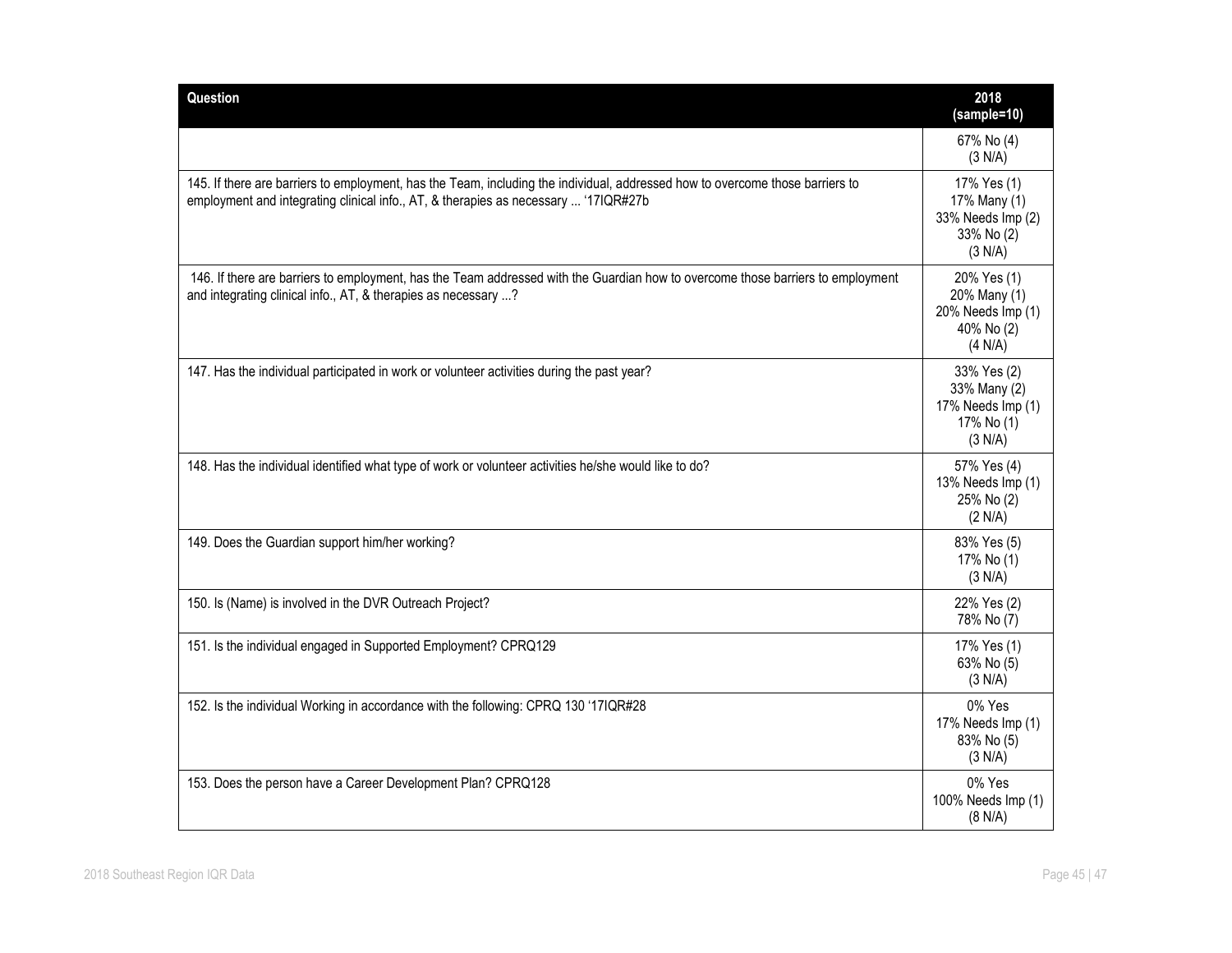| Question                                                                                                                                                 | 2018<br>$(sample=10)$                                       |
|----------------------------------------------------------------------------------------------------------------------------------------------------------|-------------------------------------------------------------|
| <b>BEHAVIOR</b>                                                                                                                                          |                                                             |
| 154. Is the person considered by the IDT to need behavior services now? CPRQ131; '17IQR#5d                                                               | 78% Yes (7)<br>22% No (2)                                   |
| 155. Does the person need behavior services now? CPRQ132<br>'17IQR#11e                                                                                   | 78% Yes (7)<br>22% No (2)                                   |
| 156. Have behavioral assessments been completed? CPRQ133                                                                                                 | 57% Yes (4)<br>29% Many (2)<br>14% No (1)<br>(2 N/A)        |
| 157. Does the person have a positive behavior support plan developed out of the behavior assessments that meets the person's<br>needs? CPRQ134 '17IQR#5g | 83% Yes (5)<br>17% Many (1)<br>(3 N/A)                      |
| 158. Has the staff been trained on the Positive Behavior Support Plan? CPRQ135; '17IQR#10d                                                               | 100% Yes (6)<br>(3 N/A)                                     |
| 159. If needed, does the person have a Behavior Crisis Intervention Plan that meets the person's needs? CPRQ 73a; '17IQR#5h                              | 100% Yes (2)<br>(7 N/A)                                     |
| 160. Does the person receive behavioral services consistent with his/her needs? CPRQ 136 '17IQR#5i                                                       | 71% Yes (5)<br>29% Many (2)<br>(2 N/A)                      |
| 161. Are behavior support services integrated into the ISP? CPRQ 137; '17IQR#11d                                                                         | 50% Yes (3)<br>33% Many (2)<br>17% Needs Imp (1)<br>(3 N/A) |
| <b>ADAPTIVE EQUIPMENT / AUGMENTATIVE COMMUNICATION</b>                                                                                                   |                                                             |
| 162. Has the person received all adaptive equipment needed? CPRQ138; '17IQR#25b                                                                          | 86% Yes (6)<br>14% Many (1)<br>(2 N/A)                      |
| 163. Has the person received all assistive technology needed? CPRQ139; '17IQR#25c                                                                        | 60% Yes (3)<br>40% Many (2)<br>(4 N/A)                      |
| 164. Do direct care staff know how to appropriately help the person use his/her equipment? '17IQR#25f                                                    | 86% Yes (6)<br>14% Many (1)<br>(2 N/A)                      |